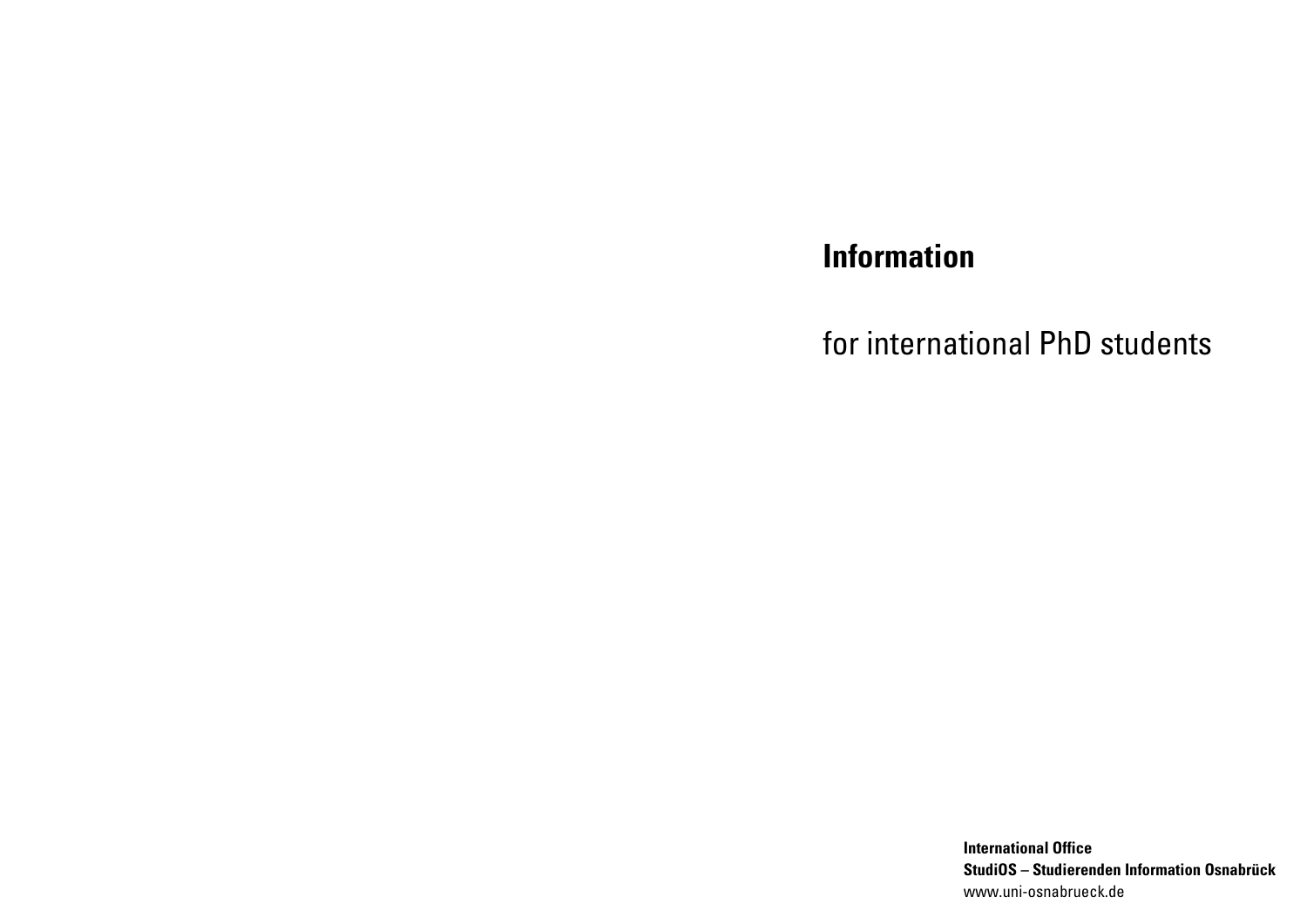#### **International Office Neuer Graben 27, D-49074 Osnabrück**

#### **International Student Advisor, room 19/E07**

|         | Ms Karoline Bachteler                |
|---------|--------------------------------------|
| phone:  | +49 541 969 4765                     |
| fax:    | +49 541 969 4495                     |
| e-mail: | karoline.bachteler@uni-osnabrueck.de |
| http:// | www.uni-osnabrueck.de                |

| Office hours: | Mon. Wed | $14:00 - 15:30$ |
|---------------|----------|-----------------|
|               | Tue, Thu | $10:00 - 12:00$ |

This brochure was put together with great care. However, despite our best efforts errors cannot be ruled out and we provide no guarantee for the information in the brochure.

If in doubt, please get in touch with the appropriate institution.

revised: November 2015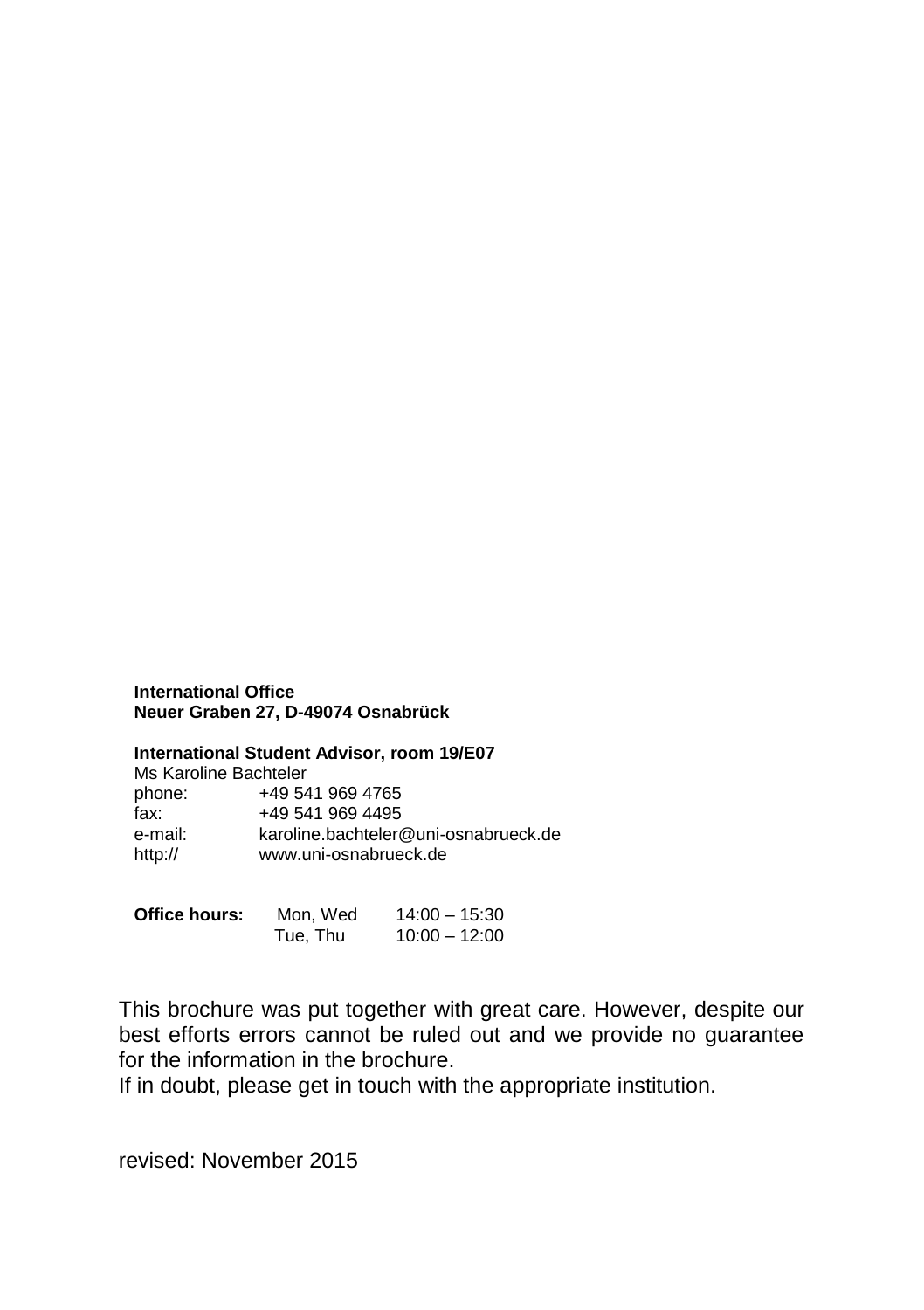# **Contents**

Introduction

- 1. Osnabrück University, past and present<br>2. Structure of Osnabrück University
- Structure of Osnabrück University
- 3. Advisory services and application procedure
- 3.1 Student Information Center (StudiOS)<br>3.2 Research Support Officer
- Research Support Officer
- 3.3 International Office
- 3.4 Zentrum für Promovierende in Osnabrück (ZePrOs)
- 3.5 Application procedure
- 3.6 Academic counselling
- 4. Entry requirements to Germany<br>5 Fntering Germany steps towar
- 5. Entering Germany steps towards matriculation
- 5.1 Welcoming programs
- 5.2 Welcome Week
- 5.3 Health Insurance
- 5.4 Matriculation
- 5.5 Registration
- 5.6 Residence permit
- 5.7 Re-registration and academic leave of absence
- 6. Academic studies Practical information<br>6.1 libraries
- 6.1 Libraries
- 6.2 Internet access, Cip-Pools
- 6.3 University canteens and cafés
- 6.4 Language courses
- 6.5 Vocational qualifications
- 6.6 Sports
- 6.7 Cultural programme for international PhD students
- 6.8 Cultural events and student activities
- 6.9 Studying with children
- 7. Finances
- 7.1 Expenses
- 7.2 Opening a bank account
- 7.3 Scholarships
- 7.4 Gainful employment
- 8. Living in Osnabrück
- 9. Travelling by train, bus, car, bike or plane
- 9.1 Travelling by public transport
- 9.2 Travelling by train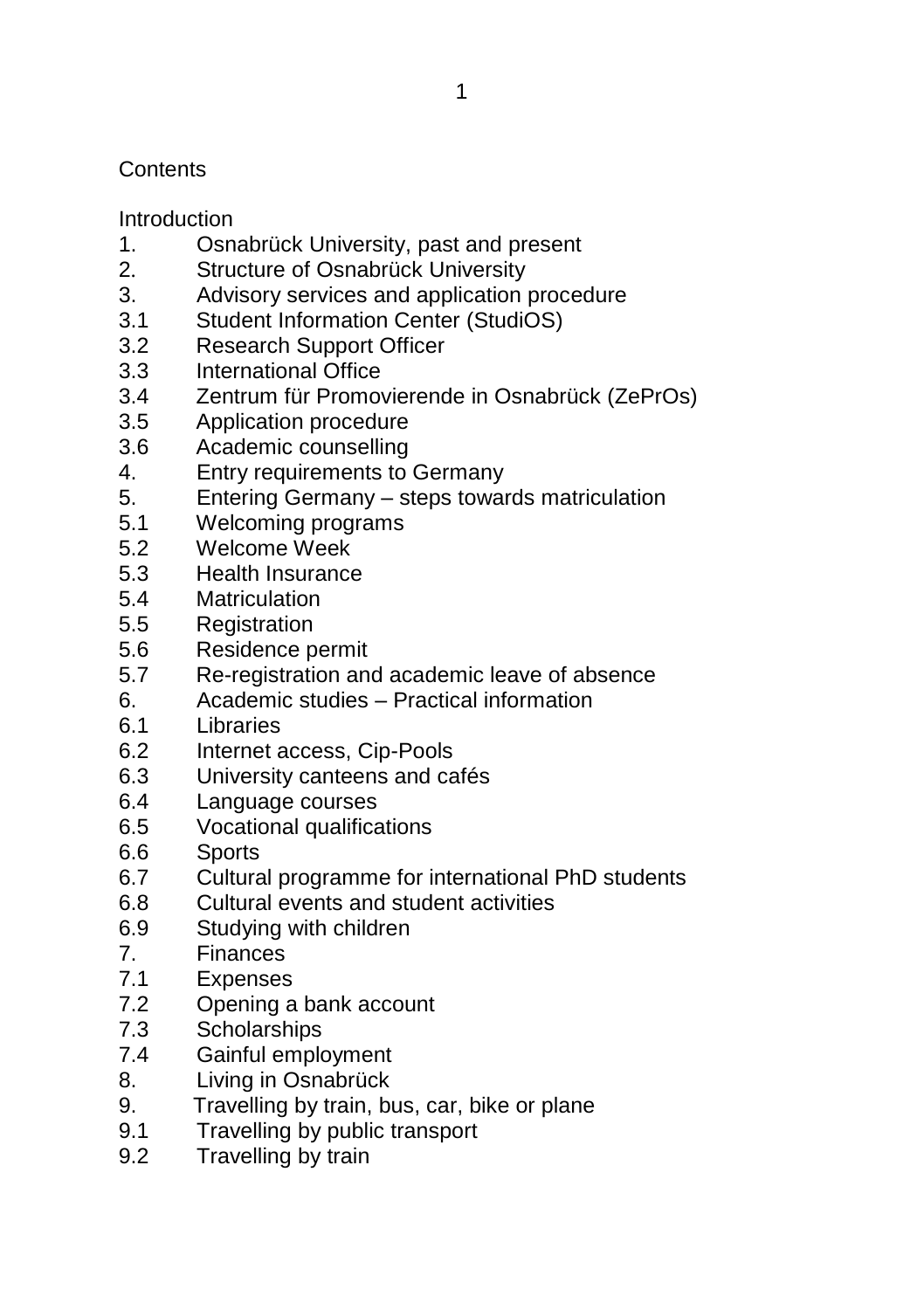- 9.3 Travelling by bus<br>9.4 Travelling by car
- Travelling by car
- 9.5 Driving license
- 9.6 Travelling by bike<br>9.7 Travelling by plane
- Travelling by plane
- 10. Health<br>11. Cultura
- 11. Cultural Offers in Osnabrück<br>11.1 Libraries
- I ibraries
- 11.2 Museums
- 11.3 Theatres<br>11.4 Cinemas
- 11.4 Cinemas<br>11.5 Going out
- 11.5 Going out<br>12. Useful hint
- 12. Useful hints<br>12.1 Shopping
- 12.1 Shopping<br>12.2 Public Hol
- Public Holidays
- 12.3 Postal services
- 12.4 Telephoning
- 13. Ending your doctoral studies
- 14. Important addresses and phone numbers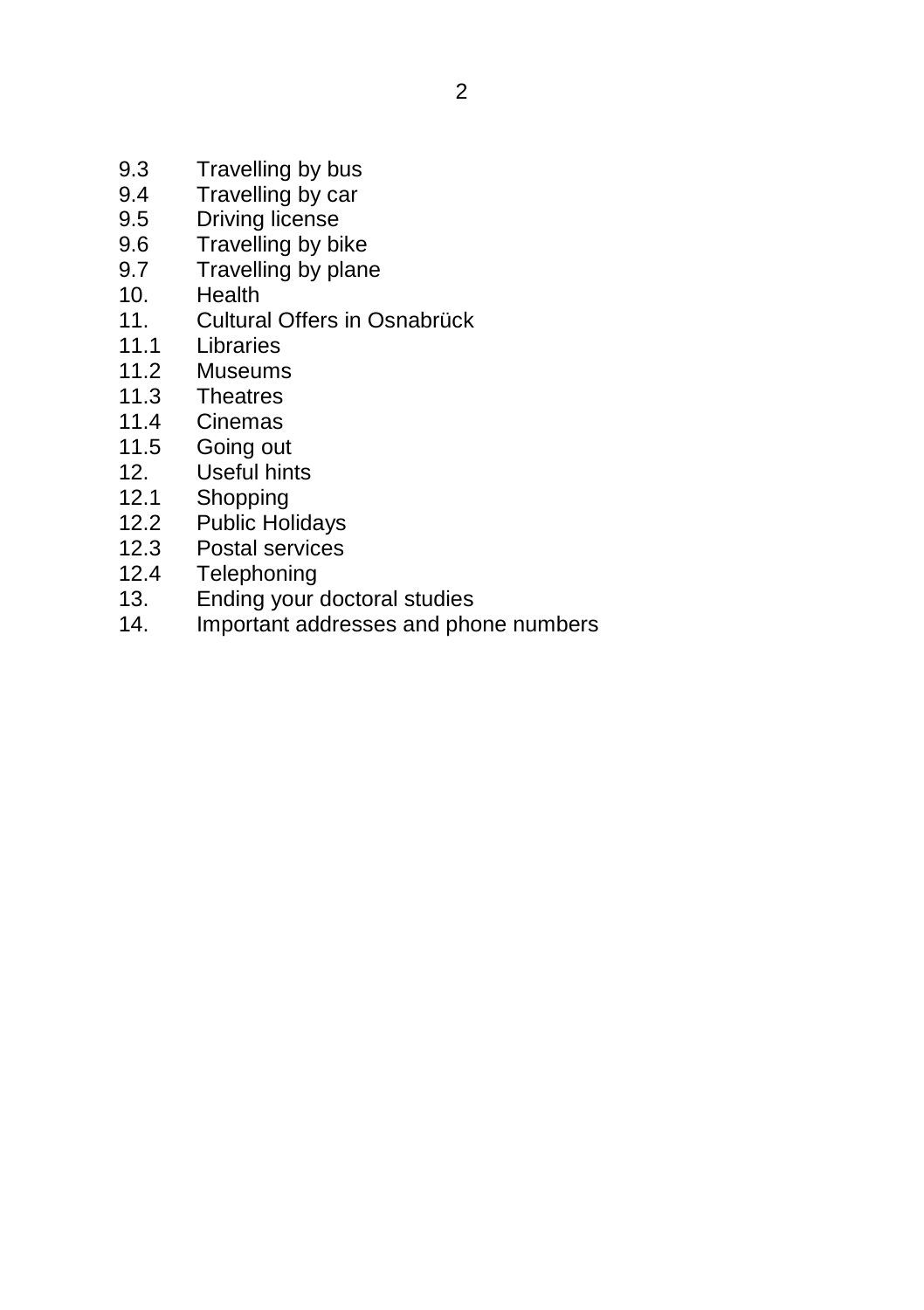# **Welcome to Osnabrück University!**

Living in Germany and studying at Osnabrück University may at first seem somewhat difficult to international PhD students. For this reason, the International Office has written a brochure containing useful information to familiarise you with your new surroundings and to help you become acquainted with life in Osnabrück.

Not only does this brochure contain important information about the formalities you need to complete before you come to Osnabrück, it will also be of assistance to you throughout your stay. Besides information on everyday life as a PhD student, you will also find advice on how to spend your free time in Osnabrück – e.g. university sports or cultural events – as well as useful addresses and telephone numbers.

If you have any further questions, please refer to the following site: www.uni-osnabrueck.de/standard\_en/3802.html or contact the International Office at any time. We are always ready to advise you on a one-to-one basis and provide any other help you may require.

We wish you a successful and memorable stay in Osnabrück!

Staff of the International Office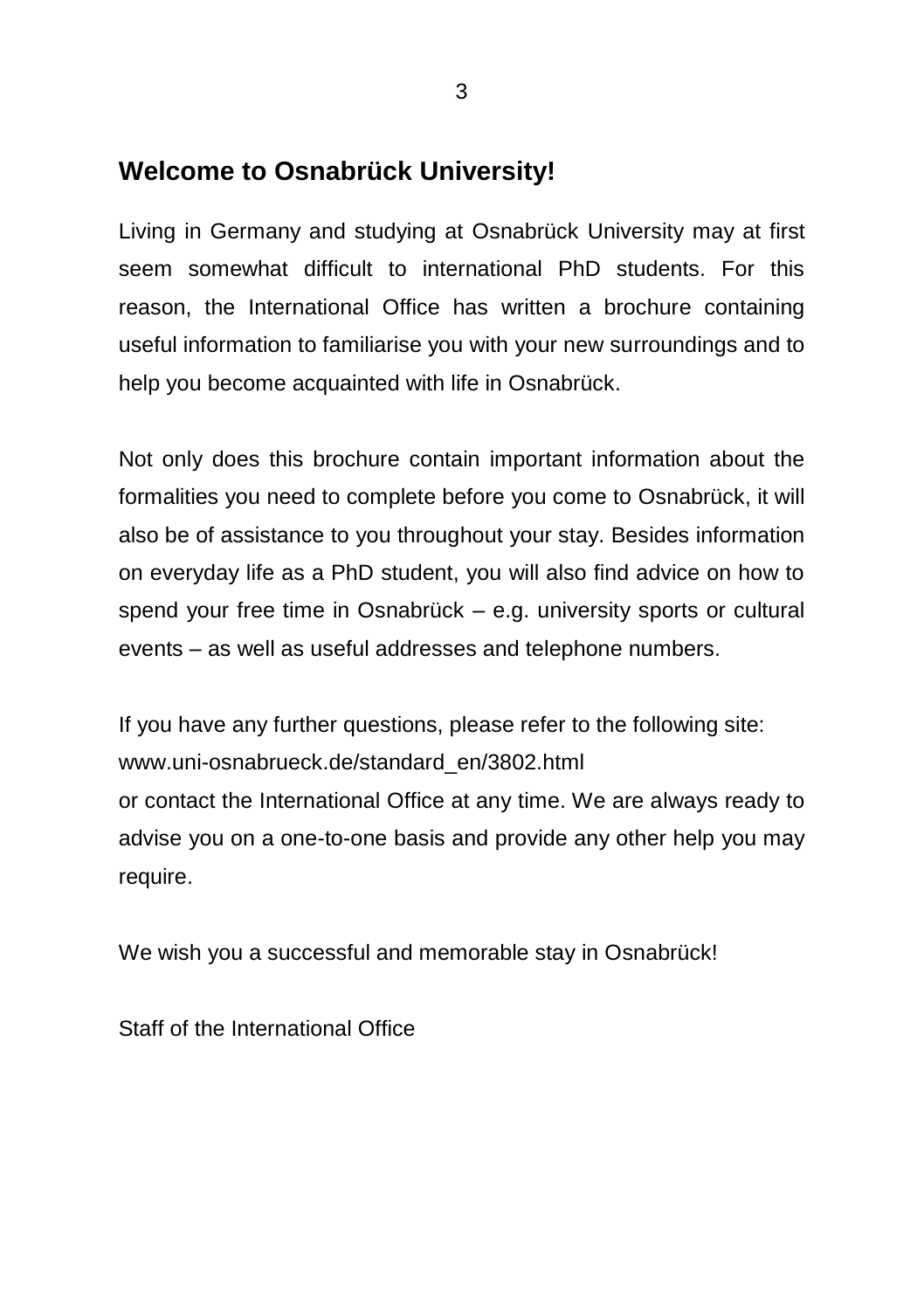# **1 Osnabrück University, past and present**

Studying with excellent tutoring services and living like among friends: Osnabrück University offers its approx. 11,000 students both these aspects. The university, founded in 1973, is located in the historical centre of the city, its attractive focal point being the prince-bishop's palace. The Humanities and Social Sciences moved into the inner city, whereas the Natural Sciences and Mathematics are located at the Westerberg, one of Osnabrück's most beautiful areas.

But first of all, let us look back: Since its foundation 40 years ago Osnabrück University has developed into an attractive and innovative university. It is characterised by a wide range of modern courses as well as recognised international research achievements. The successful co-operation across the disciplines plays an important role in this success.

However, scientific research at Osnabrück University is not an end in itself – the results shape teaching. This is also shown in the four interdisciplinary institutes: "Migration Research and Intercultural Studies", "Environmental Systems Research", "Cognitive Science" and "Early Modern History", which are widely known across Germany's borders. In addition, a number of graduate colleges and doctorate schools provide extensive scientific mentoring. Furthermore, the Institute for Islamic Theology, which was founded in 2008, pioneers with its study programs in the field of Islamic Theology.

With approx. 2,000 employees and a budget of about 100 million euro, Osnabrück University is one of the largest employers in the region and an important economic factor. Its research results do not remain in the ivory tower of science – they benefit the region with regard to economic, technical and cultural development. Numerous cooperative projects with businesses, institutes and communities have resulted from these endeavours. Osnabrück University also offers inhabitants of the city and region a wide variety of lectures, exhibits and concerts. At the same time, citizens are invited to actively participate in academic life by attending classes or enrolling to the "University for mature students".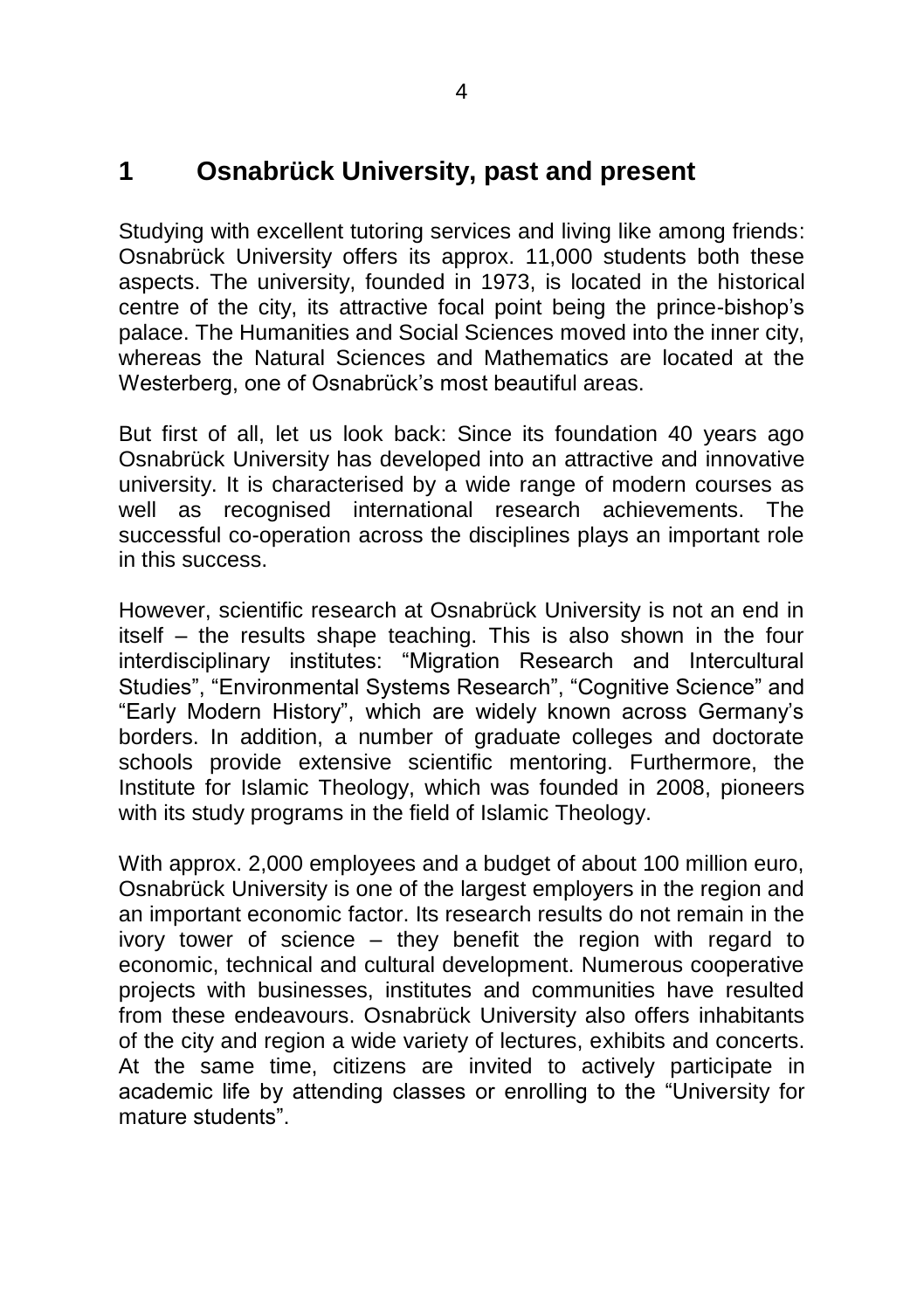Osnabrück University is represented not only in the region but also worldwide. It maintains partnerships with over 90 institutions of higher education abroad, for example in Australia, China, Costa Rica, France, Great Britain, Japan, Canada, Russia, Switzerland and the USA. It also goes without saying that various departments maintain connections with a variety of academic institutions in many countries.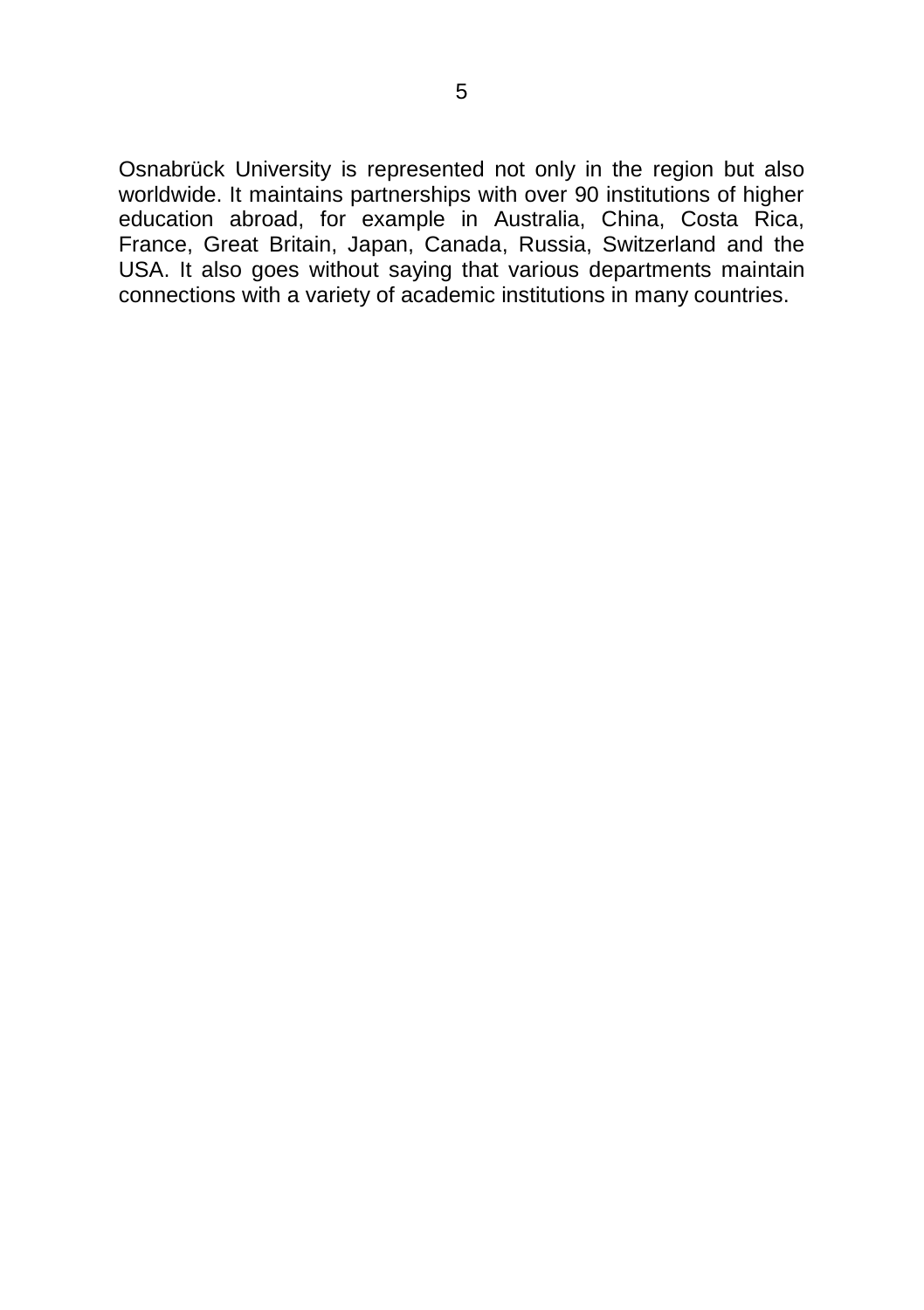# **2 Structure of Osnabrück University**

Individual fields of study at Osnabrück University are combined to various schools, which are responsible for research and teaching. The schools at Osnabrück University are listed below:

- FB 01 School of Cultural and Social Sciences
- FB 03 School of Education and Cultural Studies
- FB 04 School of Physics
- FB 05 School of Biology/Chemistry
- FB 06 School of Mathematics/Computer Sciences
- FB 07 School of Linguistics and Literature
- FB 08 School of Human Sciences
- FB 09 School of Business and Economics
- $FB 10 School of Law$

Within the schools there are also several institutes. Interdisciplinary studies are offered at the following institutes:

- Institute for Cultural History of the Early Modern Era
- Institute for Migration Research and Intercultural Studies
- Institute for Environmental Systems Research
- Institute of Cognitive Science

#### **Management and Administration**

The central organs of the university are the Presidium and the Senate, organs of the schools, the Dean's Office and the School Council.

The University is managed by the Presidium, which consists of the President, two full-time Vice-Presidents and one part-time Vice-President. The President represents the university externally, is chairman of the Presidium and lays down the guidelines for the Presidium.

The Senate passes the University's resolutions, exercising its selfadministrative rights. Furthermore, it comments on self-administrative matters and exercises a comprehensive right to receive information from the Presidium. The Senate is made up of various groups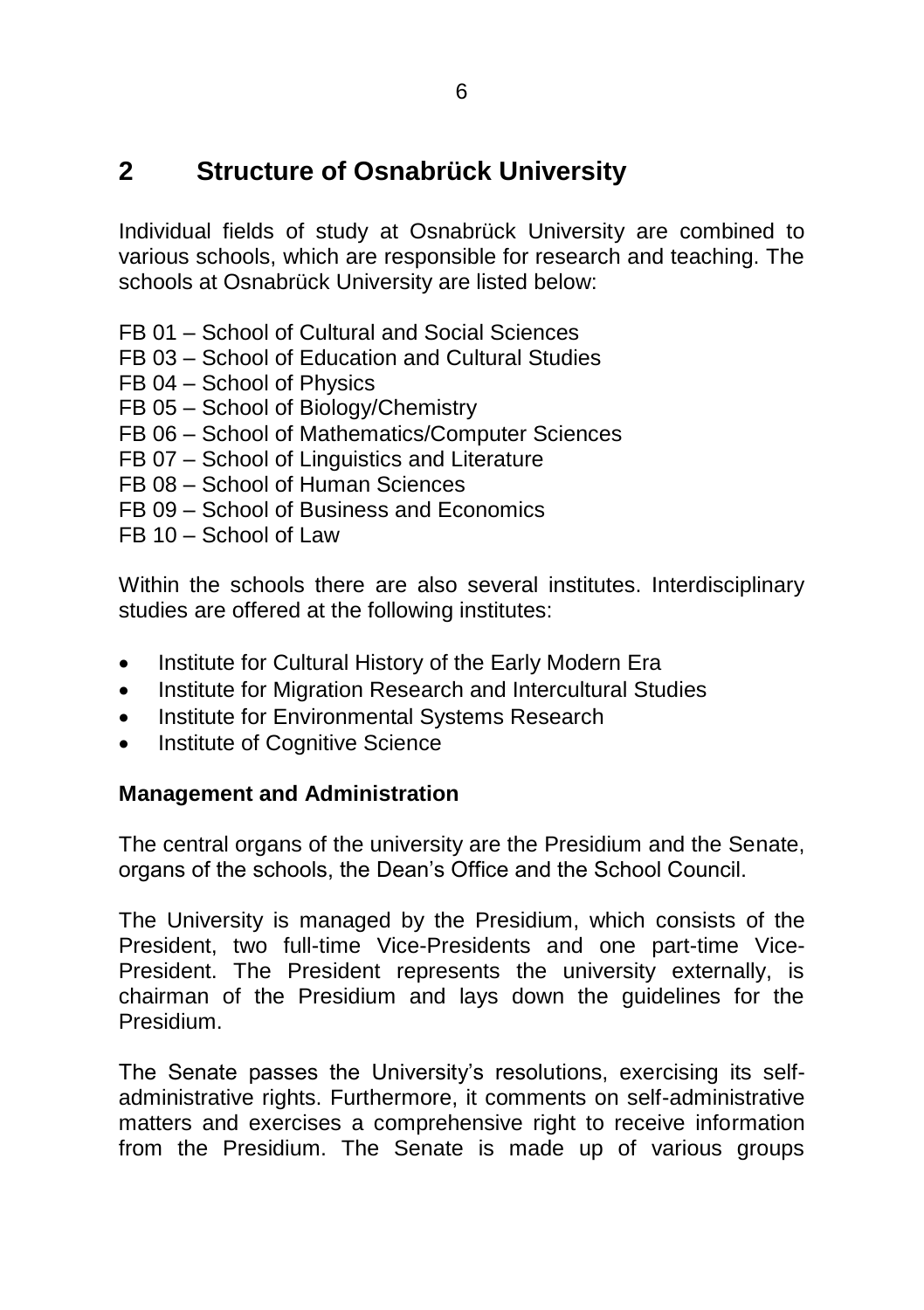(professors, academic staff, students, administrative and technical staff).

The Dean's Office, led by the Dean, is responsible for running the individual schools at Osnabrück University. The Dean is elected by the School Council, which is also an organ made up of different groups. The Dean represents the school within the university.

The responsibilities of self-administration at the university are observed by several other bodies and committees.

The student body, an independent organisation, is made up of all students enrolled at the university. The student parliament (StuPa) is the students' most important organ. Here their interests in higher education policy, social and cultural issues are represented. Their members are democratically elected each year by the students. The StuPa's main tasks are the election of the General Students Committee (AStA) and deciding upon the students' budget. At the school level, the departmental student organisation represents students' interests.

The AStA implements the StuPa's decisions and carries out administrative work. Furthermore, the AStA has, e.g. an advisory service for problems concerning grants and studying or legal issues, and organises political and cultural events.

The **AStA** has the following

| Address:                   | Alte Münze 12 (next to main university library)<br>49074 Osnabrück |                                  |  |
|----------------------------|--------------------------------------------------------------------|----------------------------------|--|
| Tel:                       | +49 541 969 4872                                                   |                                  |  |
| Fax:                       | +49 541 969 4808                                                   |                                  |  |
| E-mail:                    | asta@uos.de                                                        |                                  |  |
| www.asta.uni-osnabrueck.de |                                                                    |                                  |  |
| Office hours:              | Mon-Fri                                                            | $10:00 - 13:00$                  |  |
|                            | Tue also                                                           | $13:00 - 15:00$                  |  |
| Lecture free period:       | Tue<br>Thu                                                         | $10:00 - 13:00$<br>10:00 - 13:00 |  |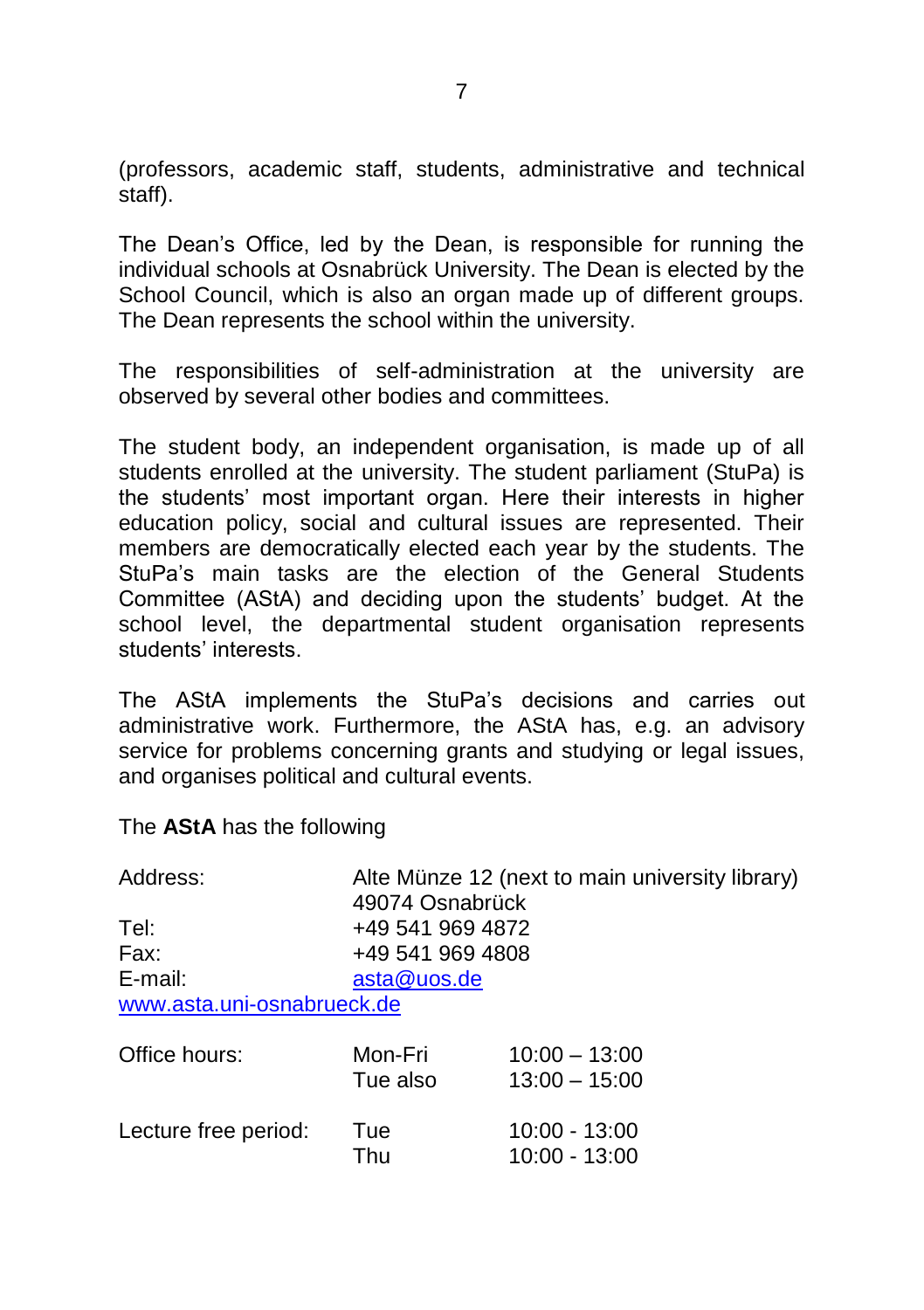# **3 Advisory services and application procedure**

## **3.1 Student Information Center Osnabrück (StudiOS)**

You can find all important administrative offices for students and applicants in one building.

At the central information desk (**Info-Point)** you can find answers to many of your questions. If necessary you will be directed to the responsible persons.

You can reach the Info-Point under the e-mail address [studios@uni-osnabrueck.de](mailto:studios@uni-osnabrueck.de) and online: [www.uni-osnabrueck.de/index.php?id=417](http://www.uni-osnabrueck.de/index.php?id=417)

Furthermore you have the possibility to receive information on the phone. The staff of the **Info-Line** (+49 541 969 7777) answers your questions or helps you to get in touch with the appropriate contact person.

The Info-Point and Info-Line are open from Monday till Thursday from 09:00 till 16:00 and Fridays from 09:00 till 14:00. The departments have unitary opening hours: Monday and Wednesday from 14:00 till 15:30 and Tuesday and Thursday from 10:00 till 12:00. Individual opening hours are available from the websites of the different institutions.

You will find the following offices in the StudiOS building:

The **Central Student Counselling Service** (ZSB) offers general information about study possibilities in Osnabrück.

You will get help in the **Admissions Office** concerning the application procedure for studies and the registration formalities.

At the **BaföG-Office** students have the possibility to apply for a study funding.

The **International Office** (AAA) helps and advises all international students and visiting academics in different fields.

The **Koordinationsstelle Professionalisierungsbereich** organises a special qualifying program for students of the 2-subjects-bachelor.

The **Mehr-Fächer-Prüfungsamt (**PATMOS) offers information concerning the exam administration and organisation in the 2-subjects Bachelor and Master programs.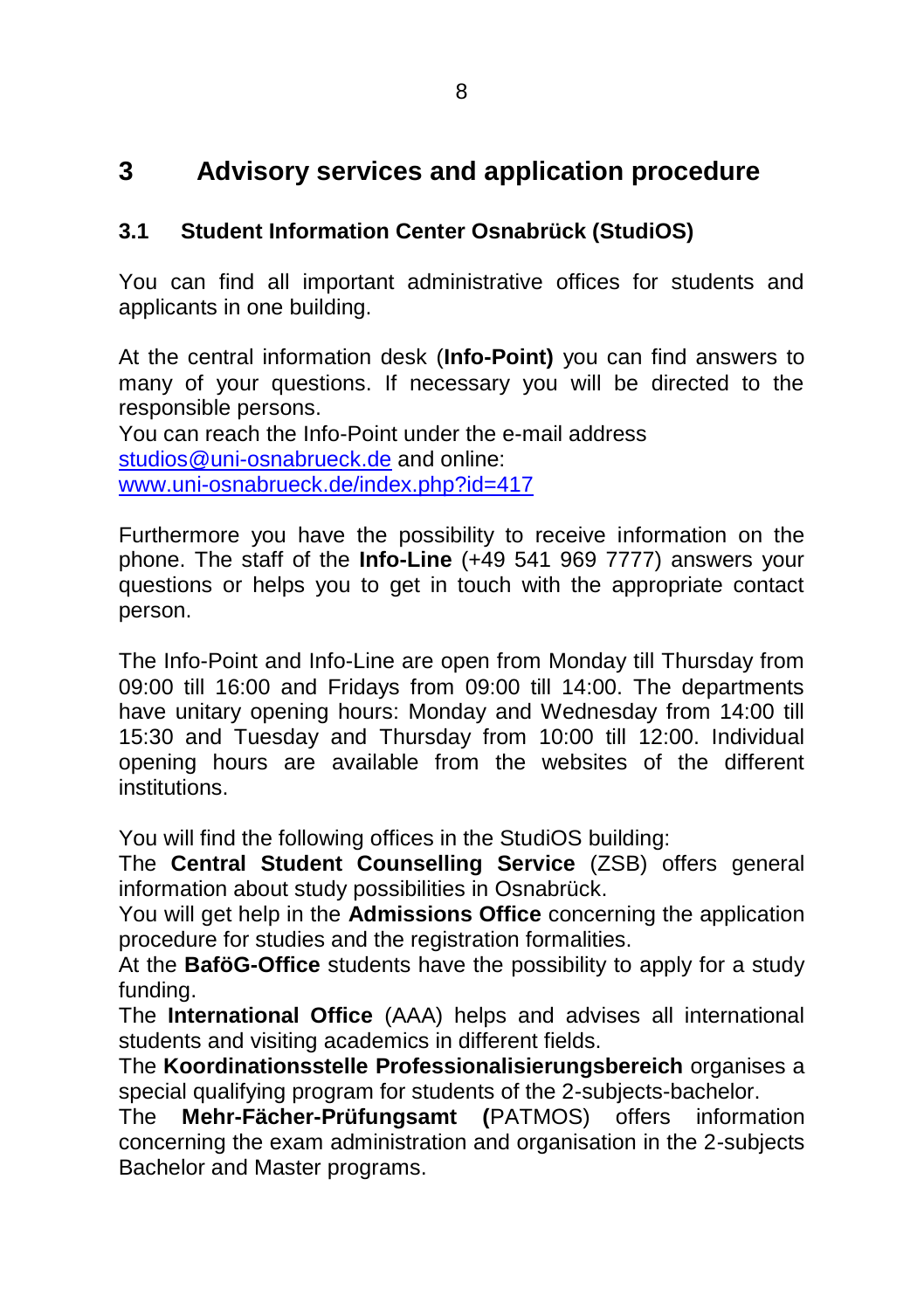The **UNISHOP** is also part of StudiOS; a wide range of clothes, stationery as well as gifts is offered there. The UNISHOP is open from Monday to Thursday from 11:30 till 14:30 and on Friday from 11:30 till 14:00.

## **3.2 Research Support Officer**

The research support officer at Osnabrück University gives advice on how to apply for external PhD scholarships. She identifies national and international research sponsors and opportunities across all active disciplines especially for PostDocs and Senior Scientists. Please note that internal PhD fellowships are directly managed by the Schools and Graduate Colleges of Osnabrück University.

| Research support officer:                      | Dr. Barbara Schwerdtfeger   |
|------------------------------------------------|-----------------------------|
| Address:                                       | Neuer Graben 7/9            |
|                                                | Room 52/411                 |
| Tel:                                           | +49 541 969 4115            |
| Fax:                                           | +49 541 969 4860            |
| E-mail:                                        | forschung@uni-osnabrueck.de |
| www.uni-osnabrueck.de/en/research/service.html |                             |

Office hours: on appointment

#### **3.3 International Office**

Besides the Research Support Officer the **International Office** is an important contact point for international PhD students. The International Office offers information and service for international students, international doctoral students as well as international guest professors.

The International Student Advisor's office provides support, advice, and information for international students and guests, on issues such as social and leisure activities, accommodation, scholarships, hardship funds, etc. It also organises events and excursions, and endeavours to facilitate contacts between German and international students and guests.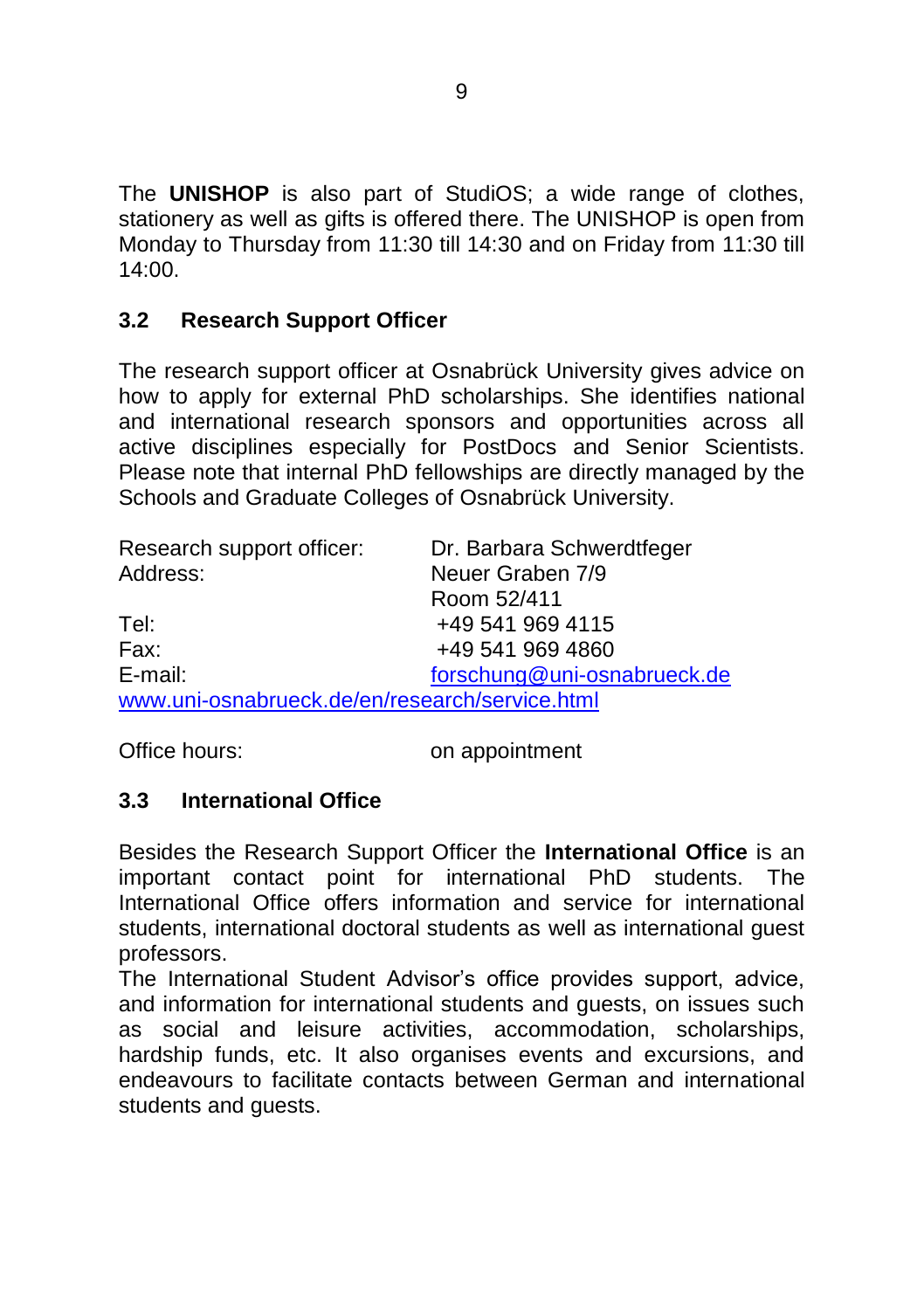The **International Student Advisor** is available at the following address:

| Address: | Neuer Graben 27 (StudiOS building)     |
|----------|----------------------------------------|
|          | Room 19/E07                            |
| Tel:     | +49 541 969 4765                       |
| Fax:     | +49 541 969 4495                       |
| E-mail:  | karoline.bachteler@uni-osnabrueck.de   |
|          | www.uni-osnabrueck.de/index.php?id=780 |

| Office hours: |          | Mon, Wed 14.00 - 15.30 |
|---------------|----------|------------------------|
|               | Tue, Thu | $10.00 - 12.00$        |

# **3.4 Zentrum für Promovierende Osnabrück (ZePrOs)**

ZePrOs is the contact point for all PhD students Osnabrück University. It aims to support PhD students by offering workshops on key competences, establishing contacts with organisations from the public and private sector, building up a doctoral network and of course by offering individual consultations.

PhD students using the ZePrOs offers can therefore improve their chances of a successful launch into a career.

More information about ZePrOs is available from Dr. Sabine Mehlmann, responsible for individual advice and support regarding PhD studies:

| Address:               | Neuer Graben 7/9                                                |
|------------------------|-----------------------------------------------------------------|
|                        | Room 52/413                                                     |
| Tel.:                  | +49 541 969 6233                                                |
| E-Mail:                | sabine.mehlmann@uni-osnabrueck.de                               |
| http://www.uni-        |                                                                 |
|                        | osnabrueck.de/en/research/development_of_young_scholars/phdpost |
| doc career center.html |                                                                 |
|                        |                                                                 |

Office hours: on appointment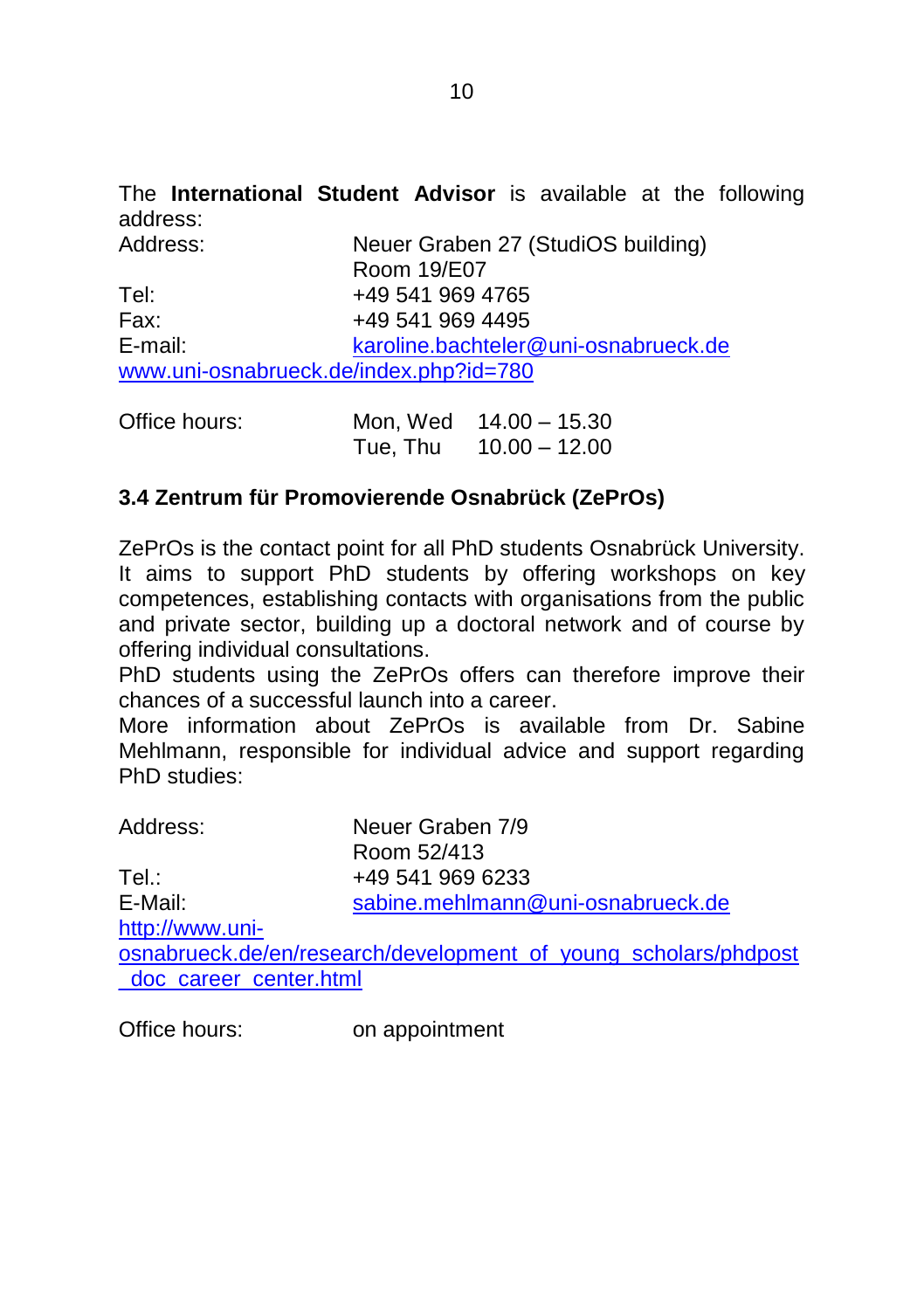## **3.5 Application procedure**

# **Ways of Earning a PhD**

There are three different ways of achieving a PhD at Osnabrück University. However in each case you must have a professor who is willing to supervise your work. Basically, you can write your dissertation as part of a *Graduiertenkolleg* (graduate college), in a doctoral program, or in the traditional German way, without any additional coursework. Some applications can be made directly to the academic staff running the doctoral programme whereas others should be addressed to the Students Office. Please consult the relevant web site for further details.

#### **Graduate Colleges**

In graduate and doctoral colleges, you are supervised along with other doctoral candidates who are researching related topics. Classes relevant to your topic are offered. As a member of a graduate college, you are often provided with financial support, but that means that new students are only occasionally accepted.

#### **Doctoral Programs**

The University also offers doctoral programs, without financial support through the program, for which students may register every year. Here you will be supervised and attend seminars along with other doctoral candidates, whose research is in similar areas.

Often particular rules apply for applicants interested in these graduate colleges and doctoral programs. For more information, please see the programs' websites.

#### **PhD without a Program**

Even if there is no doctoral program for your topic, it is still possible to achieve a PhD. First, you must find an appropriate mentor. If a professor is ready to supervise your dissertation, you can apply for admittance as a doctoral candidate. In order to become a doctoral candidate, you will need a statement from a professor who will supervise you. This means that you will only be admitted if you have already found a professor who is willing to supervise your research.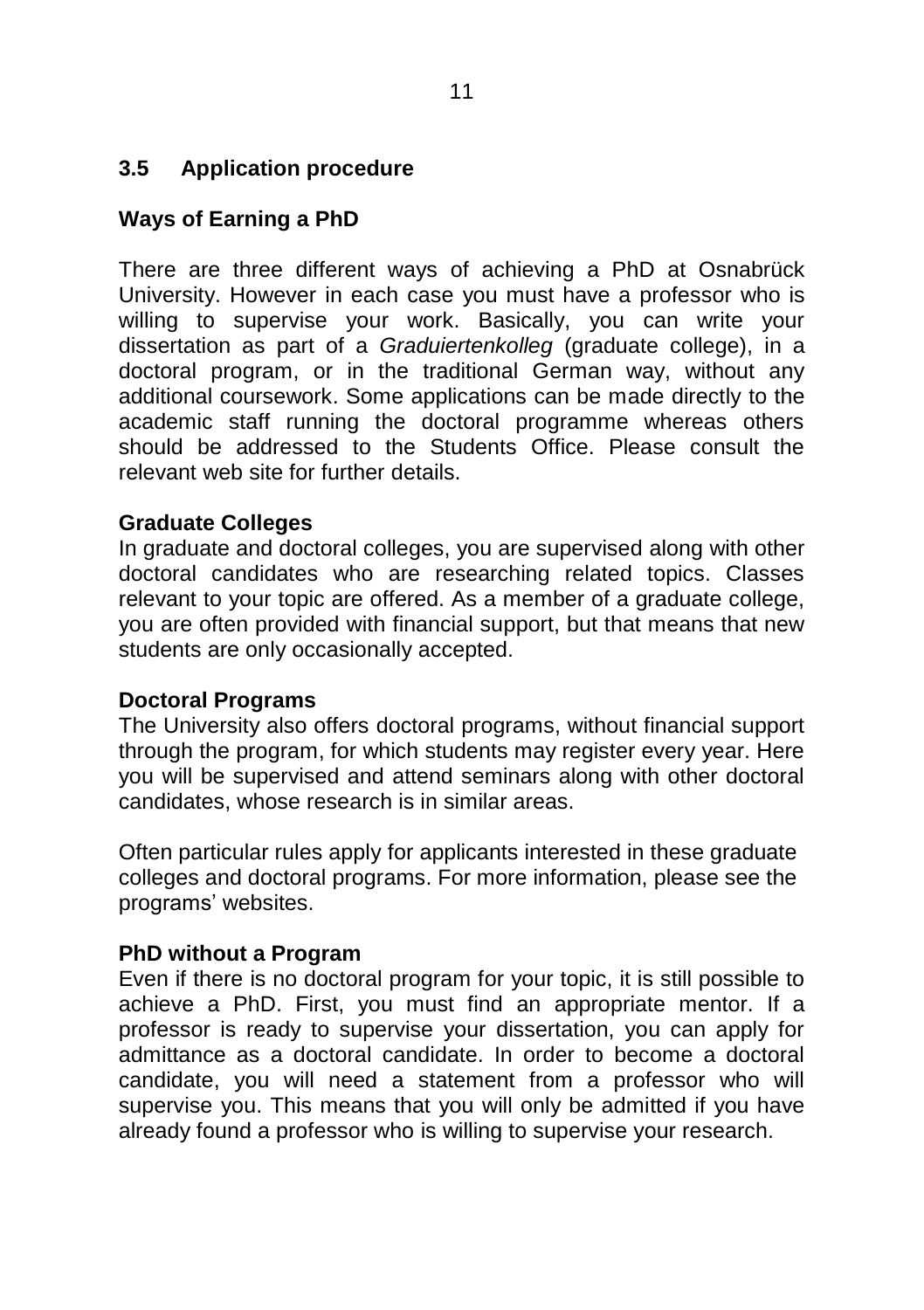The first thing to do is to contact a professor in the faculty you are interested in, and send him or her a letter describing the reasons why you wish to earn an advanced degree, together with your curriculum vitae, copies of your transcripts, and a summary of your project.

When you have found a professor willing to supervise your work, you can fill out the admissions application (*Antrag auf Zulassung zum Studium*). The application form can be found in the [download-area f](http://www.uni-osnabrueck.de/standard_en/2377.html)or international students. For winter semester admissions, please submit applications by **July 15**. For summer semester admissions, the application deadline is **January 15**.

Please submit the following documents along with your application:

- Notarized copies of your diploma and transcripts in your own language, as well as in either German or English. You must also include your secondary school diploma and transcripts, as well as your college degree and transcripts (Bachelor's and Master's degrees or diplomas). In some cases, you must submit the results of an admissions test;
- your professor's agreement to supervise you;
- Proof of German-language skills. If your dissertation is to be written in another language you do not need to demonstrate German language proficiency. In this case, your professor must confirm his or her permission to write your dissertation in a language other than German.

Address: Osnabrück University Admissions Office / Studierendensekretariat D-49069 Osnabrück

Please see also: [http://www.uni](http://www.uni-osnabrueck.de/en/prospective_students/degree_seeking_students/phd_studies.html)[osnabrueck.de/en/prospective\\_students/degree\\_seeking\\_students/ph](http://www.uni-osnabrueck.de/en/prospective_students/degree_seeking_students/phd_studies.html) [d\\_studies.html](http://www.uni-osnabrueck.de/en/prospective_students/degree_seeking_students/phd_studies.html)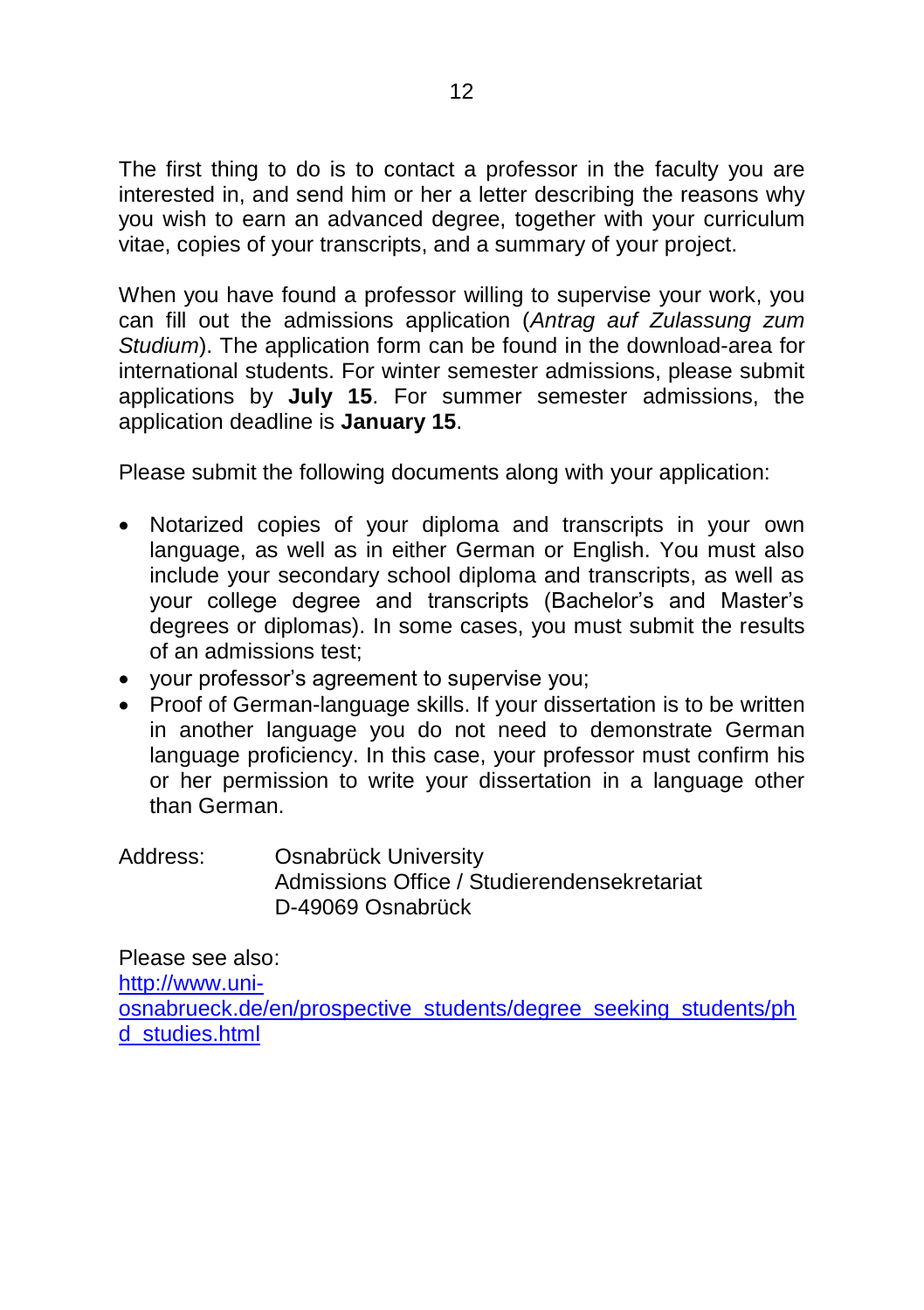## **3.6 Academic counselling**

During your stay at Osnabrück University your mentor will assist you in planning and organising your PhD. Regular meetings with your mentor should be organised to ensure your research is going in the right direction.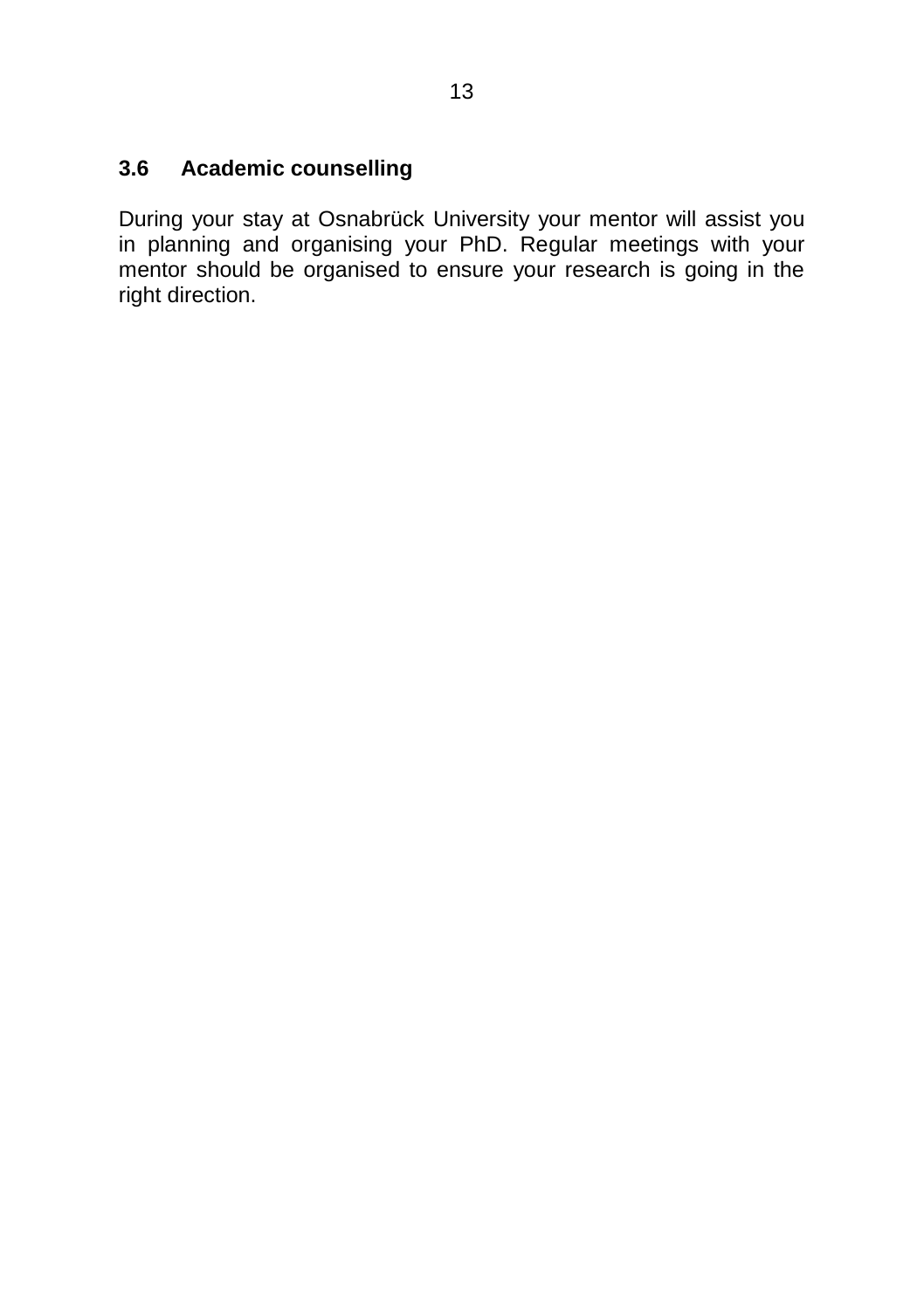# **4 Entry requirements to Germany**

Citizens of EU countries, of EFTA countries (Iceland, Liechtenstein, Norway, Switzerland) and of those countries that have signed agreements with the Federal Republic of Germany (this includes Australia, Canada, Israel, Japan, New Zealand, South Korea and the USA) do not require a visa to enter Germany. After arrival in Osnabrück, these students can apply for a residence permit directly from the Foreigners' Office. Proof of your finances is required for this (at least  $€ 659$  per month; only for non-EU-students).

All other international students require a visa to study in Germany. You should therefore apply to the German embassy or consulate in your home country well in advance (approx. two to three months before your planned departure). The following documents are required to obtain a visa:

- a valid passport
- a document from Osnabrück University acknowledging either your application or your admission to the University
- proof of financial resources/funding (at least € 659 per month =  $\in$  7.908 for the first year)

To enter Germany a student, work or research visa is required. Please do not under any circumstances enter Germany on a tourist visa (for Schengen countries), because this cannot be transformed into one of the visa mentioned above!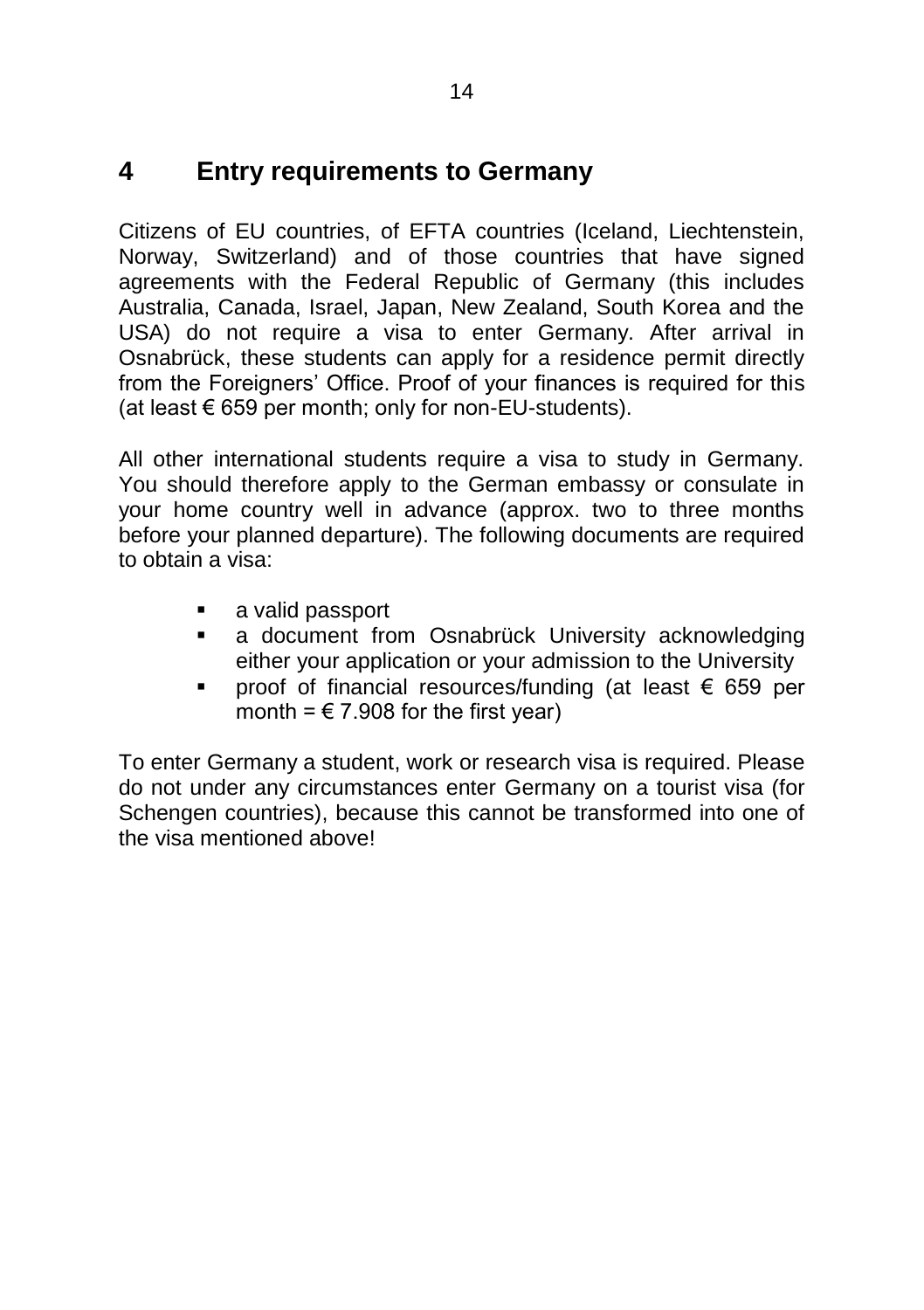# **5 Entering Germany – steps towards Matriculation**

# **5.1 Welcoming Programs**

In Osnabrück you have the chance to take part in the 'Welcoming Programs' offered by the International Office. These programs consist of two parts: the Welcoming Family Program and the Doktorandentandem.

Within the Welcoming Family Program you will be put in contact with a family or a single person from Osnabrück who will support you during the first stage of your stay in the city. This support can take on different forms, depending on the needs of each applicant. You can thus choose to be picked up from the railway station or the airport, to get into contact with people outside of the University and to find a contact person for organizational questions and issues related to everyday life. You will be introduced to life in Osnabrück and get an insight into the German culture and way of life.

Within the program Doktorandentandem you will get in touch with another doctoral student from Osnabrück. The program aims to support the contacts between international and German PhD students.

The co-ordinator of the Welcoming Programs, Jessica Filpe, will be happy to assist you with any queries you may have.

address: Neuer Graben 27 Room 19/E05 Tel.: +49 541 969 4722 E-mail: [phd-os@uni-osnabrueck.de](mailto:phd-os@uni-osnabrueck.de) [http://www.uni](http://www.uni-osnabrueck.de/en/research/service/research_and_teaching_in_osnabrueck.html)[osnabrueck.de/en/research/service/research\\_and\\_teaching\\_in\\_osnab](http://www.uni-osnabrueck.de/en/research/service/research_and_teaching_in_osnabrueck.html) [rueck.html](http://www.uni-osnabrueck.de/en/research/service/research_and_teaching_in_osnabrueck.html)

Opening hours: Mon 14:00 – 15:30 Thu 10:00 – 12:00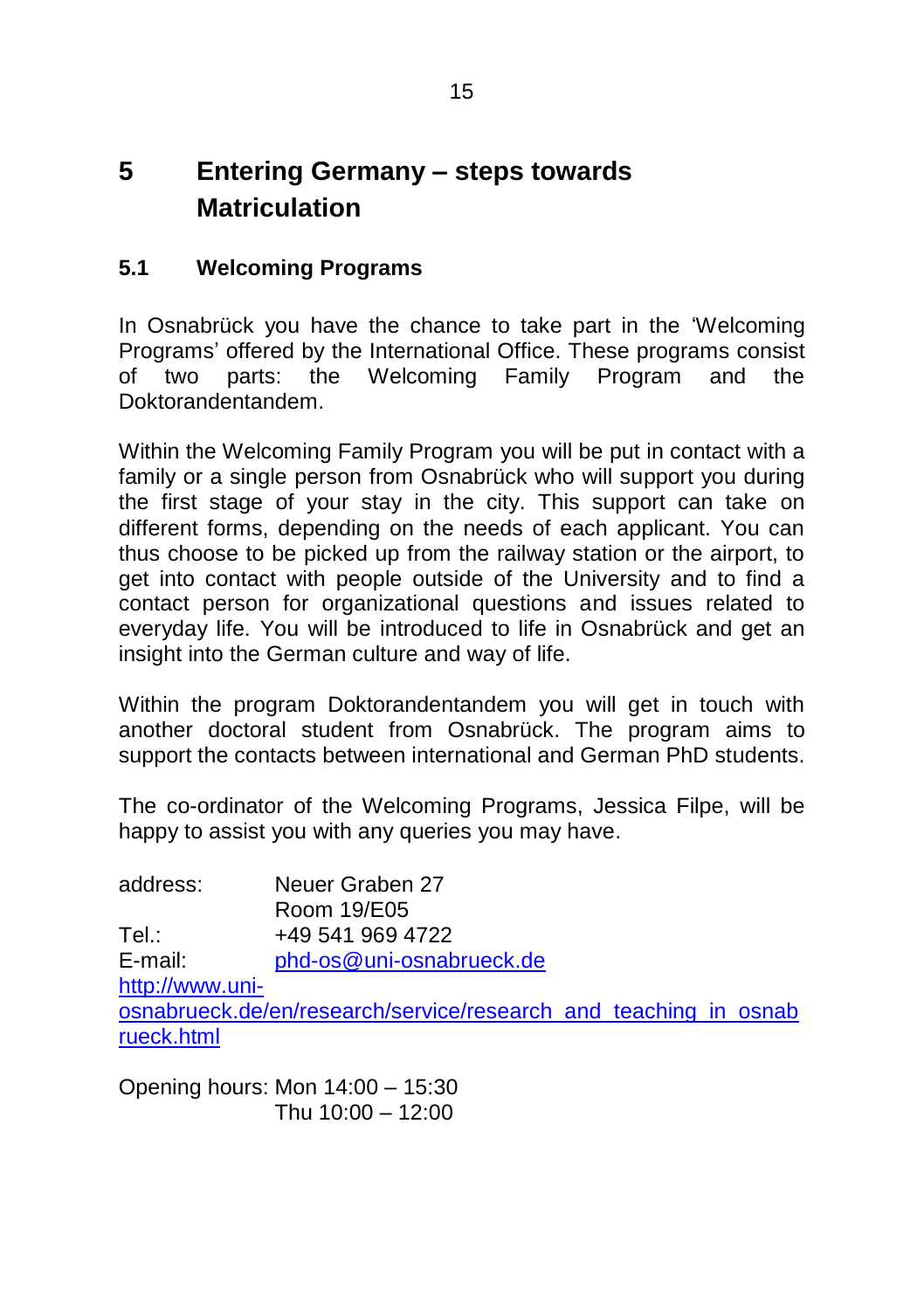## **5.2 Welcome Week**

At the beginning of each semester the International Office offers a Welcome Week in order to help you to become acquainted with the city and university during the Welcome Week. You also have the opportunity to get to know other international and German students. We organise events in and around Osnabrück.

The Welcome Week comprises:

- international breakfast
- lunch at the canteen
- introduction to central services: the Student Welfare Services (*Studentenwerk*), the Central Student Counselling Service, the University Sports Centre
- introduction to German and other foreign language courses
- help with formalities in small groups (opening a bank account, payment of the social contribution, health insurance, etc.)
- assistance with the formalities for the Admissions Office, receipt of student card
- assistance with the formalities for the Foreigners' Office
- a pub tour
- a day-trip, usually to Cologne or Hamburg

The application form for the International Welcome Week is available at:

[http://www.uni](http://www.uni-osnabrueck.de/en/prospective_students/service/welcome_week.html)[osnabrueck.de/en/prospective\\_students/service/welcome\\_week.html](http://www.uni-osnabrueck.de/en/prospective_students/service/welcome_week.html)

#### **5.3 Health Insurance**

As a PhD student you usually have to take out private health insurance; it is only possible to take out statutory health insurance if you have an employment contract and are subject to social insurance contribution.

The Foreigners' Registration Office only accepts private health insurance which offers the same health services as the statutory health insurance. Private health insurance companies in Germany are bound to offer the same services like statutory health insurances (Versicherungsvertragsgesetz § 192, § 193).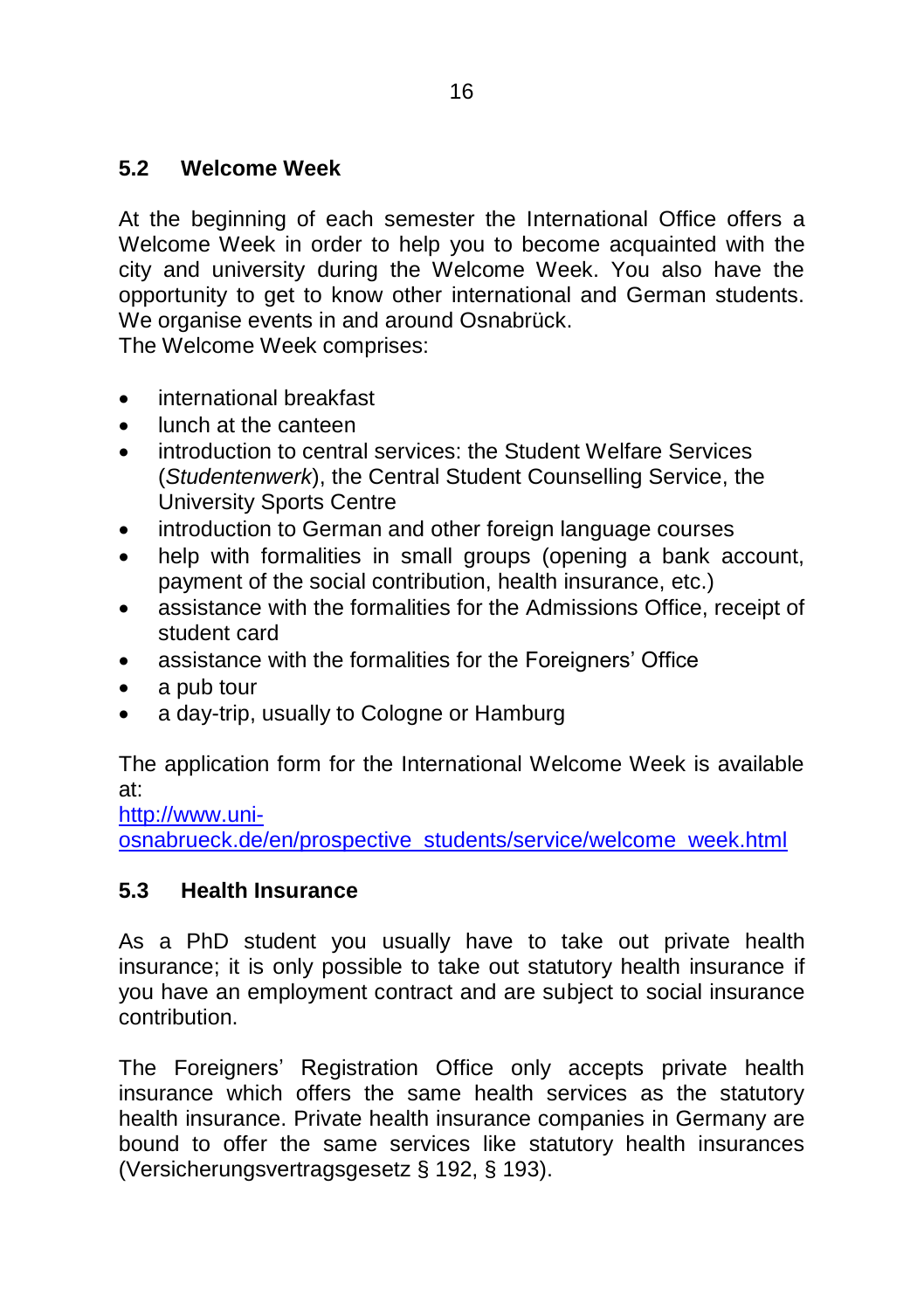For further details and information please contact the International **Office** 

## **5.4 Matriculation**

Matriculation takes place after your arrival in Osnabrück. The following documents are required:

- written proof (receipt) that the semester social contributions (currently € 315.89 or € 240.89 for recipients of a German scholarship out of public funds) have been paid
- one passport-sized biometric photograph.
- other documents, if stated in the admission letter

#### **5.5 Registration**

Students need to register with the Foreigners' Office within one week of their arrival in Germany. If you plan to reside in the city of Osnabrück itself, registration with the Foreigners' Office takes place together with your application for a residence permit during the Welcome Week with the International Office.

For this you need copies of your passport, copy of your admission letter, health insurance policy, enrolment certificate, and – for non-EU students - proof of finance, copy of your visa (if applicable) and one passport photo. Your initial visa, which is usually only valid for a short period of time, between four weeks and three months, enables you to enter the country.

If you do not attend the Welcome Week, non-EU citizens go to the Foreigners' Registration Office (Ausländerbehörde) individually:

Address: Natruper-Tor-Wall 2 (Stadthaus 1), 49074 Osnabrück [auslaenderbehoerde@osnabrueck.de](mailto:auslaenderbehoerde@osnabrueck.de) <http://buerger.osnabrueck.de/public/index.php?l=172&mr=20&o=377>

| office hours: | Mon. Fri   | $08:00 - 12:00$ |
|---------------|------------|-----------------|
|               | <b>Tue</b> | $08:00 - 16:00$ |
|               | Wed        | closed          |
|               | Thu        | $08:00 - 17:30$ |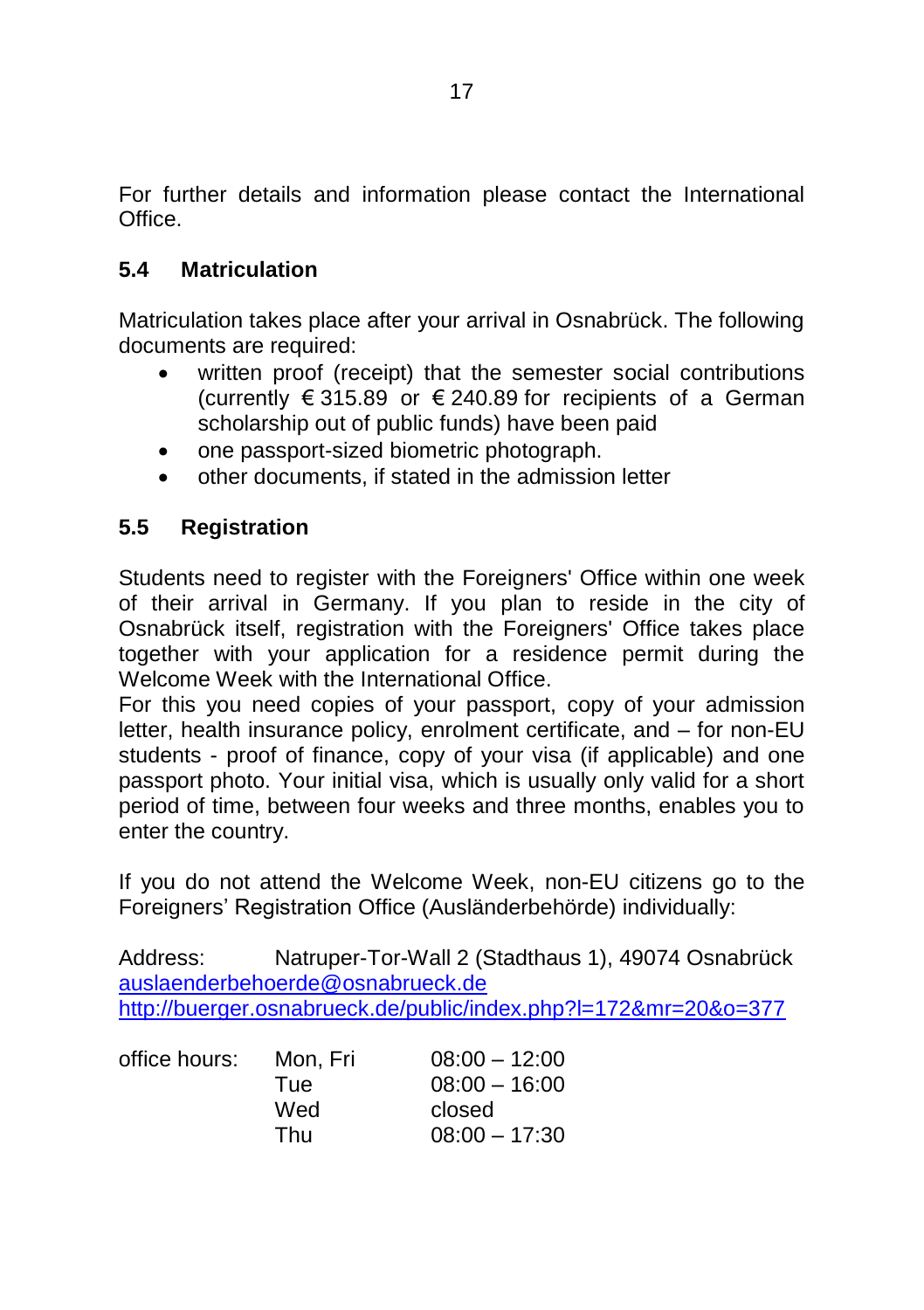EU citizens contact the Registration Office (Bügeramt): Adress: Natruper-Tor-Wall 2 (Stadthaus 1), 49074 Osnabrück [buergeramt@osnabrueck.de](mailto:buergeramt@osnabrueck.de) <http://buerger.osnabrueck.de/public/index.php?l=172&mr=20&o=376>

| Office hours: | Mon. Tue | $08.00 - 16.00$ |
|---------------|----------|-----------------|
|               | Thu      | $08.00 - 17.30$ |
|               | Wed. Fri | $08.00 - 12.00$ |

## **5.6 Residence permit**

After registration with the Foreigners' Office non-EU students will receive a residence permit, which gives them the right to reside and study in Germany for two years at the most.

The residence permit is issued as a credit card-sized card with a supplementary sheet, your fingerprints, photo and personal details will be saved on a chip inside the card.

When the permit needs to be extended the Foreigners' Office will check if the purpose of residence in Germany is still valid. A change of degree program, for example, changes your purpose of residence. Extensions are usually made each time for up to two years.

After having finished your studies, you can apply for a residence permit in order to search a job. This residence permit will be valid for one and a half year at the most.

#### **5.7 Re-registration and academic leave of absence**

PhD students who wish to continue studying at the University of Osnabrück must re-register in due time (01-28 February for the following summer semester, 01-31 July for the following winter semester). For re-registration students receive a money transfer form for the payment of the fees together with the student identity card and the matriculation certificate from the Admissions Office. Payment of the fees before the end of the registration period is sufficient for reregistration. The Campuscard can be revalidated then.

Students who need or want to take an academic leave of absence due to medical or other reasons (e.g. study abroad, pregnancy) must apply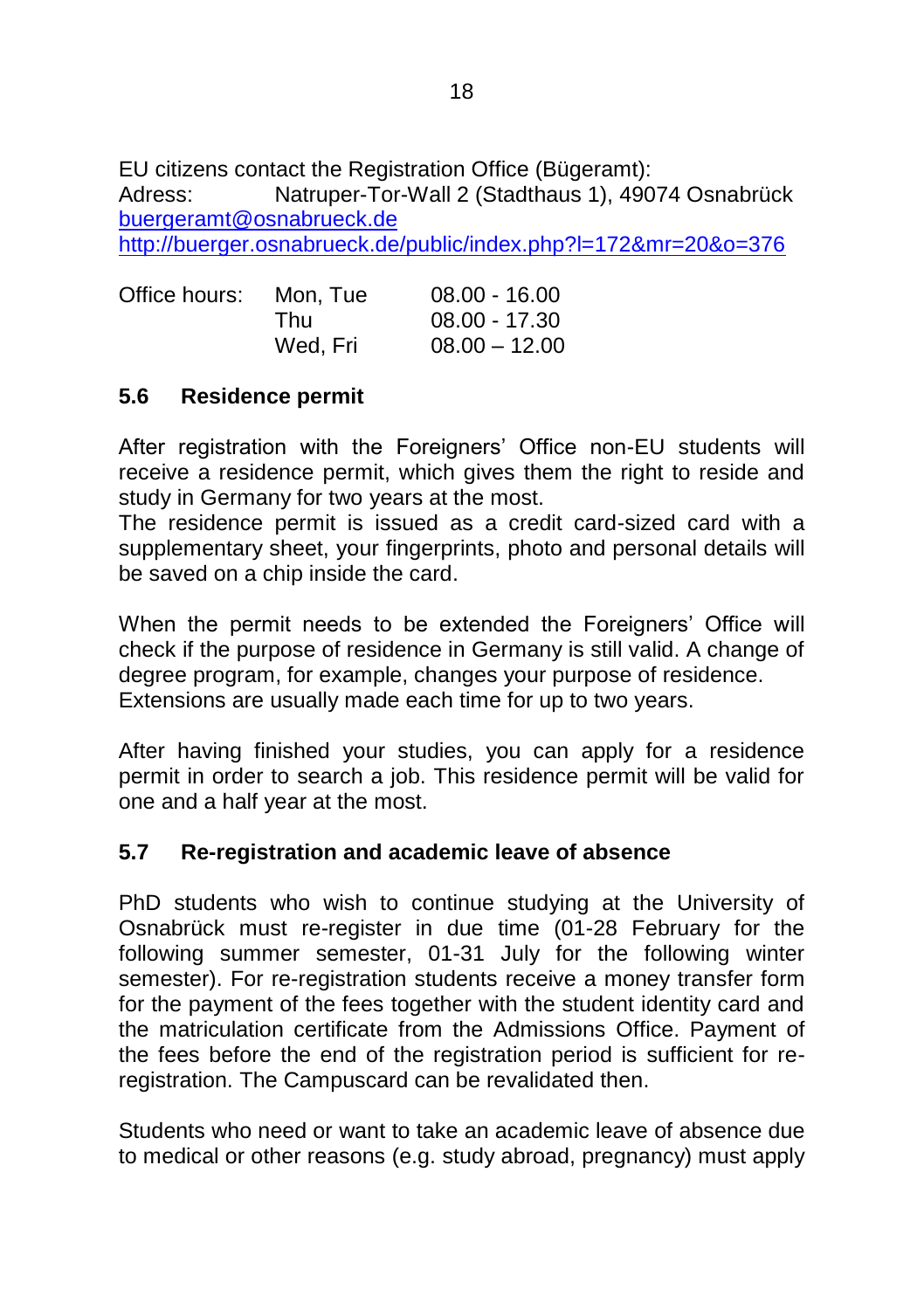for an academic leave of absence. The academic leave of absence application form can be obtained from the Admissions Office. Normally no courses or exams may be taken during the student sabbatical.

The current enrolment regulations are available under: [www.uni-osnabrueck.de/index.php?id=469](http://www.uni-osnabrueck.de/index.php?id=469) (-> Ordnungen -> Immatrikulationsordnung)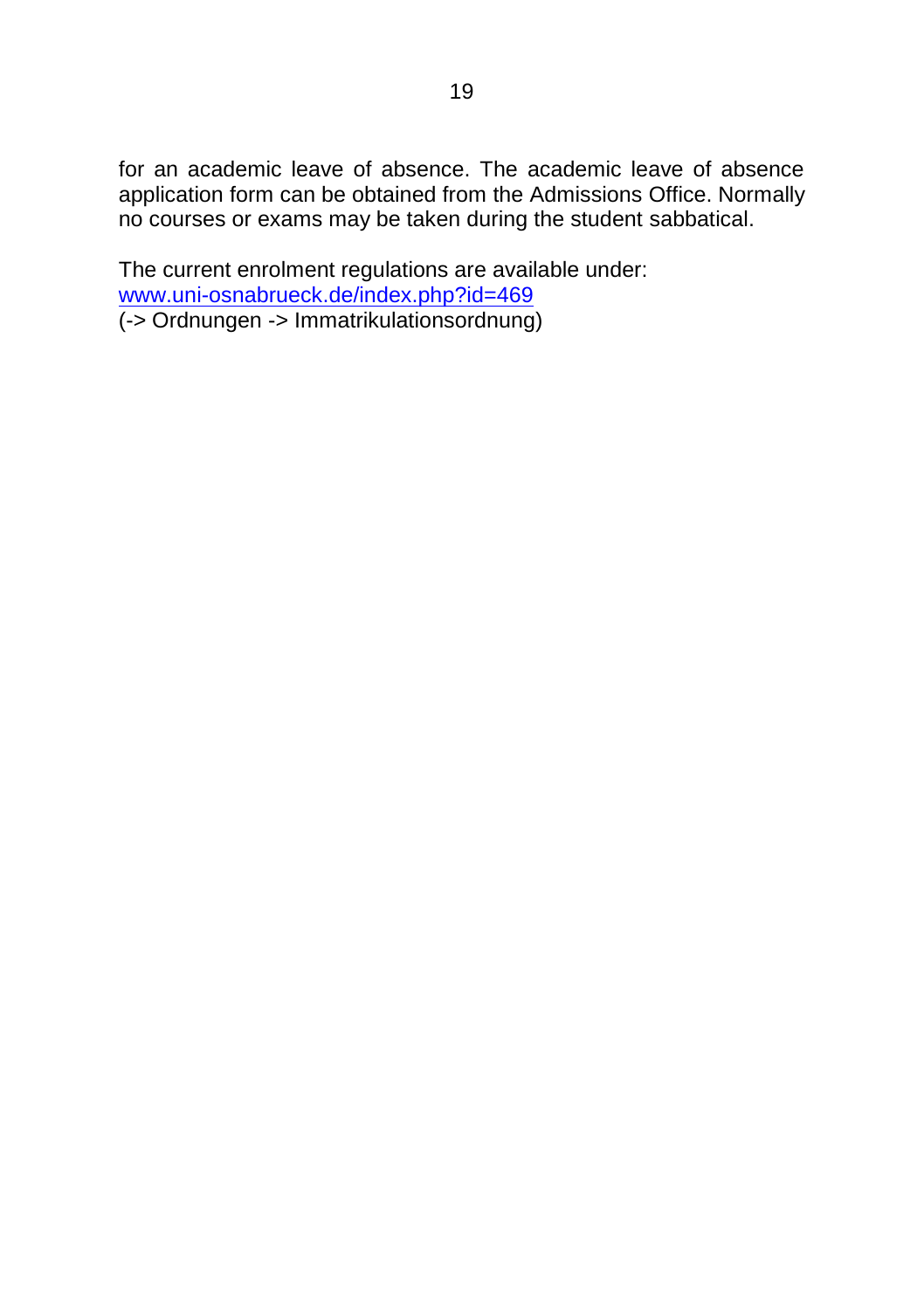# **6 Academic studies - Practical information**

# **6.1 Libraries**

The library of Osnabrück University is divided into the central library "Alte Münze" and several specialist branches: [www.ub.uni-osnabrueck.de](http://www.ub.uni-osnabrueck.de/)

| Central library "Alte Münze" and reading                    |                                    |                                 |  |                 | rooms | for |
|-------------------------------------------------------------|------------------------------------|---------------------------------|--|-----------------|-------|-----|
|                                                             | <b>Philology/Cultural Sciences</b> |                                 |  |                 |       |     |
| Address:                                                    |                                    | Alte Münze 16/Kamp              |  |                 |       |     |
|                                                             |                                    | 49074 Osnabrück                 |  |                 |       |     |
| Tel:                                                        |                                    | +49 541 969 4488                |  |                 |       |     |
| Fax:                                                        |                                    | +49 541 969 4482                |  |                 |       |     |
| Lending:                                                    |                                    | +49 541 969 4316                |  |                 |       |     |
| E-mail:                                                     |                                    | info@ub.uni-osnabrueck.de       |  |                 |       |     |
| Opening hours:                                              |                                    | Mon-Fri09:00 - 22:00            |  |                 |       |     |
|                                                             | Sat                                |                                 |  | $11:00 - 16:00$ |       |     |
| Lending hours:                                              |                                    | Mon-Thu                         |  | $09:00 - 18:00$ |       |     |
|                                                             |                                    | Fri L                           |  | $09:00 - 16:00$ |       |     |
| <b>Departmental library of Natural Sciences/Mathematics</b> |                                    |                                 |  |                 |       |     |
| Address:                                                    |                                    | Albrechtstraße 28, ground-floor |  |                 |       |     |
|                                                             |                                    | 49076 Osnabrück                 |  |                 |       |     |
| Tel:                                                        |                                    | +49 541 969 2543                |  |                 |       |     |
| Fax:                                                        |                                    | +49 541 969 2597                |  |                 |       |     |
| Lending:                                                    |                                    | +49 541 969 2544                |  |                 |       |     |
| E-mail:                                                     |                                    | infon@ub.uni-osnabrueck.de      |  |                 |       |     |
| Opening hours:                                              |                                    | Mon-Fri09:00 - 21:00            |  |                 |       |     |
|                                                             | Sat                                |                                 |  | $11:00 - 16:00$ |       |     |
| Lending hours:                                              |                                    | Mon-Thu                         |  | $09:00 - 18:00$ |       |     |
|                                                             | Fri                                |                                 |  | $09:00 - 16:00$ |       |     |
| <b>Departmental library of Social Sciences</b>              |                                    |                                 |  |                 |       |     |
| Address:                                                    |                                    | Seminarstraße 33                |  |                 |       |     |
|                                                             |                                    | 49074 Osnabrück                 |  |                 |       |     |
| Tel:                                                        |                                    | +49 541 969 4578                |  |                 |       |     |
| Fax:                                                        |                                    | +49 541 969 4482                |  |                 |       |     |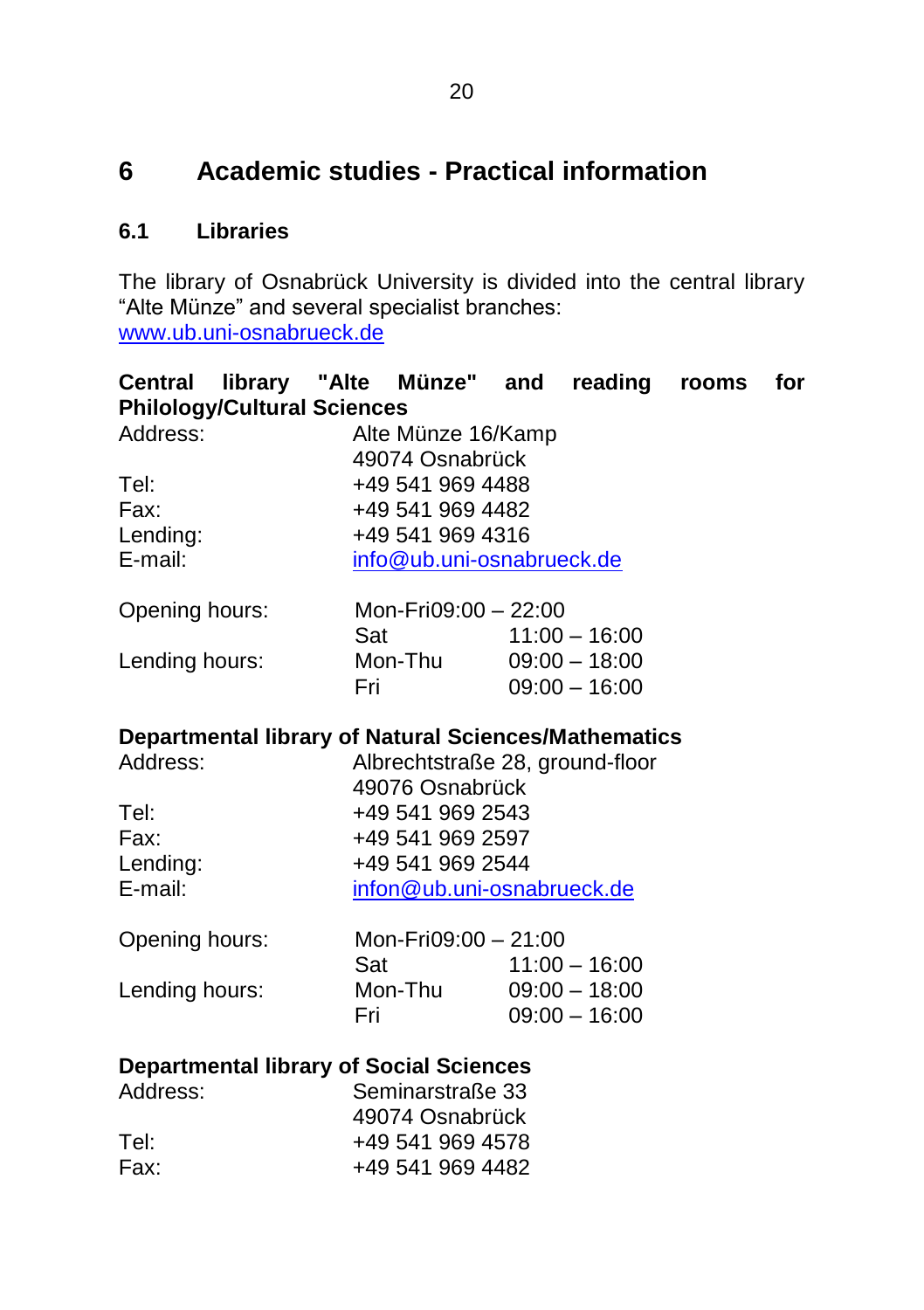| Lending:<br>E-mail:<br>Opening hours:<br>Lending hours: | +49 541 969 4577<br>info@ub.uni-osnabrueck.de<br>Mon-Fri $09:00-21:00$<br>Mon-Thu<br>$09:00 - 18:00$<br>$09:00 - 16:00$<br>Fri |                                                       |  |
|---------------------------------------------------------|--------------------------------------------------------------------------------------------------------------------------------|-------------------------------------------------------|--|
| Departmental library of Law and Economics               |                                                                                                                                |                                                       |  |
| Address:                                                | Heger-Tor-Wall 14<br>49078 Osnabrück                                                                                           |                                                       |  |
| Tel:                                                    | +49 541 969 6209                                                                                                               |                                                       |  |
| Fax:                                                    | +49 541 969 6186                                                                                                               |                                                       |  |
| Lending:                                                | +49 541 969 6100                                                                                                               |                                                       |  |
| E-mail:                                                 | infojw@ub.uni-osnabrueck.de                                                                                                    |                                                       |  |
| Opening hours:                                          | Mon-Fri<br>Sat                                                                                                                 | $08:00 - 00:00$<br>$08:00 - 00:00$                    |  |
| Lending hours:                                          | Sun<br>Mon-Thu<br>Fri                                                                                                          | $10:00 - 00:00$<br>$09:00 - 18:00$<br>$09:00 - 16:00$ |  |

Institute-based libraries have their own opening hours.

#### **6.2 Internet access, Cip-Pools**

#### **Internet access at the schools**

Each school has a Cip pool where students can use the internet for research purposes and for sending e-mails. For access to the Cip pool you require user permission, which you receive together with your matriculation documents. For further information please visit the homepage of the university Computer Centre:

[www.rz.uni-osnabrueck.de/Ueber\\_Uns/Benutzerkonto/index.htm](http://www.rz.uni-osnabrueck.de/Ueber_Uns/Benutzerkonto/index.htm)

#### **W-LAN access at the university**

With the ID and the password for your personal university account you can use the eduroam wireless internet with your notebook or smartphone. Further information is available under [www.rz.uni-osnabrueck.de/Dienste/Internet/WLAN/index.htm](http://www.rz.uni-osnabrueck.de/Dienste/Internet/WLAN/index.htm)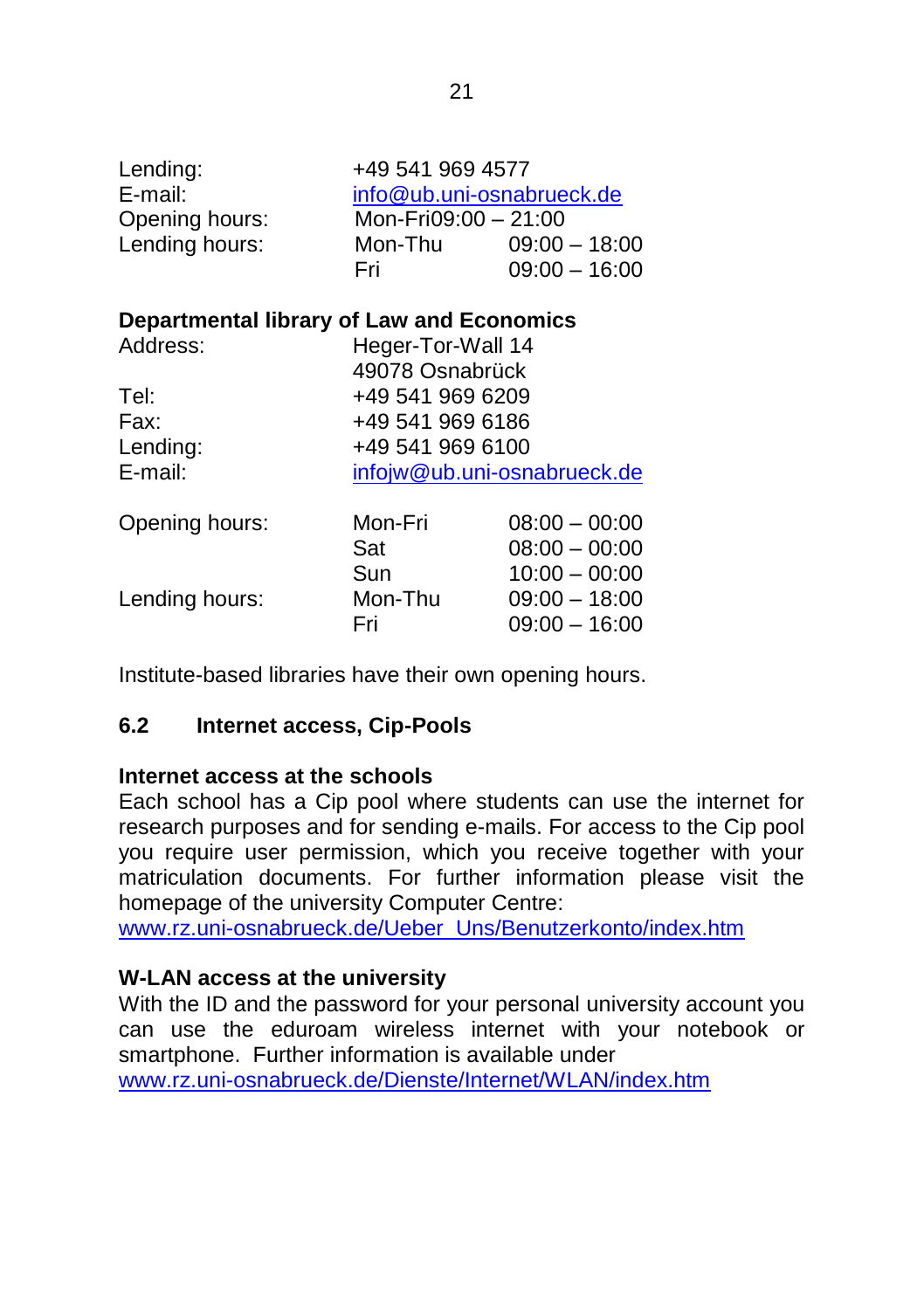## **6.3 University canteens and cafés**

The canteens and cafés offer inexpensive dishes for students. The fact that the canteen of the *Studentenwerk* Osnabrück was voted "German Canteen of the Year 2001" and has won the first prize for organic food in 2008 demonstrates that the food is not only reasonably priced but also very delicious.

There is usually a choice of two main courses (one of which is normally vegetarian) and a stew, as well as a salad bar.

Meals cost between € 1.50 and € 2.50. Breakfast and snacks are obtainable from the cafés of the Studentenwerk Osnabrück. Evening meals are available.

The weekly menus are also available online: [www.studentenwerk](http://www.studentenwerk-osnabrueck.de/en/university-catering.html)[osnabrueck.de/en/university-catering.html](http://www.studentenwerk-osnabrueck.de/en/university-catering.html)

#### **Canteen and café "Schlossgarten"**

| Address:                          | Ritterstraße 10<br>49074 Osnabrück |                 |  |
|-----------------------------------|------------------------------------|-----------------|--|
| Opening hours:                    | Mon - Fri                          | $11:45 - 14:15$ |  |
| (canteen)                         | Sat                                | $12:00 - 13:30$ |  |
| Opening hours:                    | Mon - Thu                          | $09:00 - 15:00$ |  |
| (cafeteria)                       | Fri                                | $09:00 - 14:35$ |  |
| Opening hours:<br>(coffee lounge) | Mon - Fr                           | $11:00 - 18:30$ |  |

#### **Canteen and Café Lounge "Westerberg"**

| Address:                          | Barbarastr. 20<br>49076 Osnabrück |                                    |
|-----------------------------------|-----------------------------------|------------------------------------|
| Opening hours:<br>(canteen)       | Mon - Fri                         | $11:30 - 14:15$                    |
| Opening hours:<br>(coffee lounge) | Mon - Thu<br>Fri                  | $09:00 - 21:00$<br>$09:00 - 16:30$ |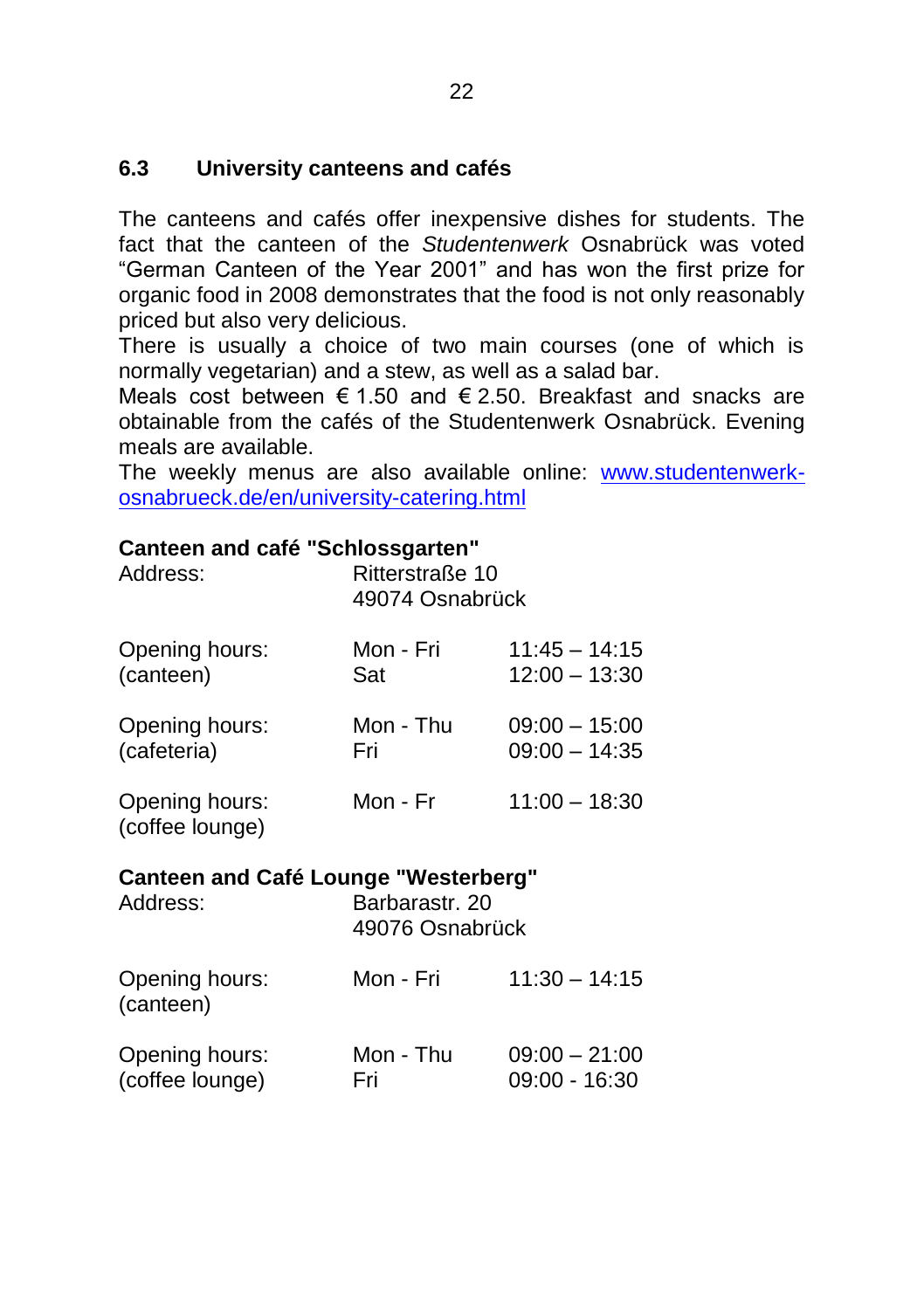| <b>Bistro Caprivi</b><br>Address: | Caprivistr. 30A<br>49076 Osnabrück |                                    |
|-----------------------------------|------------------------------------|------------------------------------|
| Opening hours:                    | Mon – Thu<br>Fri                   | $07:45 - 16:20$<br>$07:45 - 13:45$ |

#### **6.4 Language proficiency**

The Language Center (*Sprachenzentrum*) at Osnabrück University offers several language courses during the semester.

You can attend free German language courses, both general and subject-related courses. You can also attend courses on academic research and writing in Germany (in German and English).

Moreover, the Language Center offers a wide range of foreign language courses on different levels.

| Address:                              | Neuer Graben 7/9                  |  |
|---------------------------------------|-----------------------------------|--|
| Tel:                                  | +49 541 969 4886                  |  |
| Fax:                                  | +49 541 969 14886                 |  |
| E-mail:                               | sprachenzentrum@uni-osnabrueck.de |  |
| www.uni-osnabrueck.de/sprachenzentrum |                                   |  |

#### **6.5 Vocational qualifications**

A variety of institutions at Osnabrück University offer a wide range of workshops and seminars for you to obtain vocational qualifications. Please refer in particular to the current programs of: Equal Opportunity Office: [www.uni-osnabrueck.de/index.php?id=475](http://www.uni-osnabrueck.de/index.php?id=475) Computer Center: [www.rz.uni-osnabrueck.de](http://www.rz.uni-osnabrueck.de/)

# **6.6 Sports**

Every semester the **University's Center for Sports** promotes an extensive program of competitive and recreational sporting activities. The program containing further details can be obtained from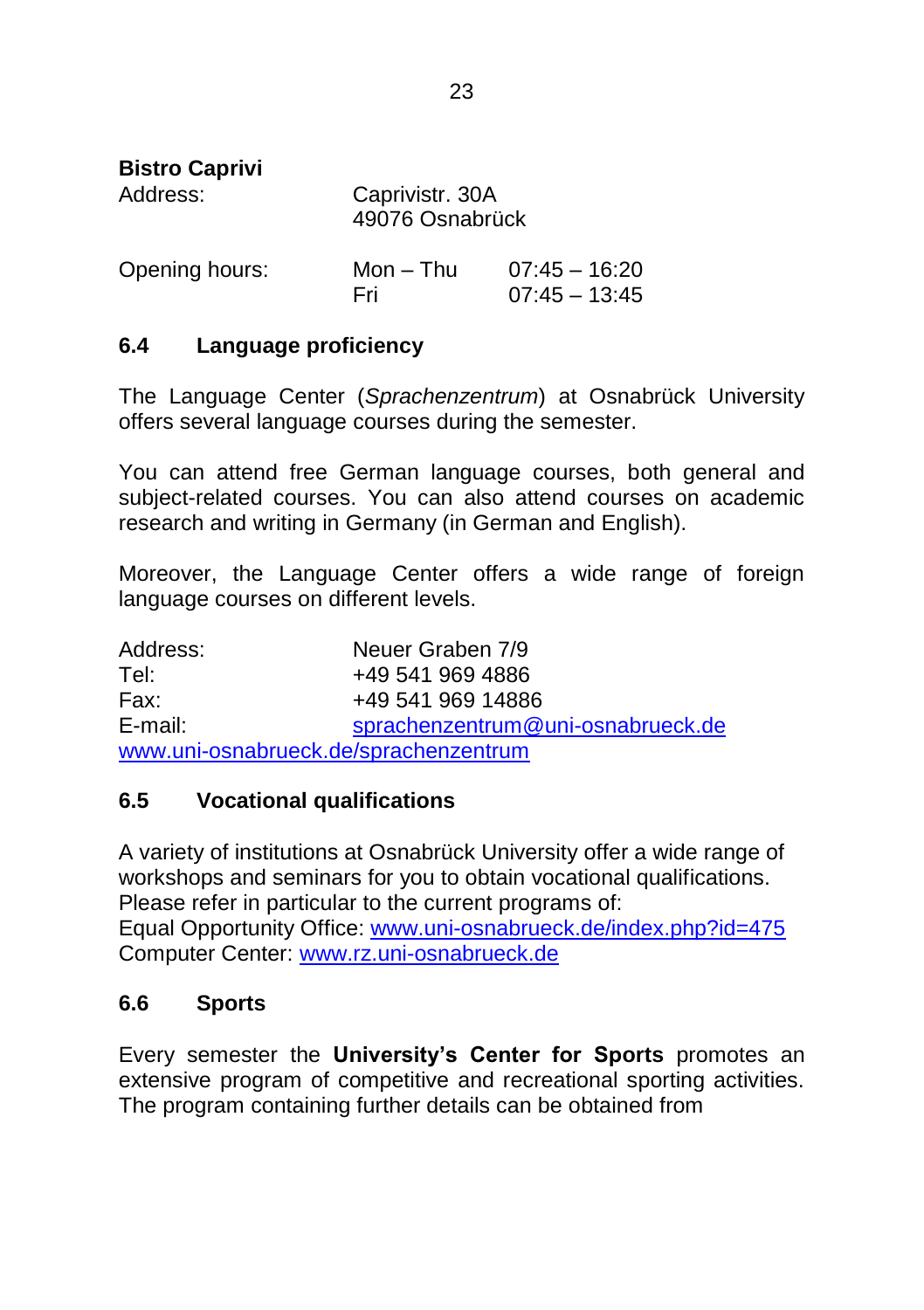| Address:                  | Jahnstr, 77<br>49080 Osnabrück | Zentrum für Hochschulsport der Universität<br>und Hochschule Osnabrück (ZfH) |  |
|---------------------------|--------------------------------|------------------------------------------------------------------------------|--|
| Tel:                      |                                | +49 541 969 4048, -4800                                                      |  |
| Fax:                      |                                | +49 541 969 4862                                                             |  |
| E-mail:                   |                                | zfh@uni-osnabrueck.de                                                        |  |
| www.zfh.uni-osnabrueck.de |                                |                                                                              |  |
| Office hours:             | Tue, Thu                       | $09:30 - 12:30$                                                              |  |
|                           |                                | 14:00 - 16:00                                                                |  |
|                           | Wed                            | $09:30 - 12:00$                                                              |  |

#### **6.7 Cultural programme for international PhD students**

In order to help you get used to your new surroundings and to get to know the region, the "**JOIN OS**" program [\(www.join-os.de\)](http://www.join-os.de/) run jointly by the Osnabrück institutions of higher education, offers a wide range of activities, such as

- Visits to the theatre
- Excursions (e.g. to Hamburg, Cologne, Bremen or other interesting destinations)
- University ball.

German and international students are very welcome to participate!

There are also a number of further possibilities to get in touch with other students, e.g. foreign clubs, university sport, music ensembles, student working groups, university political groups, amateur dramatics groups, etc. You're bound to find something to suit your tastes and requirements!

#### **Tandem language learning**

Learning languages "in tandem" is when two native speakers of different languages teach each other their mother tongue.

For further information about this program please contact the Language Center, write an e-mail to tandemservice@uniosnabrueck.de, or visit: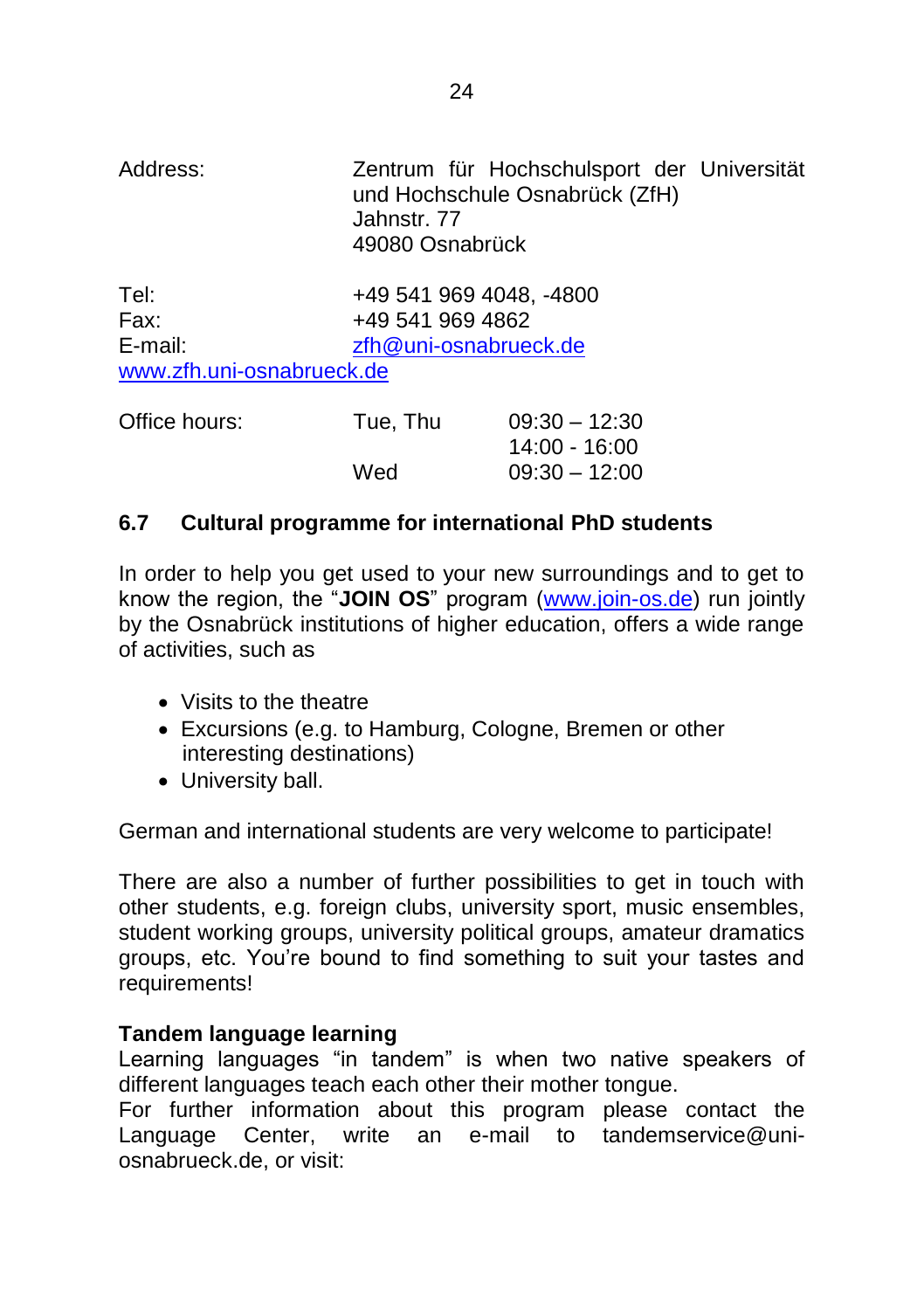[http://www.uni-](http://www.uni-osnabrueck.de/universitaet/die_universitaet_im_ueberblick/zentrale_einrichtungen/sprachenzentrum/service_projekte.html)

[osnabrueck.de/universitaet/die\\_universitaet\\_im\\_ueberblick/zentrale\\_ei](http://www.uni-osnabrueck.de/universitaet/die_universitaet_im_ueberblick/zentrale_einrichtungen/sprachenzentrum/service_projekte.html) [nrichtungen/sprachenzentrum/service\\_projekte.html](http://www.uni-osnabrueck.de/universitaet/die_universitaet_im_ueberblick/zentrale_einrichtungen/sprachenzentrum/service_projekte.html)

#### **Student chaplaincies**

Both the Protestant and the Catholic Churches have established students' chaplaincies in Osnabrück. One key area of their work is facilitating meetings between international and German students. Both chaplaincies are open to people of all faiths and backgrounds.

The programs of events are obtainable from the respective chaplaincies.

## **Evangelische Studierendengemeinde (ESG)**

| Address:               | Arndtstr. 19                    |
|------------------------|---------------------------------|
|                        | 49074 Osnabrück                 |
| Tel:                   | +49 541 6090209                 |
| E-mail:                | kontakt@esg-osnabrueck.de       |
| www.esg-osnabrueck.de  |                                 |
| Chaplains:             | Ulrike Wackerbarth              |
| Contact person for in- |                                 |
| ternational students:  | Jeanette Beste, Annegret Wacker |
|                        |                                 |

#### **Katholische Hochschulgemeinde (KHG)**

| Address:      | Lohstraße 16     |
|---------------|------------------|
|               | 49074 Osnabrück  |
| Tel:          | +49 541 3507110  |
| Fax:          | +49 541 3507119  |
| E-mail:       | info@khg-os.de   |
| www.khg-os.de |                  |
| Chaplain:     | Alexander Bergel |

There are several other religious communities in Osnabrück:

#### **Buddhistisches Zentrum Osnabrück**

| Address: | Lohstraße 24                                        |
|----------|-----------------------------------------------------|
|          | 49074 Osnabrück                                     |
| Tel:     | +49 541 20 23 91 93                                 |
| Fax:     | +49 541 20 23 91 94                                 |
| E-mail:  | osnabrueck@diamondway-center.org                    |
|          | www.buddhismus-osnabrueck.de/de/zentren/Osnabrueck/ |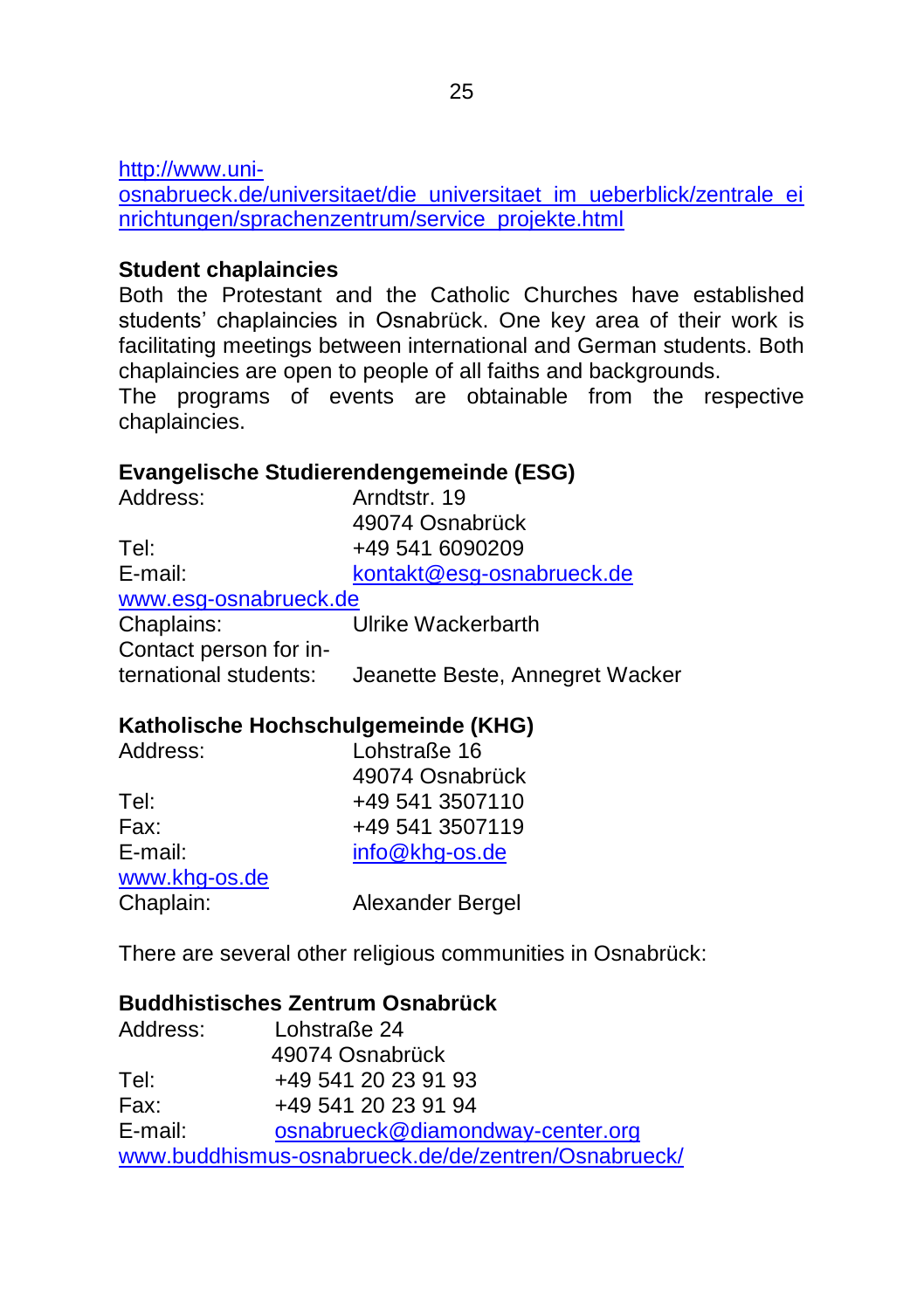# **Jüdische Gemeinde Osnabrück K.d.ö.R.**

In der Barlage 41/43 49078 Osnabrück Tel: +49 541 4842 0<br>
F-mail: info@iuden-in-o  $info@i$ uden-in-osna.de <http://jg-osnabrueck.de/jgo/>

# **Islamic communities and mosques:**

[www.islam-osnabrueck.de/3.html](http://www.islam-osnabrueck.de/3.html)

# **6.8 Cultural events and student activities**

#### **Music ensembles**

If you are interested in music then you will find several opportunities such as

- the University Choir
- **•** the Chamber Choir
- the Chamber Orchestra
- the Collegium musicum
- the University Big Band

Rehearsals are published in the calendar.

# **Student film clubs**

A student initiative shows dubbed films (EW-building, Seminarstraße 20) every Monday and Tuesday during the lecture period. Further information can be found at www.unifilm.uni-osnabrueck.de

# **Uni-Funk Osnabrück**

The Uni-Funk Osnabrück offers students interested in media the opportunity to produce and broadcast radio shows. The studio is located in the building of the canteen "Schlossgarten".

For further information please contact the Uni-Funk office:

Address: Alte Münze 12 49074 Osnabrück E-mail: [info@unifunk.de](mailto:info@unifunk.de) [www.unifunk.de](http://www.unifunk.de/)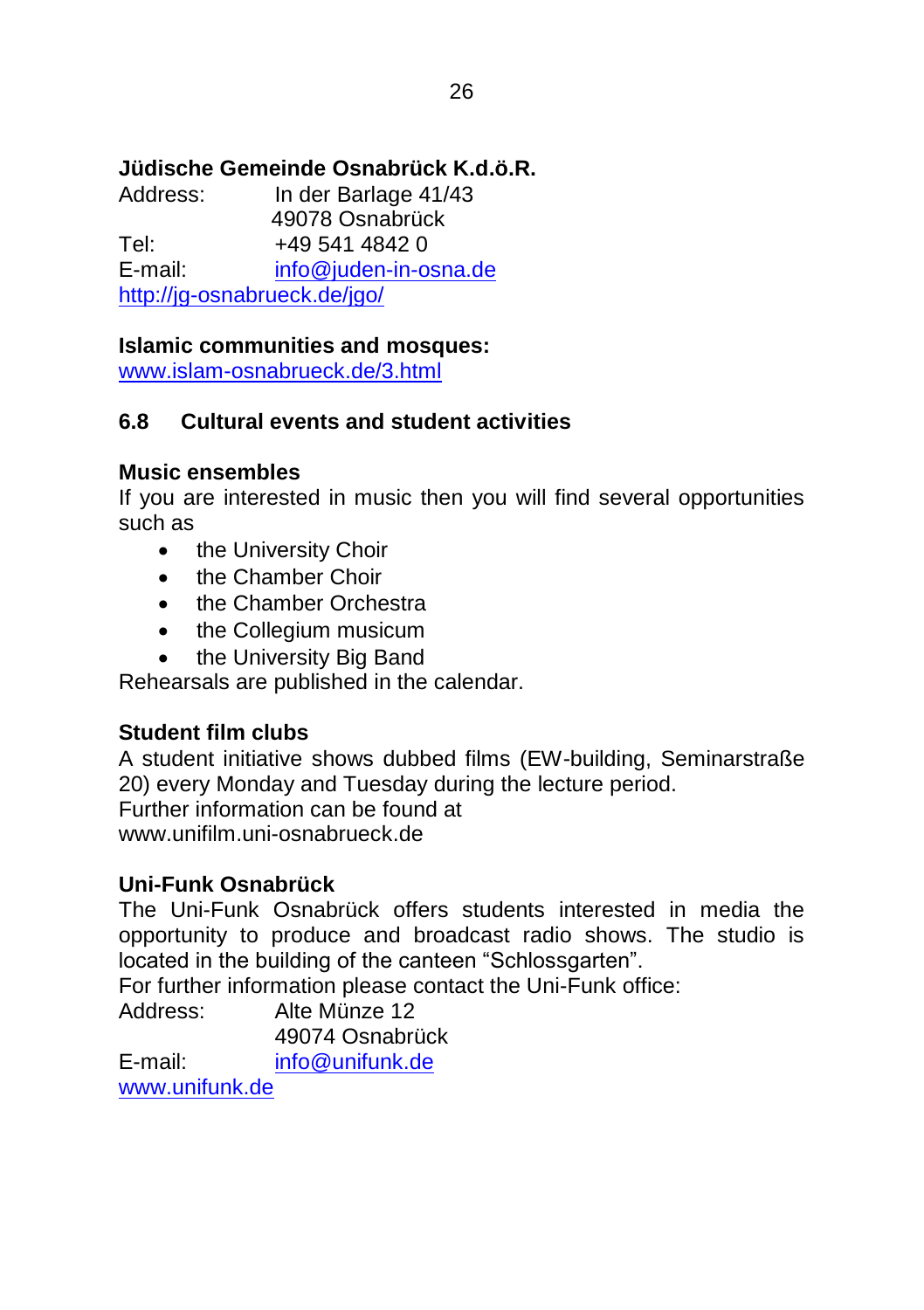# **AEGEE Osnabrück**

AEGEE stands for the "Association des États généraux des Étudiants de l'Europe". It is an organisation enabling young Europeans to meet and become acquainted with each other's cultures. AEGEE organises a wide variety of conferences meetings and other activities throughout the year.

If you would like to contact the Osnabrück branch of AEGEE, please visit them in their office:

E-mail: [aegee@uos.de](mailto:aegee@uos.de) [www.aegee.uni-osnabrueck.de](http://www.aegee.uni-osnabrueck.de/)

# **Debating club**

Each week, the Osnabrück debating club offers debates on current political and social topics, modelled on English and American debating societies.

Contact and more information: [www.debattierclub-osnabrueck.de](http://www.debattierclub-osnabrueck.de/)

## **Weltenwanderer – Zirkel für phantastische Spiele e.V.**

The "Weltenwanderer" club meets regularly to play role games. Those interested can refer to [www.ww-verein.de/home/impressum.php](http://www.ww-verein.de/home/impressum.php)

#### **Amateur dramatics societies**

Besides the university's Theatre Working Group there are several other amateur dramatics societies at the University, e.g. an Englishspeaking troupe.

Further information on the various societies can be found in the brochure issued by AStA and on the university notice boards.

# **6.9 Studying with children**

Students with children can get information and counselling from UniBambinOS at the *Gleichstellungsbüro* (Equal Opportunity Office).

Address: Neuer Graben 19/21, room 03/334 Tel: +49 541 969 4686 E-mail: [bambinos@uni-osnabrueck.de](mailto:bambinos@uni-osnabrueck.de) [www.uni](http://www.uni-osnabrueck.de/universitaet/organisation/studentisches/unibambinos.html)[osnabrueck.de/universitaet/organisation/studentisches/unibambinos.ht](http://www.uni-osnabrueck.de/universitaet/organisation/studentisches/unibambinos.html) [ml](http://www.uni-osnabrueck.de/universitaet/organisation/studentisches/unibambinos.html)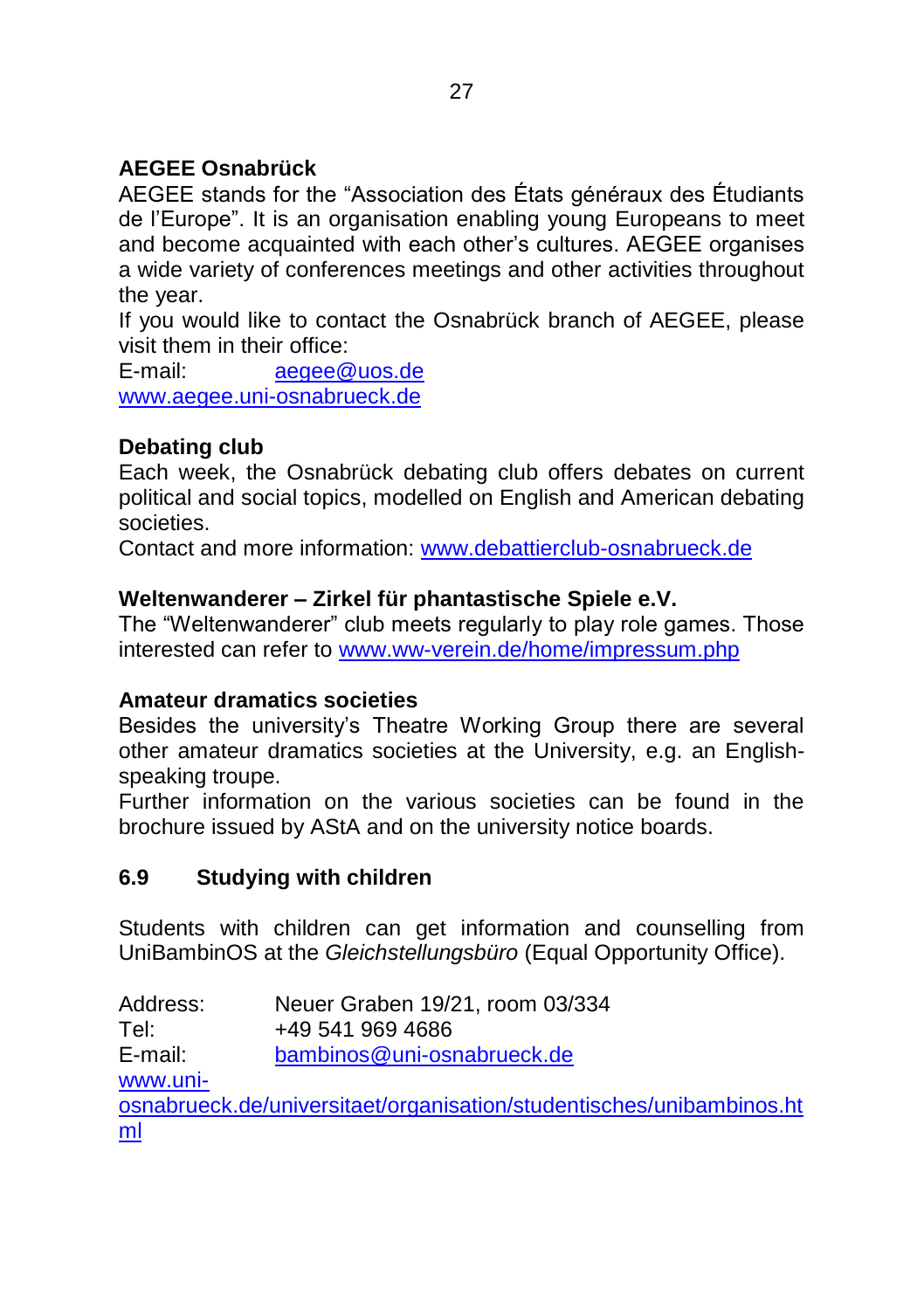# **7 Finances**

## **7.1 Expenses**

Around € 650 per month is required for living in Osnabrück and for paying for the following necessities (all costs are estimates):

- **books, photocopying and study material:** between  $\epsilon$  25 and  $\epsilon$  50 per month
- **rent:** about € 150 to  $∈$  260 per month
- **health insurance:** approx. € 80 per month
- **Fees for public TV and radio:** approx.. € 18 per month
- **meals:**

Inexpensive lunch (ca.  $\epsilon$  2 daily) is available at the student restaurant (Mensa) run by Student Services. In addition, between € 100 and € 150 is required every month to prepare further meals at home.

#### **semester fee:**

€ 315.89 per semester (€ 240.89 for exchange students and scholarship holders)

#### **7.2 Opening a bank account**

It is strongly recommended to open a bank account in Germany in order to pay your rent and health insurance. The advantage of having an account is that you can make reasonably priced money transfers.

By showing your matriculation certificate, your passport and your residence permit most banks will allow you to open a student account for which monthly fees are usually not charged.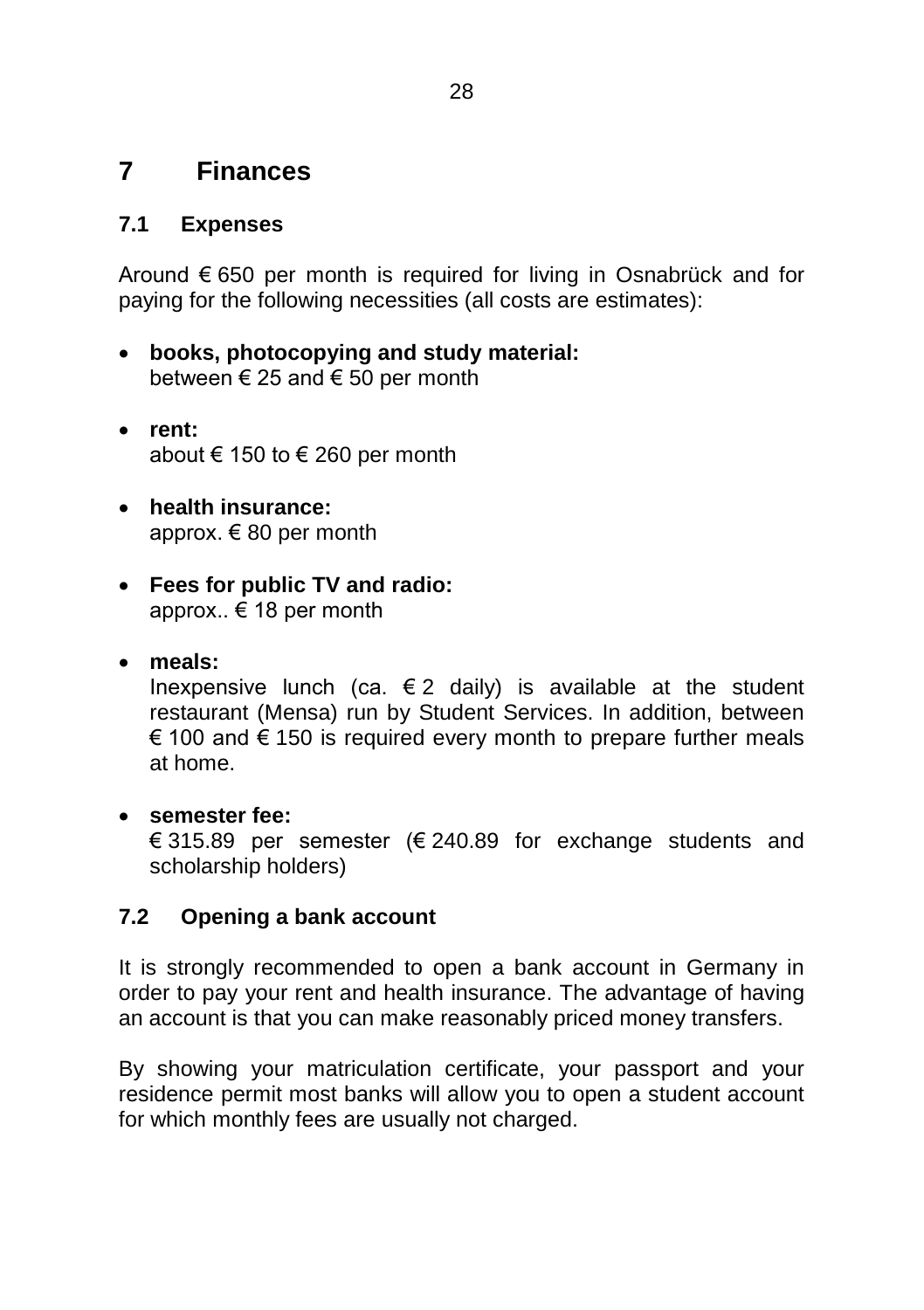# **7.3 Scholarships**

The Research Support Officer and the International Office offer advice on scholarships for international PhD students.

For a summary of scholarships and scholarship providers please refer to

- [www.uni](http://www.uni-osnabrueck.de/studieninteressierte/erste_orientierung/abschluesse/promotion.html#c12853)[osnabrueck.de/studieninteressierte/erste\\_orientierung/abschluesse/prom](http://www.uni-osnabrueck.de/studieninteressierte/erste_orientierung/abschluesse/promotion.html#c12853) [otion.html#c12853](http://www.uni-osnabrueck.de/studieninteressierte/erste_orientierung/abschluesse/promotion.html#c12853)
- [www.uni-osnabrueck.de/index.php?id=676](http://www.uni-osnabrueck.de/index.php?id=676)
- [www.stiftungsindex.de](http://www.stiftungsindex.de/)
- [www.funding-guide.de](http://www.funding-guide.de/)

Furthermore, the Research Support Officer issues a brochure containing information on obtaining a scholarship. For more information, please contact:

Dr. Barbara Schwerdtfeger

Tel: +49 541 969 4115 Fax: +49 541 969 4860 E-mail: [forschung@uni-osnabrueck.de](mailto:forschung@uni-osnabrueck.de) [www.uni-osnabrueck.de/en/research/service.html](http://www.uni-osnabrueck.de/en/research/service.html)

# **7.4 Gainful employment**

International students who do not come from the EU, or who come from one of the new EU countries (membership since 2011) can usually work up to 120 full or 240 half days a year without a work permit. If you wish to work longer than that you need a work permit. Please visit the

| Address:              | Bundesagentur für Arbeit<br>Johannistorwall 56 |
|-----------------------|------------------------------------------------|
|                       | 49080 Osnabrück                                |
| Tel:                  | +49 1801 555111                                |
| E-Mail:               | osnabrueck@arbeitsagentur.de                   |
| www.arbeitsagentur.de |                                                |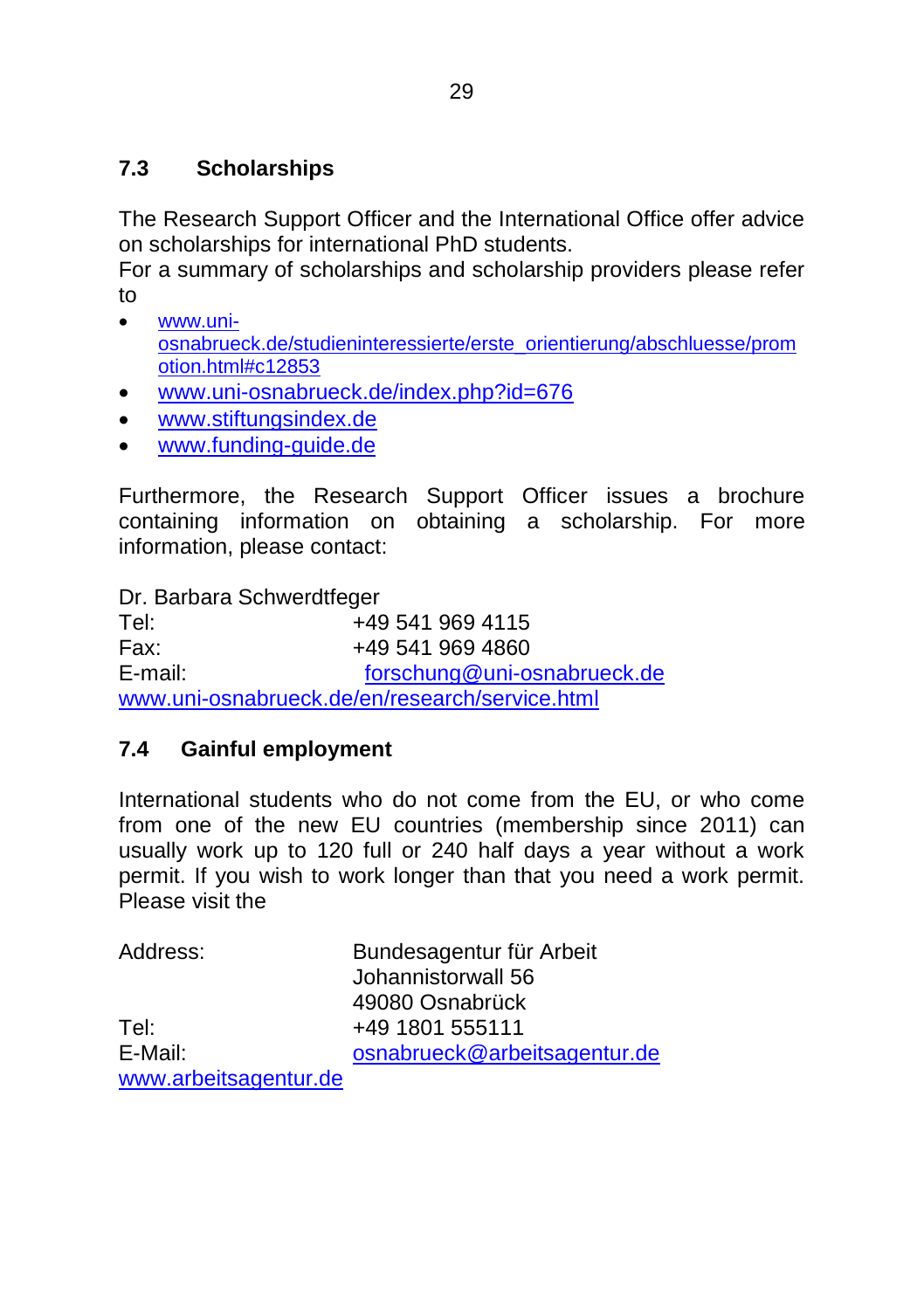Students from EU countries (with the exception of EU accession countries – membership since 2011) may work as much as German students (up to 20 hours per week).

#### **How can I find a job?**

Besides advertisements in the university (Schwarzes Brett: [www](http://www-old.uni-osnabrueck.de/SchwarzesBrett/standard/schwarzesbrett.php)[old.uni-osnabrueck.de/SchwarzesBrett/standard/schwarzesbrett.php\)](http://www-old.uni-osnabrueck.de/SchwarzesBrett/standard/schwarzesbrett.php) and the local press you can try the job agency of the Bundesagentur für Arbeit.

#### **Working as an academic assistant**

Positions to work as a academic assistant at Osnabrück University are often available. You do not usually need a work permit for this kind of job, since it is usually assumed that the work is closely linked to your studies.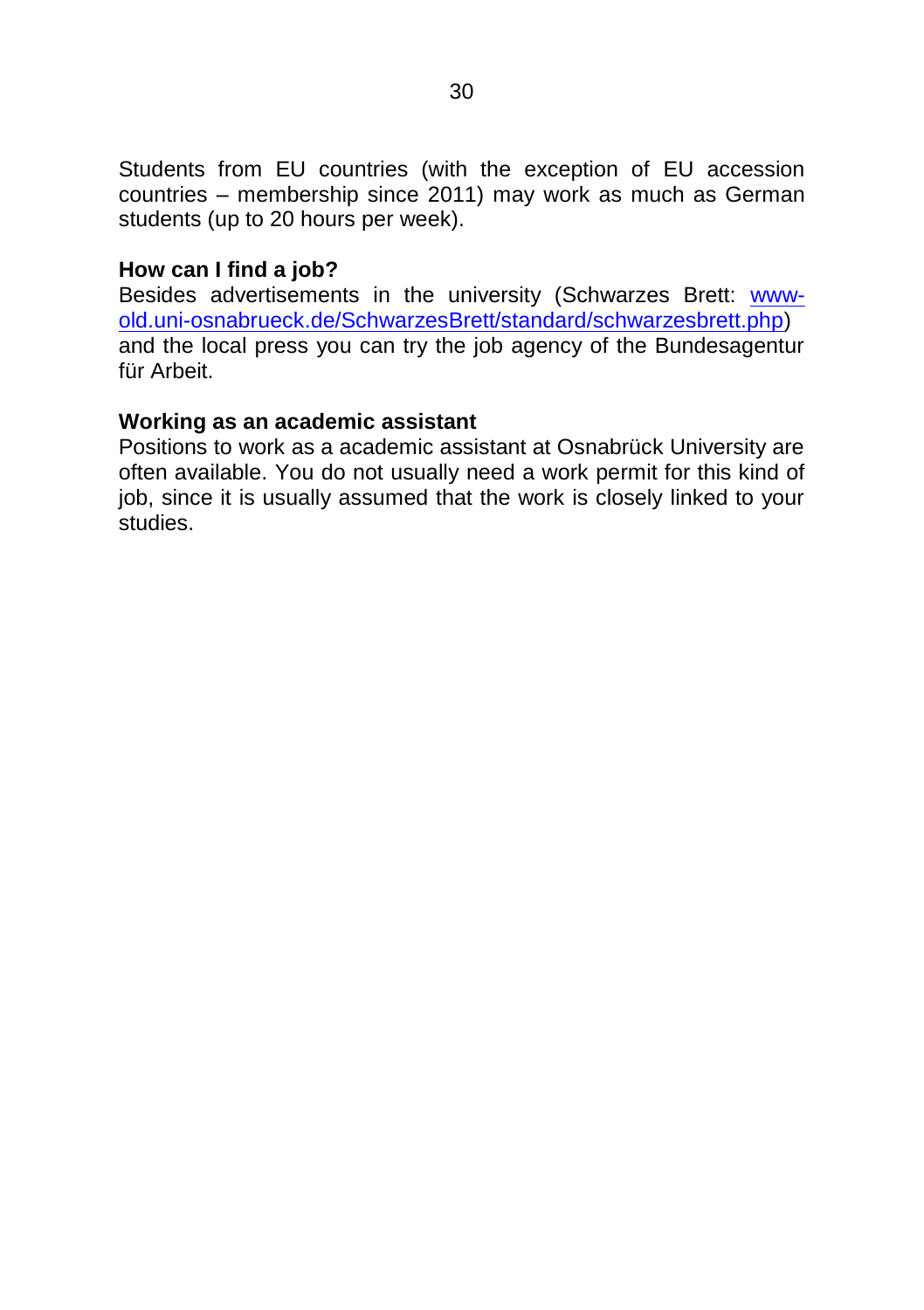# **8 Living in Osnabrück**

#### **Housing market**

You should start your search at an early date, at the latest after receiving your letter of admission. If necessary, you may have to consider renting a room before semester begins, just to ensure you have a room. There is always a very high demand for rooms at the beginning of the academic year. The high demand in the city often leads also to higher rents. Since students at Osnabrück University can use public transport in and around Osnabrück for free, you should also consider renting outside the city.

You may also like to consider contacting Osnabrück landlords and housing associations together with other students, in order to obtain a larger flat which you could share with other students. This can be beneficial not only from a financial point of view. Ensure that each person living in the shared flat receives his/her own individual housing contract.

You can also advertise for a room in the "Neue Osnabrücker Zeitung" at [www.neue-oz.de](http://www.neue-oz.de/) or at Osnabrück University's virtual notice board at [www-old.uni-](http://www-old.uni-osnabrueck.de/SchwarzesBrett/standard/schwarzesbrett.php)

[osnabrueck.de/SchwarzesBrett/standard/schwarzesbrett.php](http://www-old.uni-osnabrueck.de/SchwarzesBrett/standard/schwarzesbrett.php)

Below you will find further tips and addresses to help you find accommodation.

#### **Other halls of residence**

Besides the housing complexes run by the Studentenwerk Osnabrück, the Prime Studentenwohnen, Martinsburg 29, 49078 Osnabrück, also rents accommodation to students. Tel: +49 541 46018.

Application forms can be found at:

[www.primestudentenwohnen.de/osnabrueck-de/hermann-ehlers](http://www.primestudentenwohnen.de/osnabrueck-de/hermann-ehlers-haus-osnabruck-de)[haus-osnabruck-de](http://www.primestudentenwohnen.de/osnabrueck-de/hermann-ehlers-haus-osnabruck-de)

#### **Newspapers and Internet**

Please check the housing advertisements in the local press on Wednesdays and Saturdays or otherwise put an advert in the paper yourself:

Neue Osnabrücker Zeitung (NOZ)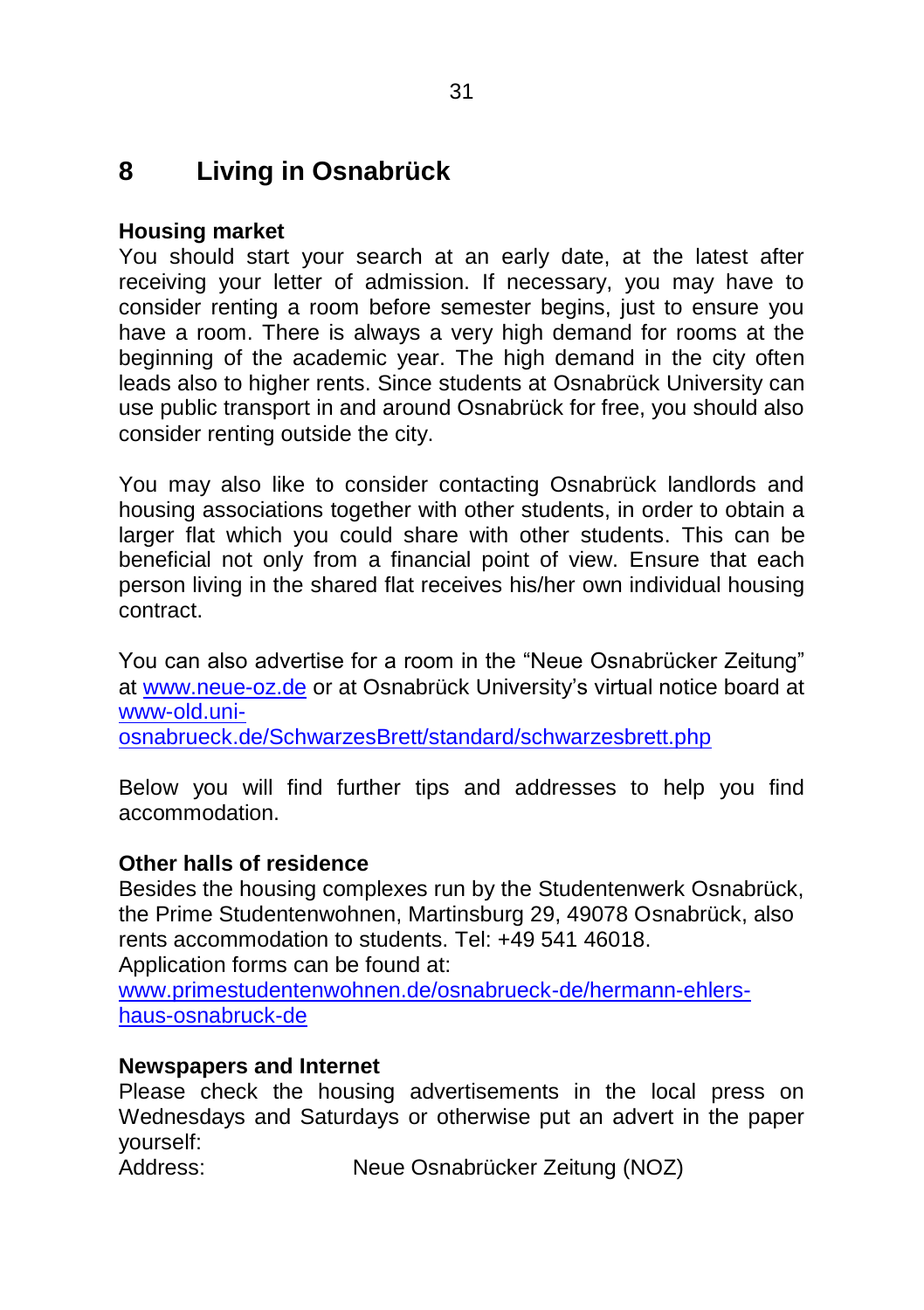Große Straße 17-19 49074 Osnabrück Tel: +49 541 310-0 Advertisements: +49 541 310 310 [www.neue-oz.de](http://www.neue-oz.de/)

You can also ask for the housing part of the "NOZ" to be sent to your home address: telephone subscription service: +49 541 310320.

On the University's **bulletin board**

[www-old.uni](http://www-old.uni-osnabrueck.de/SchwarzesBrett/standard/schwarzesbrett.php)[osnabrueck.de/SchwarzesBrett/standard/schwarzesbrett.php](http://www-old.uni-osnabrueck.de/SchwarzesBrett/standard/schwarzesbrett.php) you can also find housing advertisements, mostly by groups sharing an apartment.

#### **Notice Boards**

There are numerous notice boards in the departments and canteens, on which you can also hang posters.

#### **Housing associations**

The company WGO also offer housing facilities without a fee. However, a membership fee is charged.

| Address: | Wohnungsbaugenossenschaft Osnabrück eG<br>Katharinenstraße 10 |
|----------|---------------------------------------------------------------|
|          | 49074 Osnabrück                                               |
| Tel:     | +49 541 335340                                                |
| Fax:     | +49 541 3353444                                               |
| E-Mail   | info@wgo24.de                                                 |
| http://  | www.wgo24.de                                                  |

#### **Housing agencies**

The following housing agencies help people find apartments and rooms for a commission:

Zweitraum Osnabrück, Am Pappelgraben 9, 49080 Osnabrück, Tel: +49 541 22466, [www.zweitraum-osnabrueck.de](http://www.zweitraum-osnabrueck.de/)

#### **Short-stay periods**

The following offer beds for short-stay periods:

1) Penthouse Backpackers, Möserstr. 19, [www.penthousebp.com](http://www.penthousebp.com/)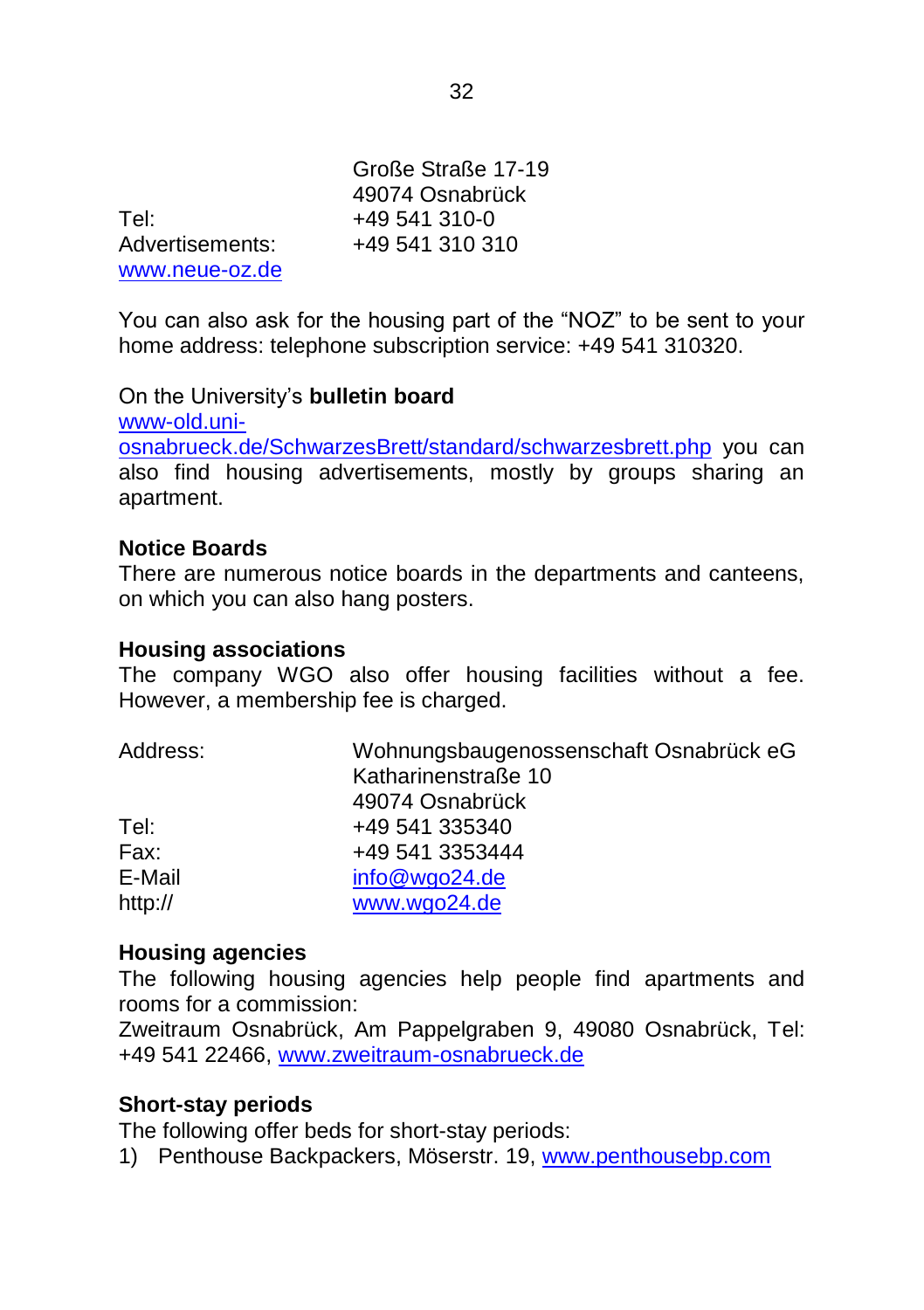2) Jugendgästehaus, Iburger Straße 183A, [www.jugendherberge.de/Jugendherbergen/Osnabrueck575/Portra](http://www.jugendherberge.de/Jugendherbergen/Osnabrueck575/Portraet) [et](http://www.jugendherberge.de/Jugendherbergen/Osnabrueck575/Portraet)

It is recommended to make a reservation beforehand. A youth hostel membership card is required for the Jugendgästehaus. This card is valid in 4000 youth hostels all over the world, and costs € 12.50 for students under 27 years and € 21 for those over 27.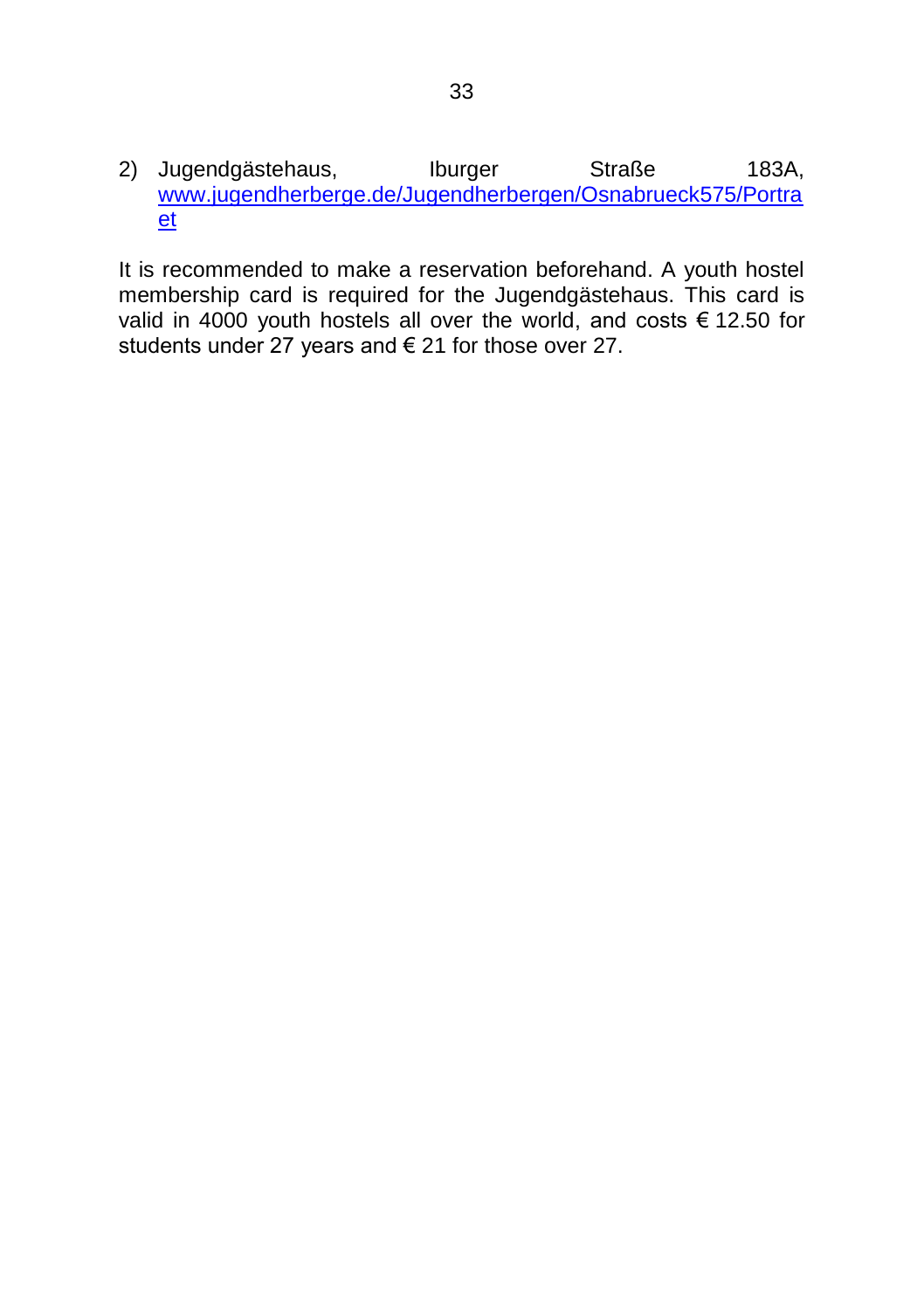# **9 Travelling by train, bus, car, bike or plane**

## **9.1 Travelling by public transport**

Part of the semester contribution that students pay at the beginning of each semester goes towards the semester ticket. This means that you can use the following public transport systems free of charge:

- all buses in the city and district of Osnabrück, as well as on certain lines to neighbouring communities (also to North Rhine-Westphalia)
- many local train connections (see AStA website: [www.asta.uni](http://www.asta.uni-osnabrueck.de/service/semesterticket)[osnabrueck.de/service/semesterticket\)](http://www.asta.uni-osnabrueck.de/service/semesterticket)

#### **Bus connections**

The Stadtwerke Osnabrück issues a booklet containing a complete timetable of the buses running in Osnabrück. This booklet is available free of charge from the service centre of the Stadtwerke Osnabrück.

| Address:      | Mobilitätszentrum der Stadtwerke<br>Neumarkt 9/10<br>49074 Osnabrück |
|---------------|----------------------------------------------------------------------|
| Tel:          | +49 541 2002 2211                                                    |
| Office hours: | Mon - Fri 07:00 - 18:00<br>$09:00 - 13:00$<br>Sat                    |

#### **9.2 Travelling by train**

Travelling by train in Germany is relatively expensive. There are, however, special offers for those who book well in advance.

For further information, please visit the Ticket Office at Osnabrück main train station (Theodor-Heuss-Platz) or [www.bahn.de.](http://www.bahn.de/) You can search for train connections within the whole of Germany on the internet.

As mentioned above, your semester ticket enables you to visit neighbouring cities and the surrounding areas free of charge.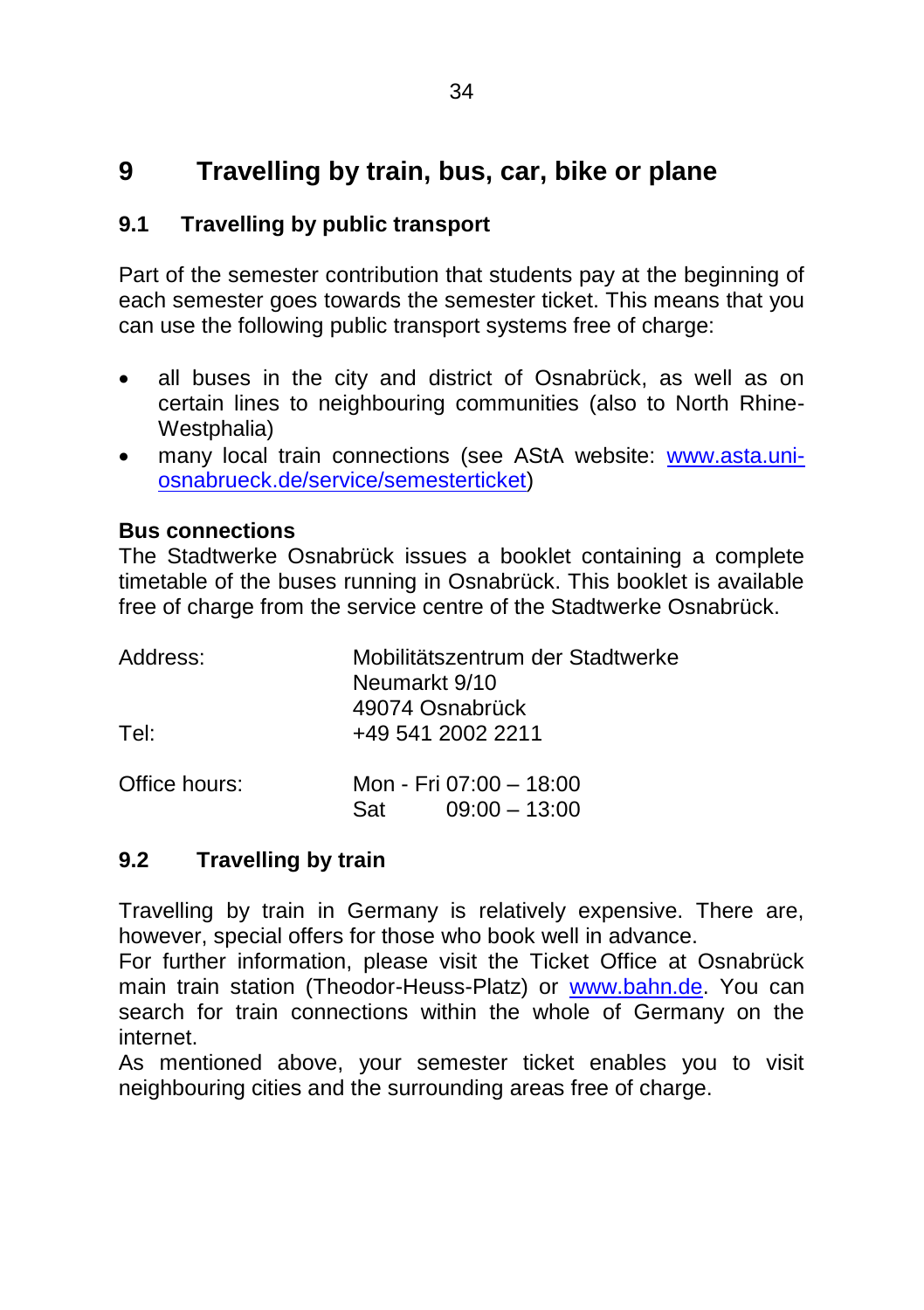# **9.3 Travelling by bus**

Osnabrück can also be reached by bus from various destinations. Timetables are available from [www.busliniensuche.de.](http://www.busliniensuche.de/)

# **9.4 Travelling by car**

# **Agency for arranging lifts**

Agencies for arranging lifts are a cheap alternative to travelling by train. By paying towards fuel costs, you are permitted to travel in that person's car. A fee is also payable to the agency.

It is important to arrange the price with the driver before travelling and to ask the agency how many passengers the driver is permitted to carry.

[www.mitfahrzentrale.de](http://www.mitfahrzentrale.de/) [www.mitfahrgelegenheit.de](http://www.mitfahrgelegenheit.de/)

# **9.5 Driving license**

Driving licenses from EU countries as well as Iceland, Liechtenstein, and Norway are fully valid with no restrictions in Germany. All other driving licenses are generally valid for six months. After this period, you may only drive with a German license that you have to apply for from Stadthaus Osnabrück (municipal office).

You should apply to transfer your driving license into a German one as early as possible, and at least three months before it becomes invalid. Questions regarding whether you can drive in Germany with an international driving license and under which conditions you can transfer your license into a German one will need to be clarified on the basis of the country in which your license was issued. You can obtain precise information from the "Team Führerscheine" at Stadthaus.

| Address: | Team Führerscheine<br>Stadthaus 1<br>Natruper-Tor-Wall 2<br>49076 Osnabrück |
|----------|-----------------------------------------------------------------------------|
| Tel:     | +49 541 323-3339                                                            |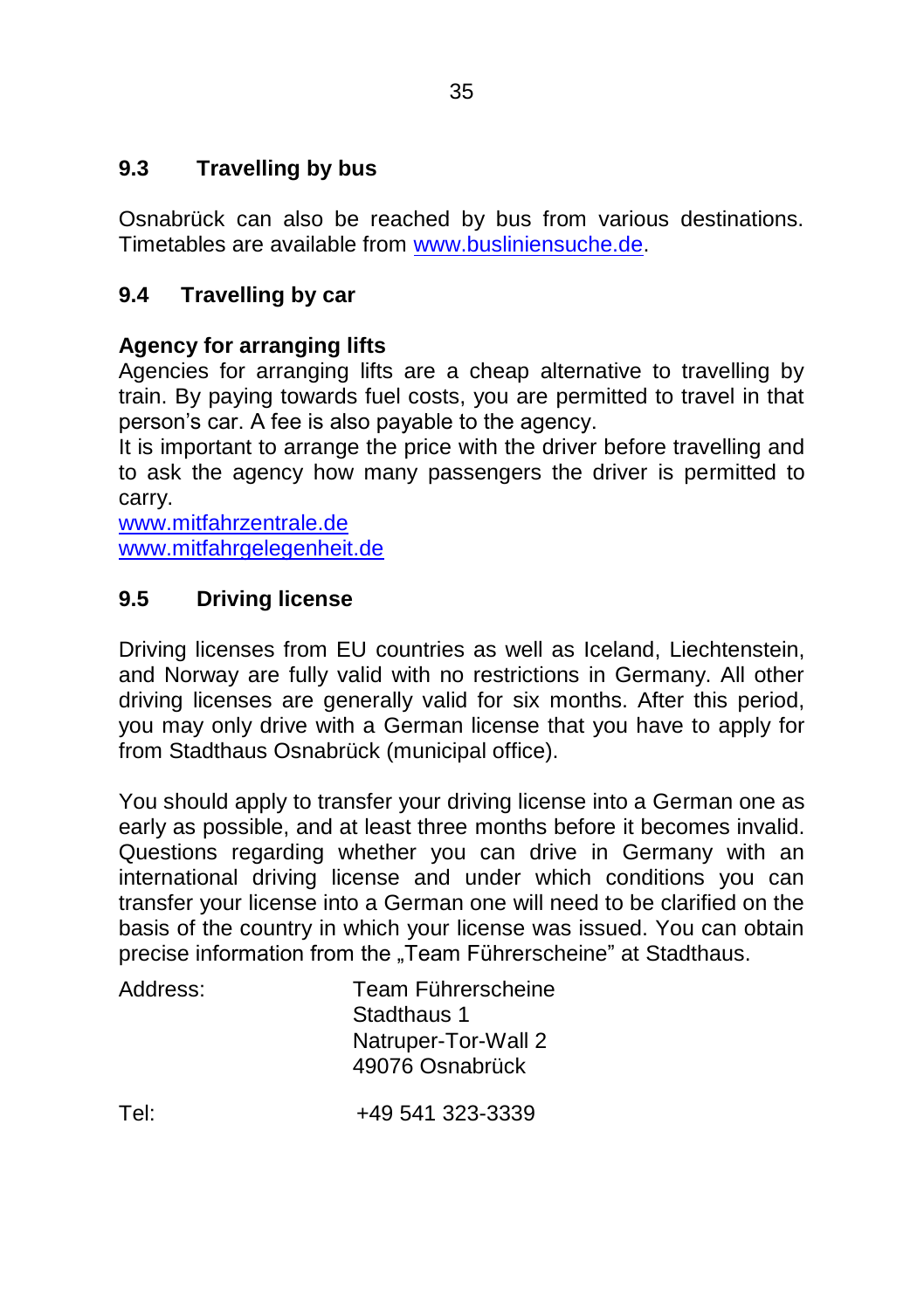Office hours: Mo – Fr 8.30 - 12 Thu 14 - 17.30

<http://buerger.osnabrueck.de/public/index.php?l=172&mr=20&p=1691>

Please note also that for entering the city center of Osnabrück you need a green "Umweltplakette", see <http://www.osnabrueck.de/umweltzone.html> .

# **9.6 Travelling by bike**

Osnabrück is a cyclist's city: you can reach the university from all directions quite quickly, sometimes even quicker than by bus. In addition, the Osnabrück hinterland offers a network of bike paths for cycle tours. We therefore recommend that you bring a bike to Osnabrück or buy one second-hand upon your arrival.

## **Buying a bike**

If you wish to buy a second-hand bike, there are several possibilities:

- AStA (bikes can be rented from the AStA) [www.asta.uni-osnabrueck.de/service/initiative-studibike](http://www.asta.uni-osnabrueck.de/service/initiative-studibike)
- auction bike sales at the lost property office of the Osnabrück police (Tel: 0541 327 0) twice a year
- bike shops, e.g. [www.moewe-osnabrueck.de](http://www.moewe-osnabrueck.de/)
- flea markets

#### **Bike repairs**

The students' union (*AStA*) organizes a bike garage where you can obtain help in repairing your bike. Since it is not a bike shop you must bring your own spare parts.

Office hours: Mon - Thu 14:00 – 16:00 (during the semester) [www.asta.uni-osnabrueck.de/service/fahrradwerkstatt](http://www.asta.uni-osnabrueck.de/service/fahrradwerkstatt)

# **9.7 Travelling by plane**

The next airport is the Münster/Osnabrück international airport (FMO). Information: +49 2571 94 3360 [www.fmo.de](http://www.fmo.de/)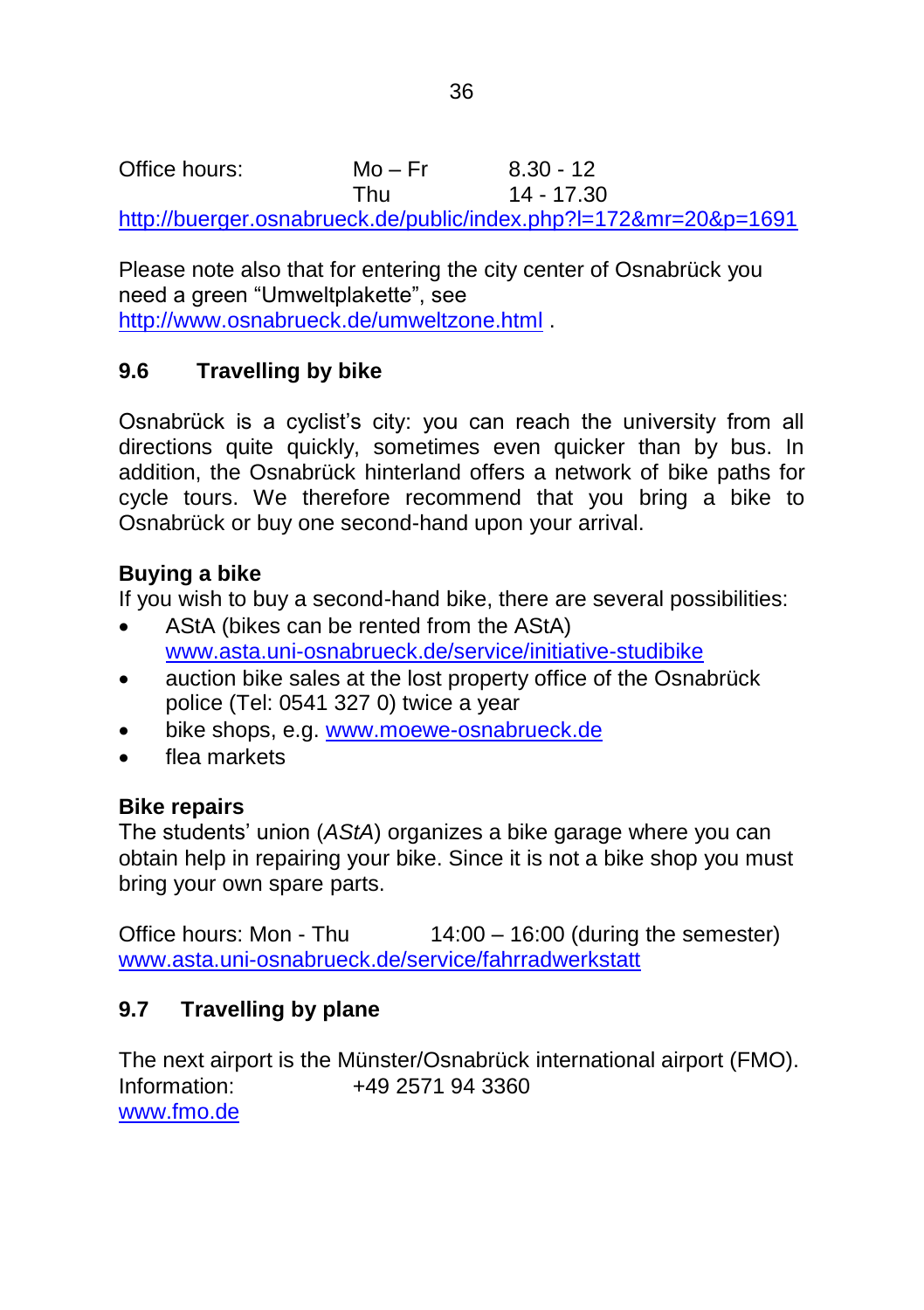# **10 Health**

In Germany there is a division between general practitioners (*Hausärzte*) and specialists (*Fachärzte*), e.g. cardiologists or orthopaedists. Normally if you have health problems you will first see a general practitioner. If you may have a special need of examination or treatment s/he will then refer you to a specialist.

Persons with private health insurance have to pay all invoices by themselves before getting the money back from the health insurance company.

You can find information and addresses of general practitioners and specialists in Osnabrück in the Yellow Pages or at: [www.gelbe-seiten.de](http://www.gelbe-seiten.de/)

If you need special information please contact the International Office: Tel: +49 541 969 4722 E-Mail: [phd-os@uni-osnabrueck.de](mailto:phd-os@uni-osnabrueck.de)

# **Emergency calls/emergency services**

| Police:                                                                  | 110                                |
|--------------------------------------------------------------------------|------------------------------------|
| Emergency ambulance<br>and fire services:<br>Rescue coordination center: | 112<br>0541 19222                  |
| Doctor on call:<br>Chemist                                               | 0541 961111                        |
| (after-hours service):                                                   | www.apotheken.de<br>("Notdienste") |

In the local press you will find information about the medical emergency services.

| <b>Chemists near the university</b> |                        |  |
|-------------------------------------|------------------------|--|
| Address:                            | <b>Hirsch-Apotheke</b> |  |
|                                     | Große Straße 46        |  |
|                                     | 49074 Osnabrück        |  |
| Tel:                                | 0541 23772             |  |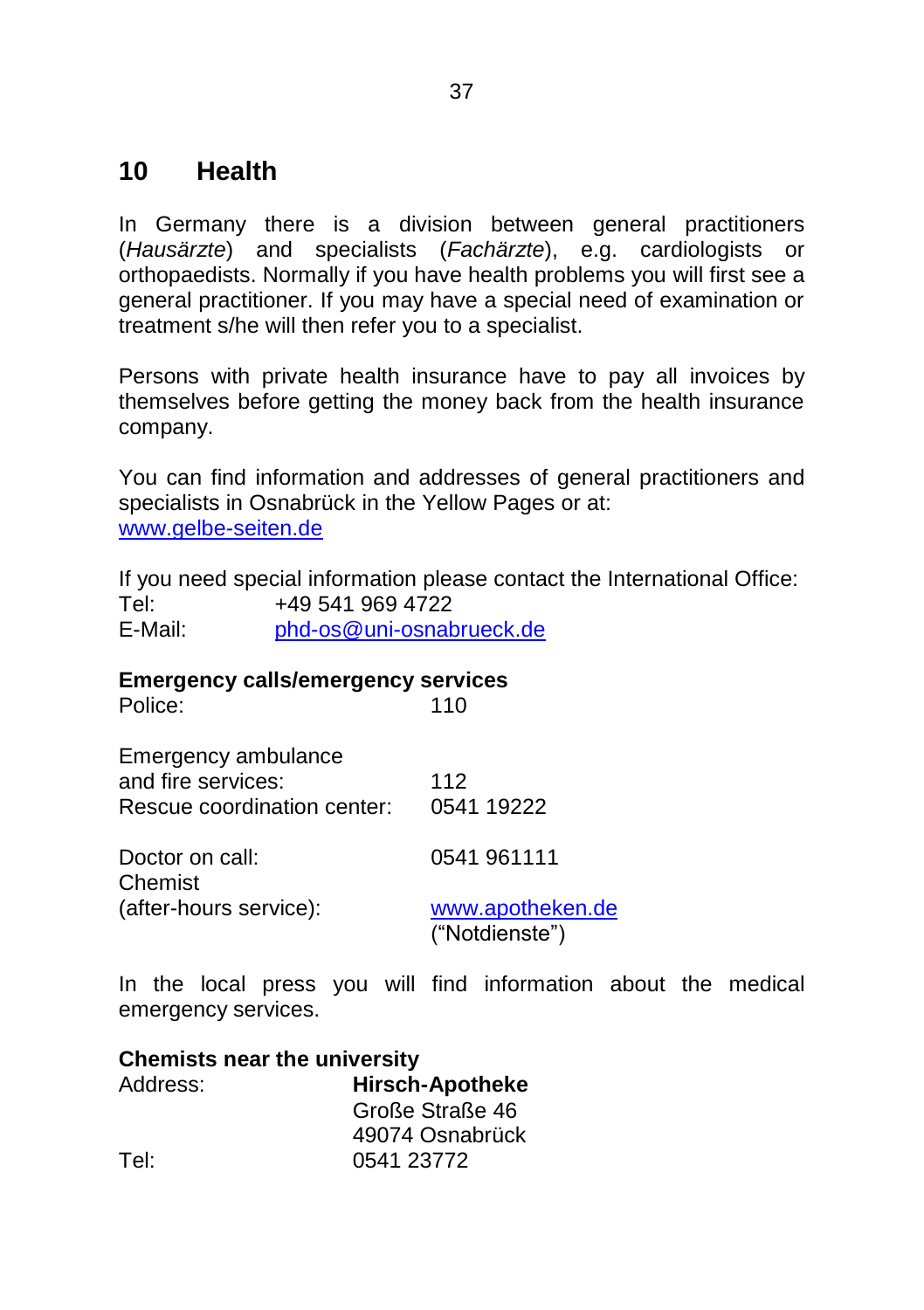| Address: | <b>Martini-Apotheke</b> |
|----------|-------------------------|
|          | Martinistraße 19        |
|          | 49080 Osnabrück         |
| Tel:     | 0541 41414              |
|          |                         |

| Address: | <b>Bären-Apotheke</b> |
|----------|-----------------------|
|          | Große Str. 5          |
|          | 49074 Osnabrück       |
| Tel:     | 0541 20239527         |
|          |                       |

An overall view of the chemists on duty is displayed at every chemist.

| <b>Hospitals</b><br>Address: | Klinikum Osnabrück GmbH<br>Am Finkenhügel 1<br>49076 Osnabrück   |
|------------------------------|------------------------------------------------------------------|
| Tel:                         | 0541 405 0                                                       |
| Address:                     | <b>Marienhospital</b><br>Johannisfreiheit 2-4<br>49074 Osnabrück |
| Tel:                         | 0541 326 0                                                       |
| Address:                     | Paracelsus Klinik<br>Am Natruper Holz 69<br>49076 Osnabrück      |
| Tel:                         | 0541 966 0                                                       |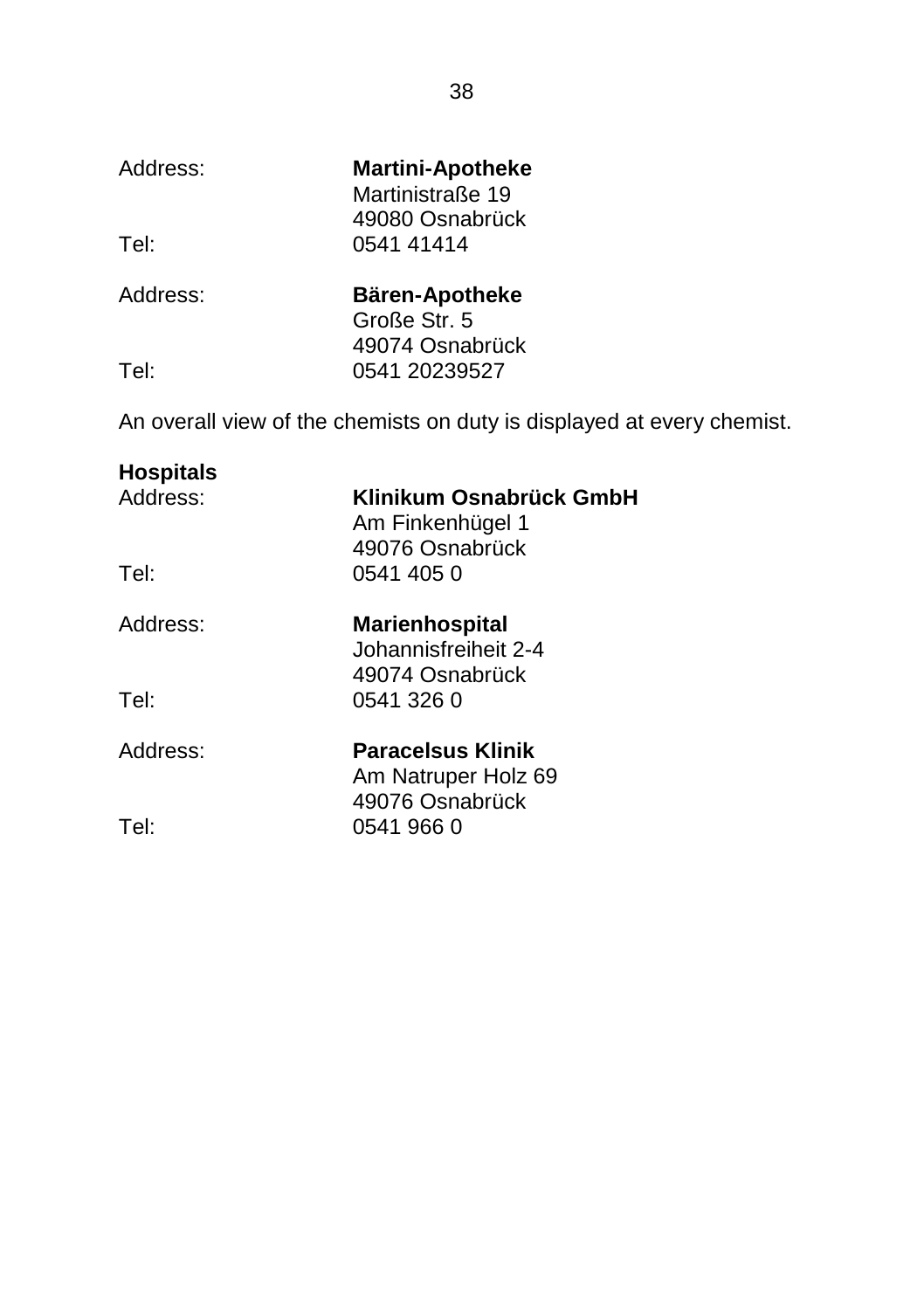# **11 Cultural Offers in Osnabrück**

# **11.1 Public Library**

| City library (including foreign language library) |                  |                                       |
|---------------------------------------------------|------------------|---------------------------------------|
| Address:                                          | Markt 1          |                                       |
|                                                   | 49074 Osnabrück  |                                       |
| Tel∶                                              | +49 541 323 2007 |                                       |
| http://                                           |                  | katalog.stadtbibliothek.osnabrueck.de |
| Lending hours:                                    | Tue - Fri        | $10:00 - 18:00$                       |
|                                                   | Sat              | $10:00 - 13:00$                       |

## **11.2 Museums**

#### **Felix Nussbaum House**

The Felix Nussbaum collection is housed in a very interesting building. It was designed by the famous American architect, Daniel Libeskind, and opened in 1998. The close connection between the architecture and the works of the artist enables visitors to get an impression of the life and suffering of the Jewish painter, who was born in Osnabrück in 1904 and murdered at Auschwitz in 1944.

[www.osnabrueck.de/fnh/10508.asp](http://www.osnabrueck.de/fnh/10508.asp)

#### **Historico-Cultural Museum**

Osnabrück Historico-Cultural Museum has an extensive collection in the fields of archaeology, crafts and design, urban history and everyday culture, as well as an impressive collection of graphics with over 200 works by Albrecht Dürer.

[www2.osnabrueck.de/10523.asp](../../../../../Ernesto/Broschüren/www2.osnabrueck.de/10523.asp)

#### **Natural Science Museum am Schölerberg with Planetarium**

The emphasis of these exhibits is on geology (geology of the Osnabrück hilly region/sunk ecological systems) and biology (representation of typical habitats in the Osnabrück region). There are also exhibitions on zoology and botany.

The gardens surrounding the museum have been designed from an ecological point of view.

[www.osnabrueck.de/mas](http://www.osnabrueck.de/mas)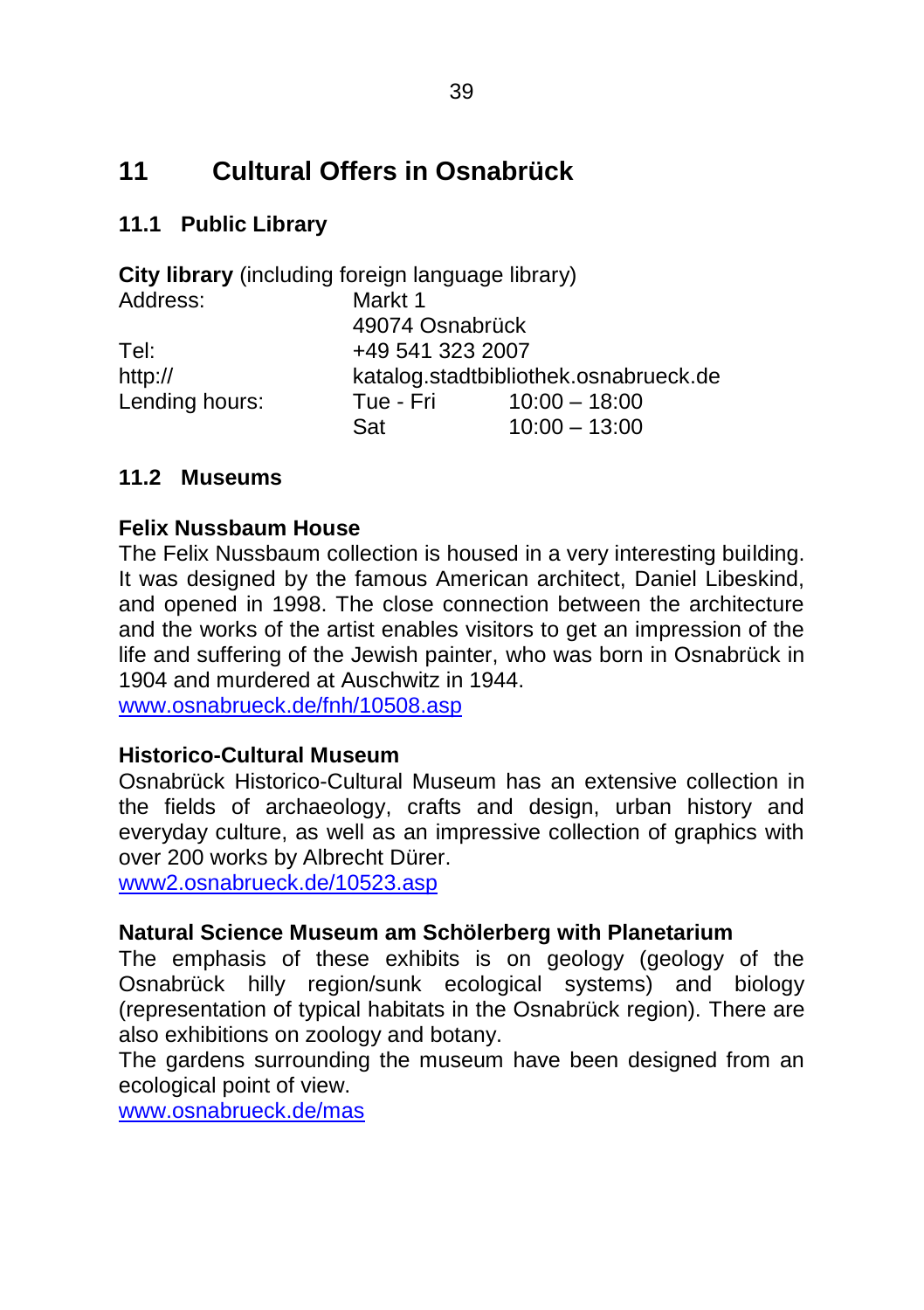#### **Cathedral treasure vault / Diocesan Museum**

The Diocesan Museum was founded in 1918. It contains a rich inventory of high qualitative sculptures, painting and religious textiles, as well as religious furniture from the cathedral and the diocese from the  $13^{th}$  to the  $20^{th}$  century.

[www.bistum-osnabrueck.de/kultur/dioezesanmuseum.html](http://www.bistum-osnabrueck.de/kultur/dioezesanmuseum.html)

#### **Dominikanerkirche Art Gallery**

The Osnabrück Dominikanerkirche Art Gallery is a medieval monastery from the 13th/14th century. Since 1992 it has served as an exhibition centre and discussion forum for contemporary art. It is one of the most beautiful and highbrow exhibition halls in the North of Germany. The exhibitions focus on staged, spatial presentations. [www.osnabrueck.de/kunsthalle/6687.asp](http://www.osnabrueck.de/kunsthalle/6687.asp)

#### **Museum of Industrial Culture**

This museum, which is housed in the former Piesberg coal mine, shows the development of Osnabrück from an agricultural smallholding city of the 18th century to the modern industrial and commercial location of the present. The museum focuses on the 19th century. Besides a permanent exhibition focussing on the central themes of "Coal-mining", "The legend of steam", "Early factories" and "Early industrialisation", temporary exhibitions on regional industrial history are also presented. Visitors can also travel in a glass lift to a depth of 30 metres below ground to view an exposed historical tunnel.

The Piesberg is surrounded by a 5 km trail, giving visitors a fascinating insight into the complex structure of "Man-Nature-Technology". There is also a 13 km circular bike path, enabling cyclists to "experience" the industrial landscape of the Piesberg. [www.industriekultur-museumos.de](http://www.industriekultur-museumos.de/)

## **11.3 Theatre**

The Städtische Bühnen Osnabrück has two stages: the Stadttheater next to the cathedral and the smaller emma-Theater at Lotter Straße 6: Both theatres cover the genres of drama, music (opera, operetta, musical) and dance. There are a number of special rates for students. Exact information on the program and current rates can be obtained from the theatre.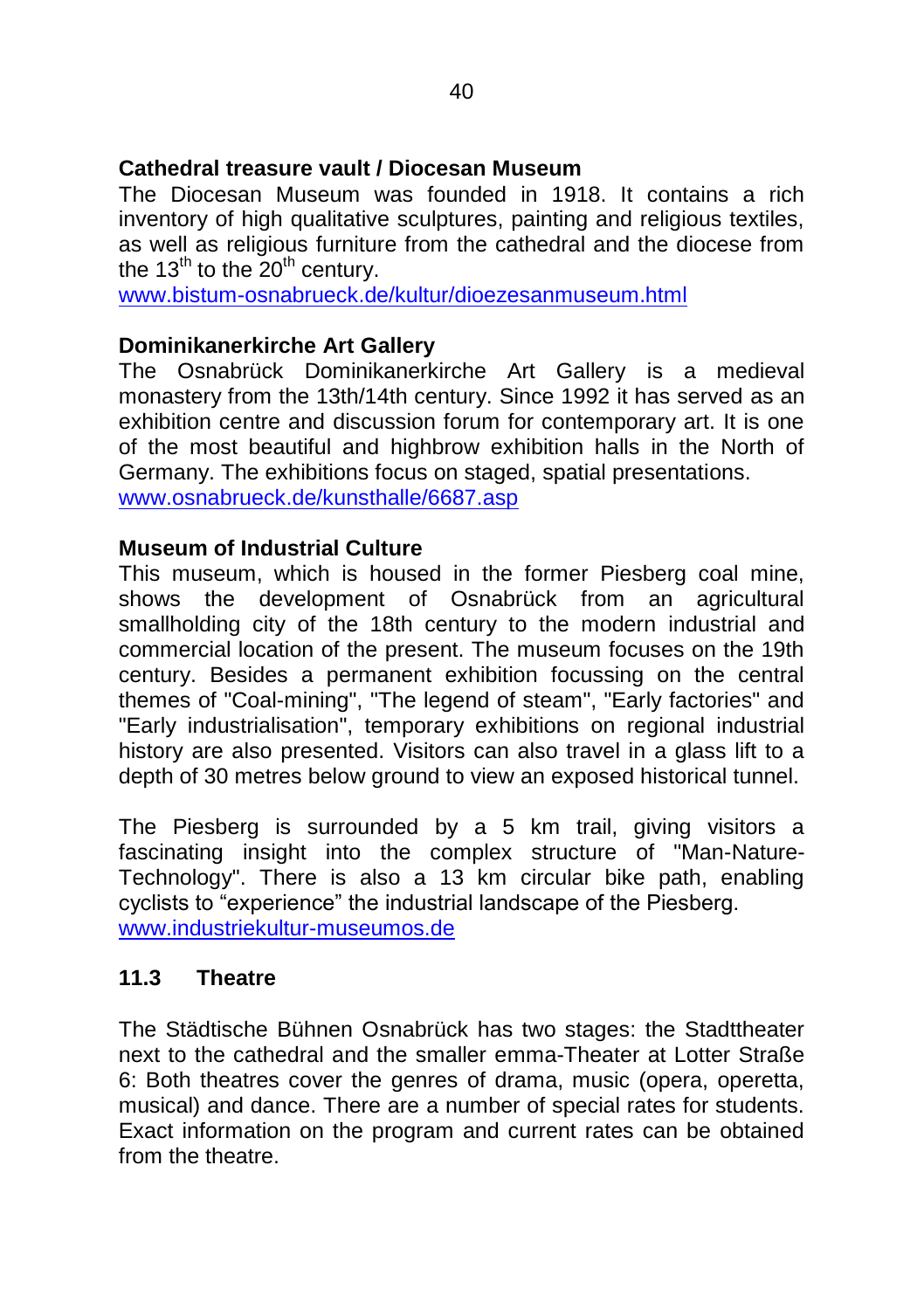#### [www.theater-osnabrueck.de](http://www.theater-osnabrueck.de/)

#### **die probebühne e.V**

The probebühne e.V. is an amateur theatre. [www.probebuehne.de](http://www.probebuehne.de/)

#### **Lagerhalle**

The program at the Lagerhalle covers a wide variety of genres: film (frequently in the original language), live music, theatre and cabaret. Informative events on certain socio-political subjects also take place there.

The monthly program is available at the student canteen. [www.lagerhalle-osnabrueck.de](http://www.lagerhalle-osnabrueck.de/)

#### **OsnabrückHalle**

The OsnabrückHalle is a large, modern event and congress centre, where concerts, presentations, conferences, congresses, exhibitions, fashion shows and other events take place.

[www.osnabrueckhalle.de](http://www.osnabrueckhalle.de/)

#### **Concert ticket sales**

Osnabrück does not have a concert hall where international rock and pop-stars regularly play. If you wish to go to a concert in one of the neighbouring cities, however, such as Hannover or Hamburg, you can buy tickets at ticket agencies in Osnabrück.

#### **Announcements of other events**

The Press Office of Osnabrück University issues a free calendar of events every two months, containing presentations, concerts and other events at the university. The calendar is available from the International Office or online:

[www.uni-](http://www.uni-osnabrueck.de/presse_oeffentlichkeit/veranstaltungen/veranstaltungskalender.html)

[osnabrueck.de/presse\\_oeffentlichkeit/veranstaltungen/veranstaltungsk](http://www.uni-osnabrueck.de/presse_oeffentlichkeit/veranstaltungen/veranstaltungskalender.html) [alender.html](http://www.uni-osnabrueck.de/presse_oeffentlichkeit/veranstaltungen/veranstaltungskalender.html)

The City of Osnabrück also issues a free monthly official calendar publicising events in and around Osnabrück.

This brochure can be obtained from the Tourist Information Office, Bierstraße 22/23 (Tel: 0541 323 2202), as well as from other institutions (e.g. at banks).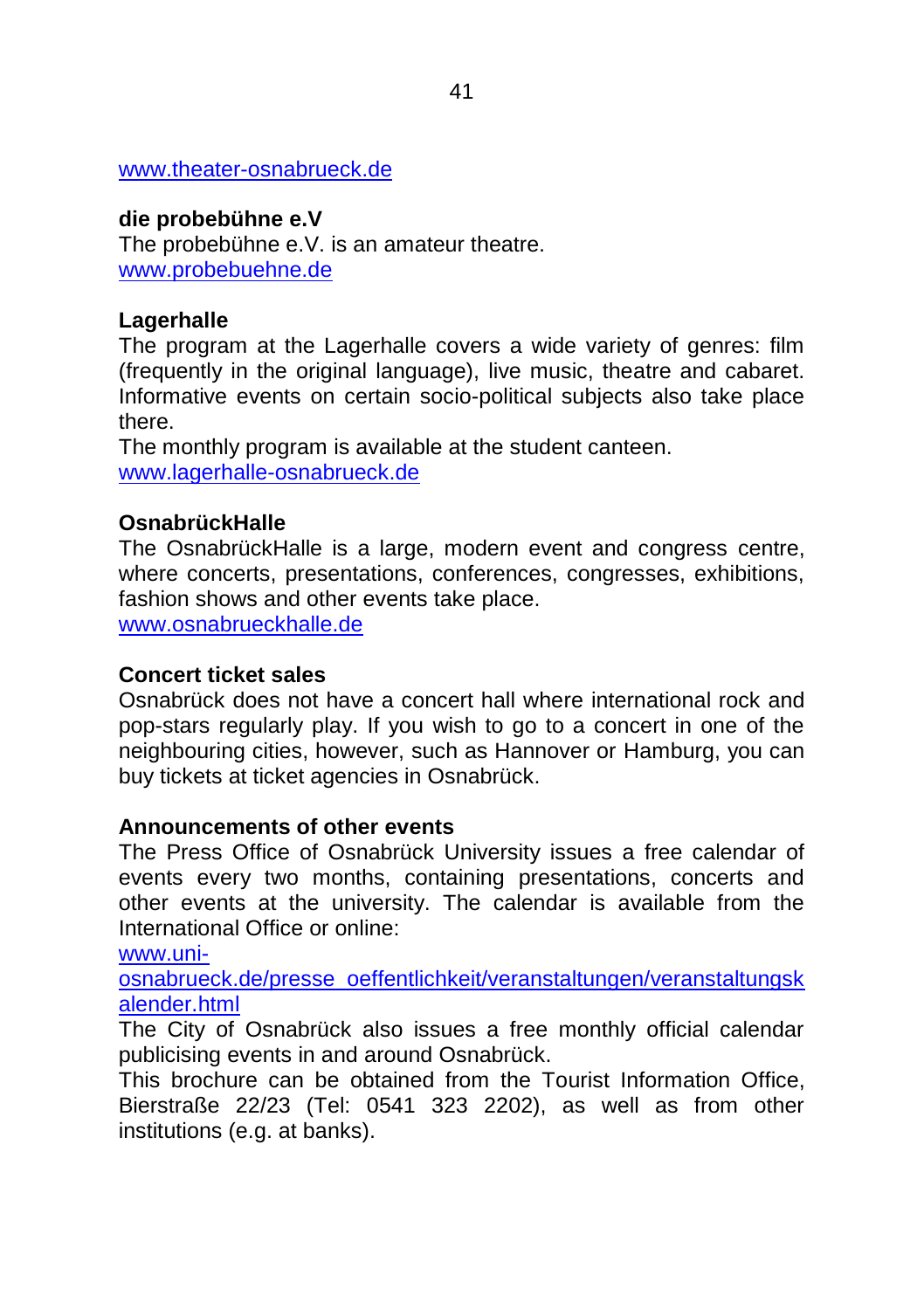The "Neue Osnabrücker Zeitung" (NOZ) also informs readers about events under the heading "Was ist los in Osnabrück" in the local section.

There are also various different magazines published monthly (e.g. Stadtblatt) with calendars of events for young people. These can be bought or obtained from almost all kiosks and pubs.

## **11.4 Cinemas**

The current cinema program can be found in the Wednesday edition of the free newspaper "ON – Osnabrücker Nachrichten", as well as in a number of pamphlets published by the cinemas, which can also be found in the canteen.

#### **Commercial cinemas**

**Cinema Arthouse** [www.cinema-arthouse.de](http://www.cinema-arthouse.de/)

#### **Filmtheater Hasetor**

[www.cinema-arthouse.de/content/index.php?id=55](http://www.cinema-arthouse.de/content/index.php?id=55)

#### **Ufa-Film-Passage**

[http://osnabrueck.filmpassage.de](http://osnabrueck.filmpassage.de/)

#### **CineStar am Hauptbahnhof**

[www.cinestar.de](http://www.cinestar.de/)

#### **Films at the University**

#### **Uni-Film**

Every Monday and Tuesday the student initiative "Uni-Film" screens films in a lecture hall of the EW Building (Seminarstraße 20, Room E10). Programs can be found throughout the university. [www.unifilm.uni-osnabrueck.de](http://www.unifilm.uni-osnabrueck.de/)

#### **Cine Club**

During the semester the Institute of Romance Studies shows films from Spain, France, Italy and Latin America in the original version with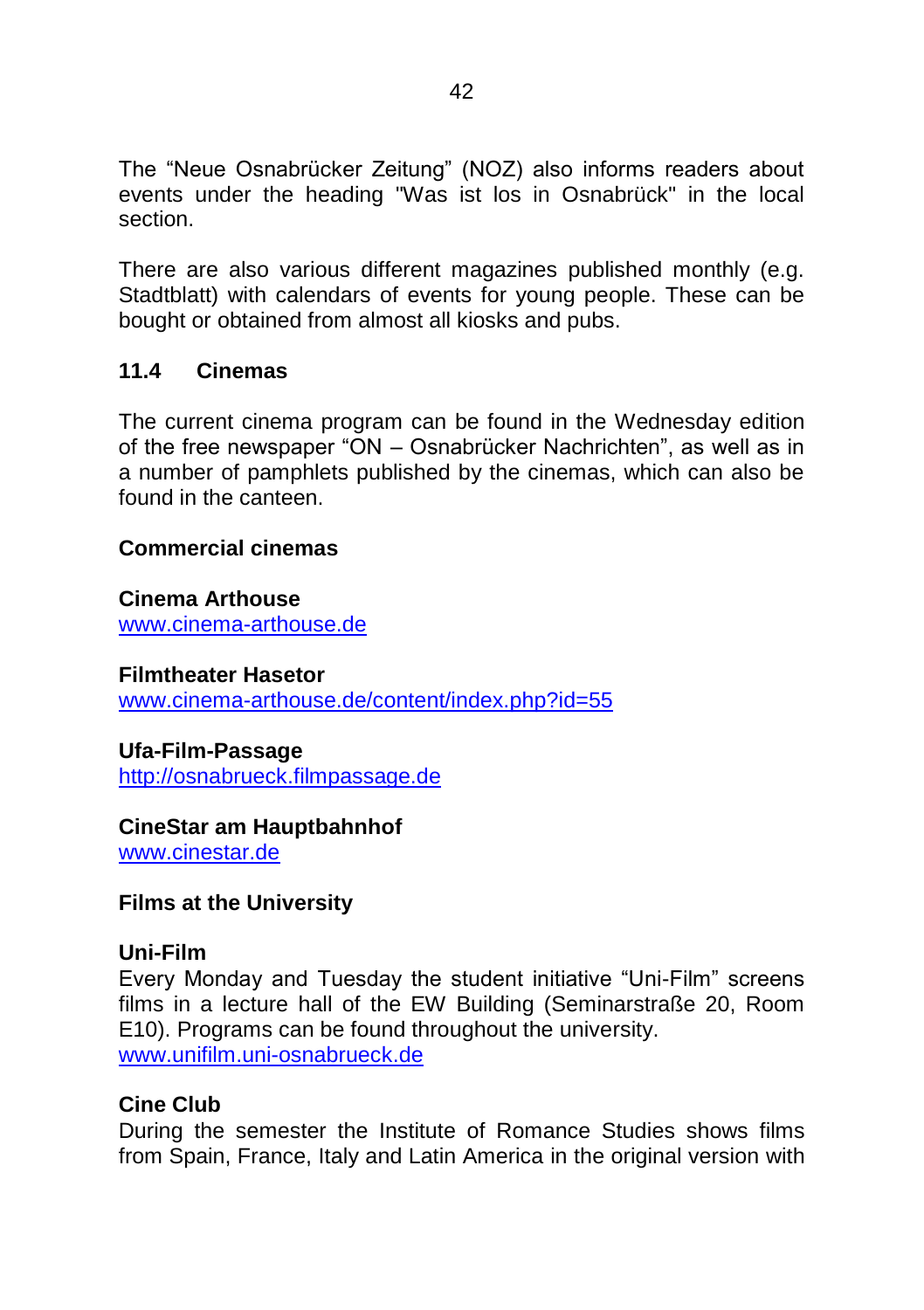German or English subtitles. The entrance is free; more information is available on Stud.IP.

# **11.5 Going out**

Besides going to the cinema, theater or museum, there are also other ways of spending your free time in Osnabrück.

There is a variety of cafés, bars and clubs both in the city center as well as in the surroundings. Here you can find a list with some of them:

## **Cafés**

- **•** Barösta Redlinger Straße1
- Bottled Café und Flaschenbar Osterberger Reihe 10 [www.bottled-os.de](http://www.bottled-os.de/)
- Lieblingscafé Domhof 4c

# **Bars/Lounges**

- Grand Hotel Schlosswall 50 [www.dasgrandhotel.de](http://www.dasgrandhotel.de/)
- Heimlich Cocktailbar Vitihof 4-5 [www.heimlich.biz](http://www.heimlich.biz/)
- Rampendahl (eigene Brauerei) Hasestraße 3-5 [www.rampendahl.de](http://www.rampendahl.de/)
- Tiefenrausch Redlinger Straße 7 [www.tiefenrausch.it](http://www.tiefenrausch.it/)

#### **Restaurants**

- Arabesque Osterberger Reihe 12 [www.arabesque-osnabrueck.de](http://www.arabesque-osnabrueck.de/)
- Kartoffelhaus Bierstraße 38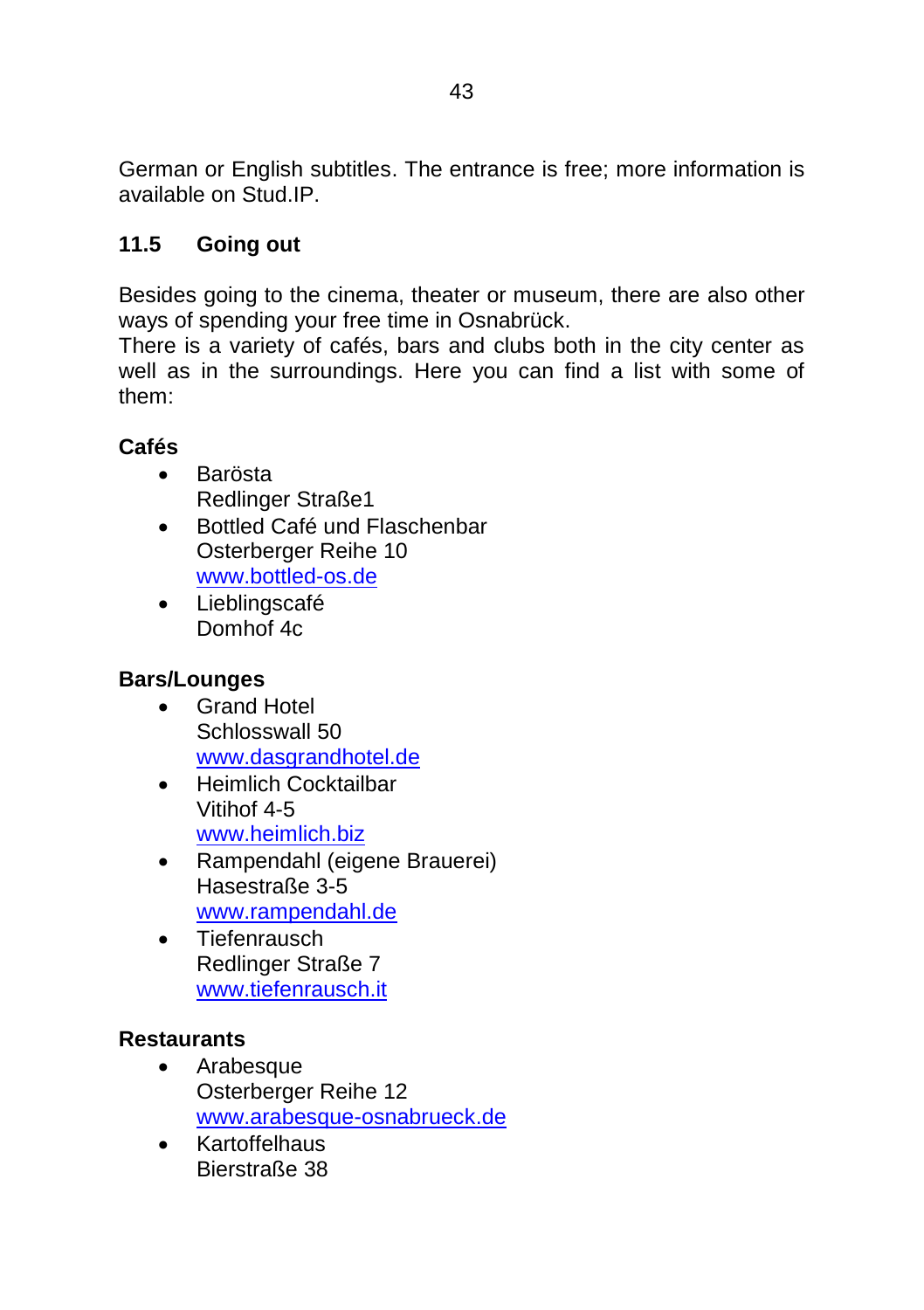• Saro Tapas-Bar Am Kamp 8

# **Clubs**

- Alando Palais Pottgraben 60 [www.alando-palais.de](http://www.alando-palais.de/)
- Glanz und Gloria Neuer Graben 40 [www.glanzundgloria.biz](http://www.glanzundgloria.biz/)
- Kleine Freiheit Hamburger Straße 22 [www.kleinefreiheit.info](http://www.kleinefreiheit.info/)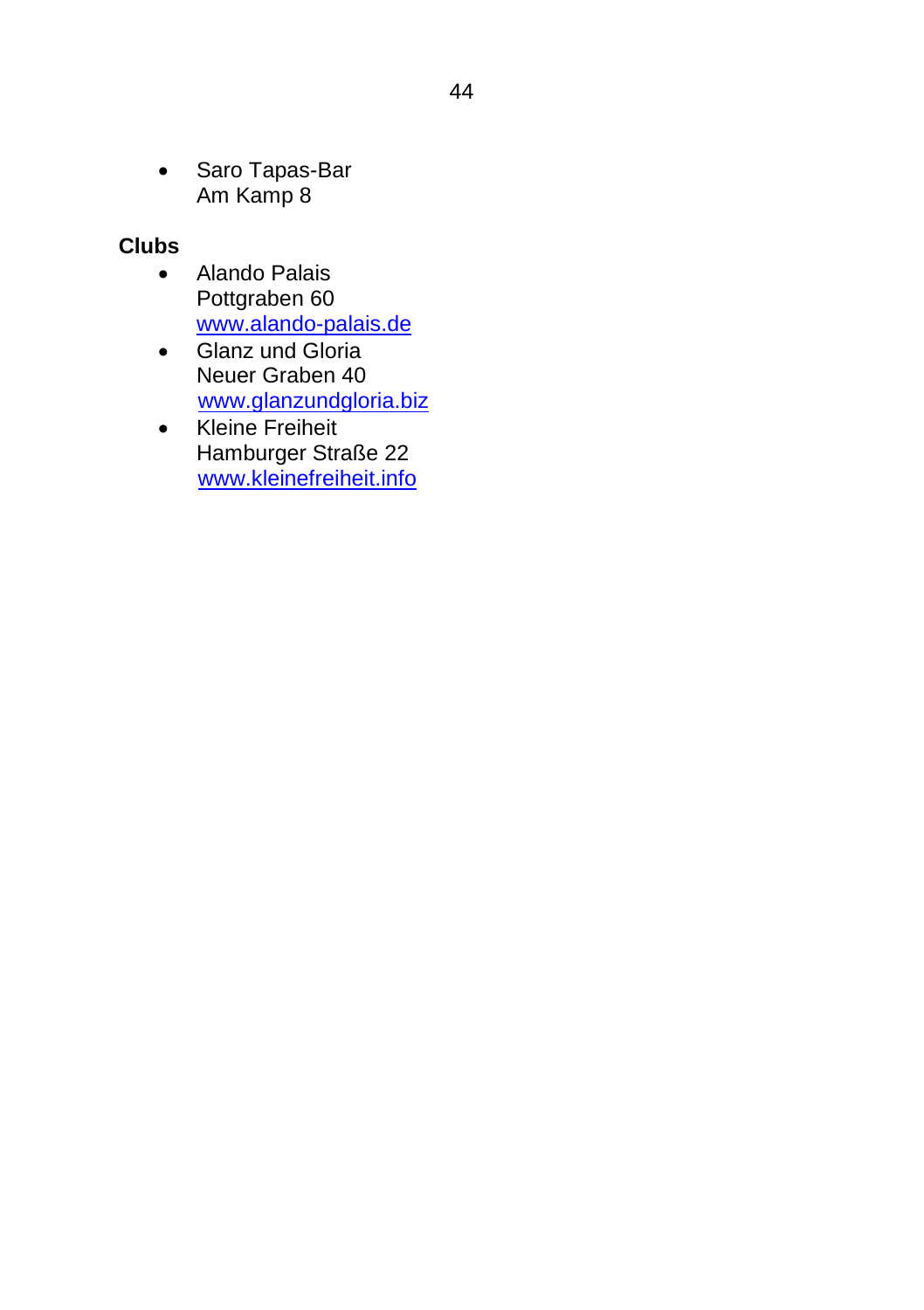# **12 Useful hints**

# **12.1 Shopping**

There are a lot of inexpensive supermarkets in Osnabrück which offer a vast choice of goods. Usually the basic food costs the same everywhere. It won't take you long to find out your best local shop. If in doubt, ask a tutor or a house-mate. Please note: Supermarkets do not open on Sundays.

# **12.2 Public Holidays**

Public institutions like schools, universities, libraries or shops are closed on public holidays:

- New Year's Day (01 January)
- Good Friday and Easter Monday (date varies)
- Labour Day (01 May)
- Ascension Day( date varies)
- Whit Monday (date varies)
- Day of German Unification (03 October)
- Christmas and Boxing Day (25 and 26 December)

# **12.3 Postal services**

#### **Post offices** in the city:

Wittekindstraße 5-8 (near the university, opposite Galeria Kaufhof)

Theodor-Heuss-Platz 6-9 (Main post office next to the central station with night desk)

Further information about offices and office hours can be found on the internet at [www.deutschepost.de.](http://www.deutschepost.de/)

# **12.4 Telephoning**

#### **Public telephones**

Nowadays pay phones are quite rare in Germany. Most public telephones are operated with phone cards which can be bought from post offices, kiosks, and filling stations.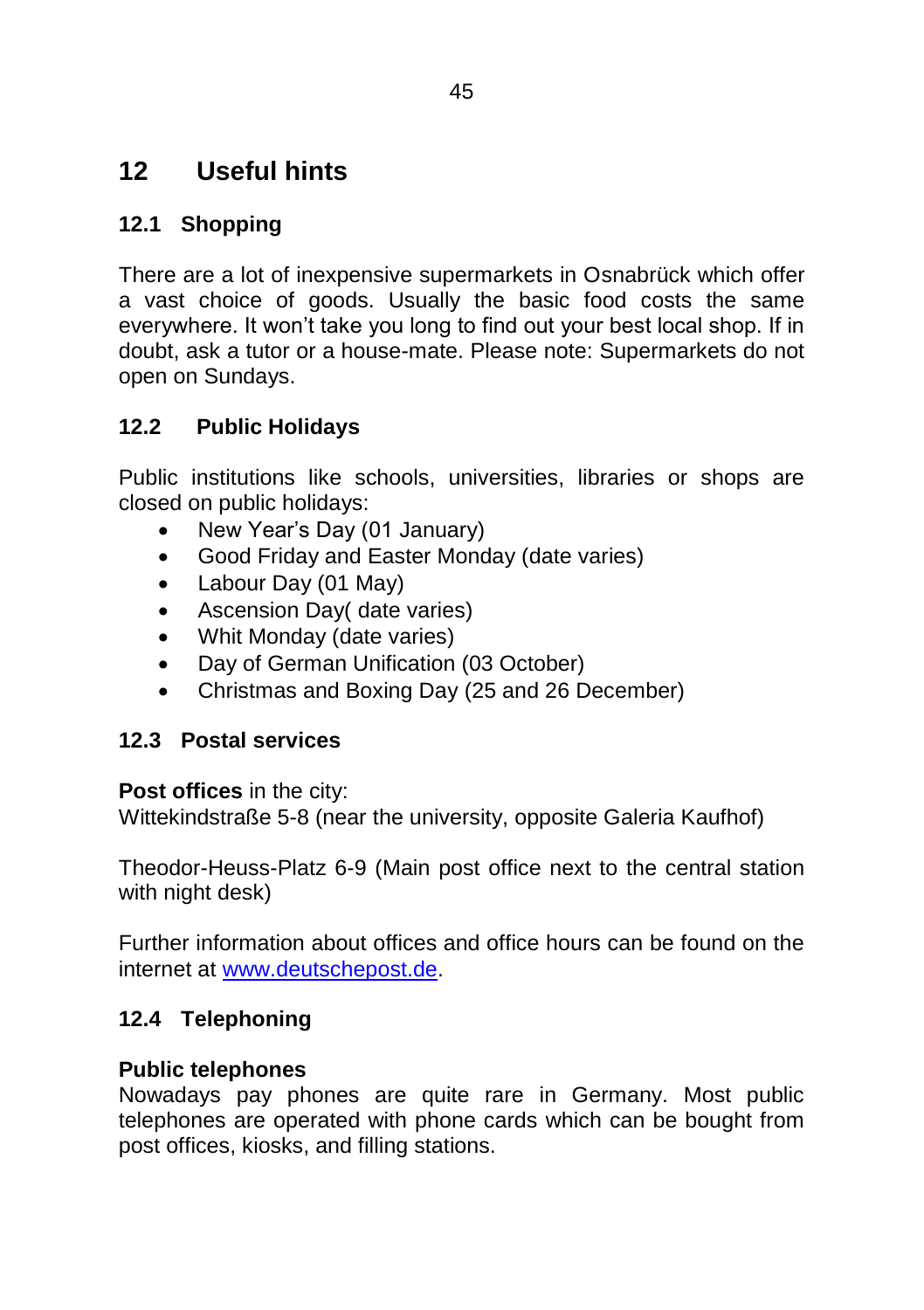#### **Private telephone connection**

The German telecommunications market was liberalized in 1998. Nevertheless the former government-owned Deutsche Telekom is still the largest provider, but there are also several others and the prices and services vary a lot.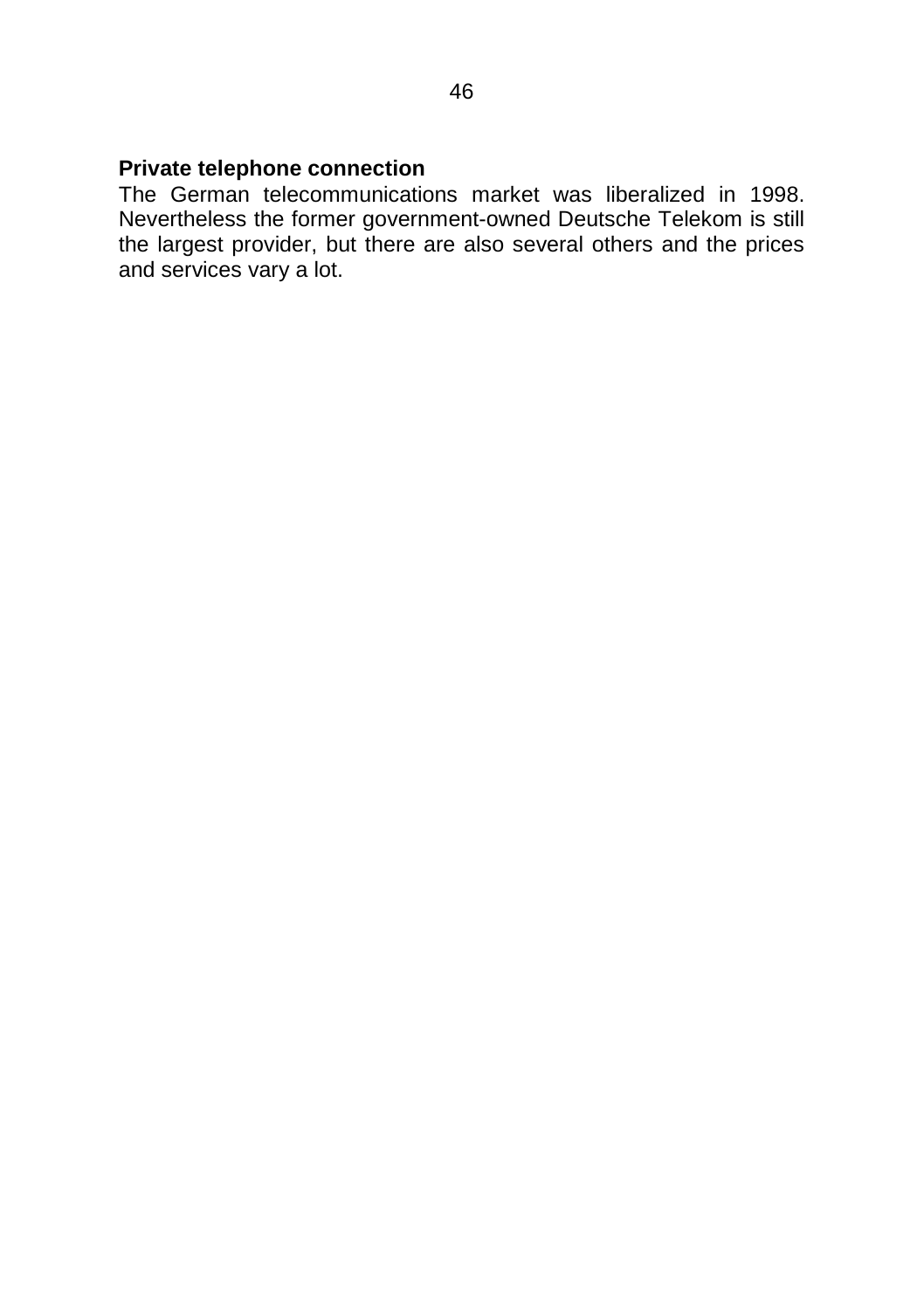# **13 Ending your doctoral studies**

At the end of your doctoral studies in Osnabrück you need to exmatriculate at the Students Office. Ex-matriculation means that the student officially leaves the university. Ex-matriculation occurs:

- **at the request of the student,**
- **when the student has passed or failed their PhD.**
- **following incorrect re-registration.**

#### **After completion of your PhD, the residence permit usually becomes invalid, regardless of the date on the permit.**

After completion of your PhD, your residence permit can be extended up to a period of one year in order to give you the opportunity to look for a suitable job. During this time you are allowed to work with no time limit.

After completion of your PhD you are advised to consult the Foreigner's Office immediately to discuss your departure or your wish to extend your residence permit.

If interested, you can register in the Alumni database of Osnabrück University and the Germany Alumni Portal:

[www.uni-osnabrueck.de/en/alumni\\_international.html](http://www.uni-osnabrueck.de/en/alumni_international.html) [www.alumniportal-deutschland.org](http://www.alumniportal-deutschland.org/)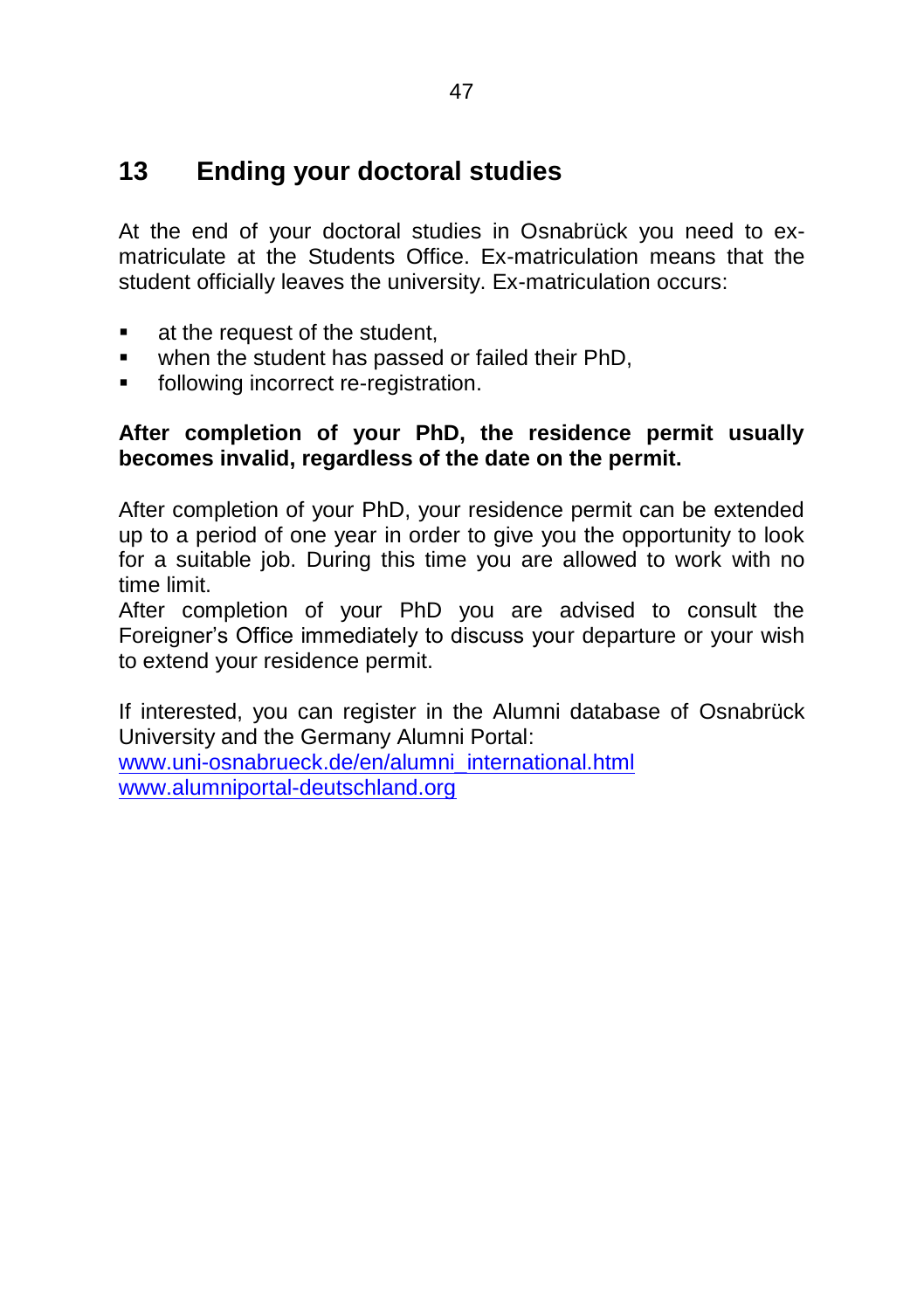# **14 Important addresses and phone numbers**

#### **Emergency calls/emergency services**

| Police:                                                                  | 110                                |
|--------------------------------------------------------------------------|------------------------------------|
| Emergency ambulance<br>and fire services:<br>Rescue coordination center: | 112<br>0541 19222                  |
| Doctor on call:<br>Chemist                                               | 0541 961111                        |
| (after-hours service):                                                   | www.apotheken.de<br>("Notdienste") |

In the local press you will find information about the medical emergency services.

# **Chemists near the university** Address: **Hirsch-Apotheke** Große Straße 46 49074 Osnabrück Tel: 0541 23772 Address: **Martini-Apotheke** Martinistraße 19 49080 Osnabrück Tel: 0541 41414 Address: **Bären-Apotheke** Große Str. 5 49074 Osnabrück Tel: 0541 20239527

An overall view of the chemists on duty is displayed at every chemist.

# **Hospitals**

# Address: **Klinikum Osnabrück GmbH**

Am Finkenhügel 1 49076 Osnabrück Tel: 0541 405 0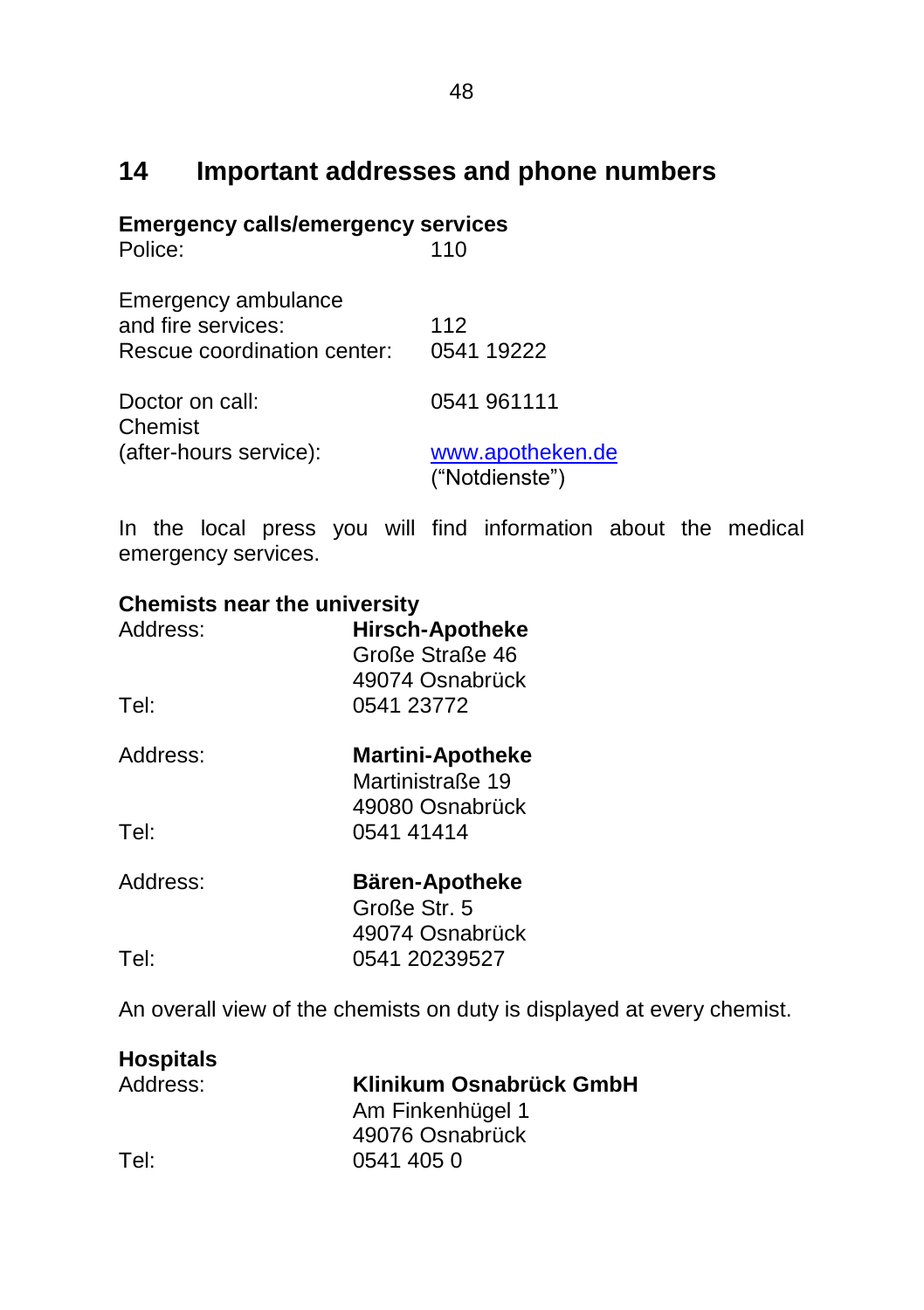| Address:                                            | <b>Marienhospital</b><br>Johannisfreiheit 2-4                         |                                                                 |
|-----------------------------------------------------|-----------------------------------------------------------------------|-----------------------------------------------------------------|
| Tel:                                                | 49074 Osnabrück<br>0541 326 0                                         |                                                                 |
| Address:                                            | <b>Paracelsus Klinik</b><br>Am Natruper Holz 69                       |                                                                 |
| Tel:                                                | 49076 Osnabrück<br>0541 966 0                                         |                                                                 |
| <b>Police headquarters</b>                          |                                                                       |                                                                 |
| Address:                                            | Polizeidirektion Osnabrück<br>Heger-Tor-Wall 18                       |                                                                 |
| Tel:                                                | 49078 Osnabrück<br>0541 327-0<br>www.pd-os.polizei-nds.de/startseite/ |                                                                 |
| <b>Foreigners' Office</b>                           |                                                                       |                                                                 |
| Address:                                            | Stadthaus 1<br>Natruper-Tor-Wall 2<br>49076 Osnabrück                 |                                                                 |
|                                                     |                                                                       | http://buerger.osnabrueck.de/public/index.php?I=172&mr=20&o=377 |
| Office hours:                                       | Mon, Fri<br>Tue<br>Thu<br>Wed                                         | $08:00 - 12:00$<br>$08:00 - 16:00$<br>$08:00 - 17:30$<br>closed |
| <b>Advice centres</b>                               |                                                                       |                                                                 |
| AIDS help line:                                     | 0541 801024<br>www.aidshilfe-osnabrueck.de                            |                                                                 |
| Family advice:                                      | 0541 1818070<br>www.awo-os.org/familienberatung-15-165-               |                                                                 |
| Psycho-social<br>Counselling                        | 0.html                                                                |                                                                 |
| Service                                             | 0541 969 2580                                                         |                                                                 |
| www.studentenwerk-osnabrueck.de/en/counselling.html |                                                                       |                                                                 |
| Women's advice:                                     | 0541 803405                                                           |                                                                 |
| Women's help line:                                  | 0541 8601626                                                          |                                                                 |